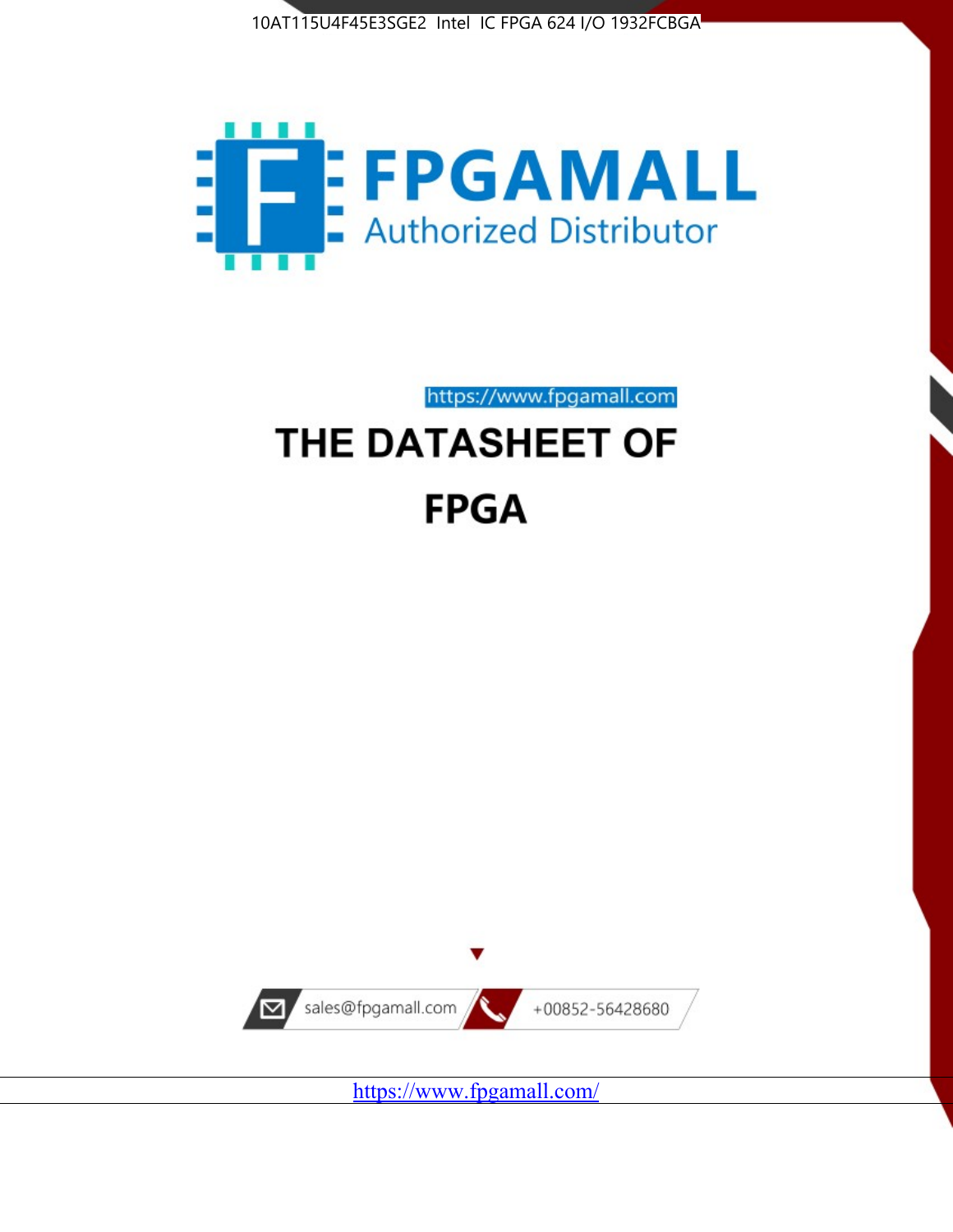10AT115U4F45E3SGE2 Intel IC FPGA 624 I/O 1932FCBGA



# **Intel® Arria® 10 Device Overview**



**A10-OVERVIEW | 2018.12.06** Latest document on the web: **[PDF](https://www.intel.com/content/dam/www/programmable/us/en/pdfs/literature/hb/arria-10/a10_overview.pdf)** | **[HTML](https://www.intel.com/content/www/us/en/programmable/documentation/sam1403480274650.html)**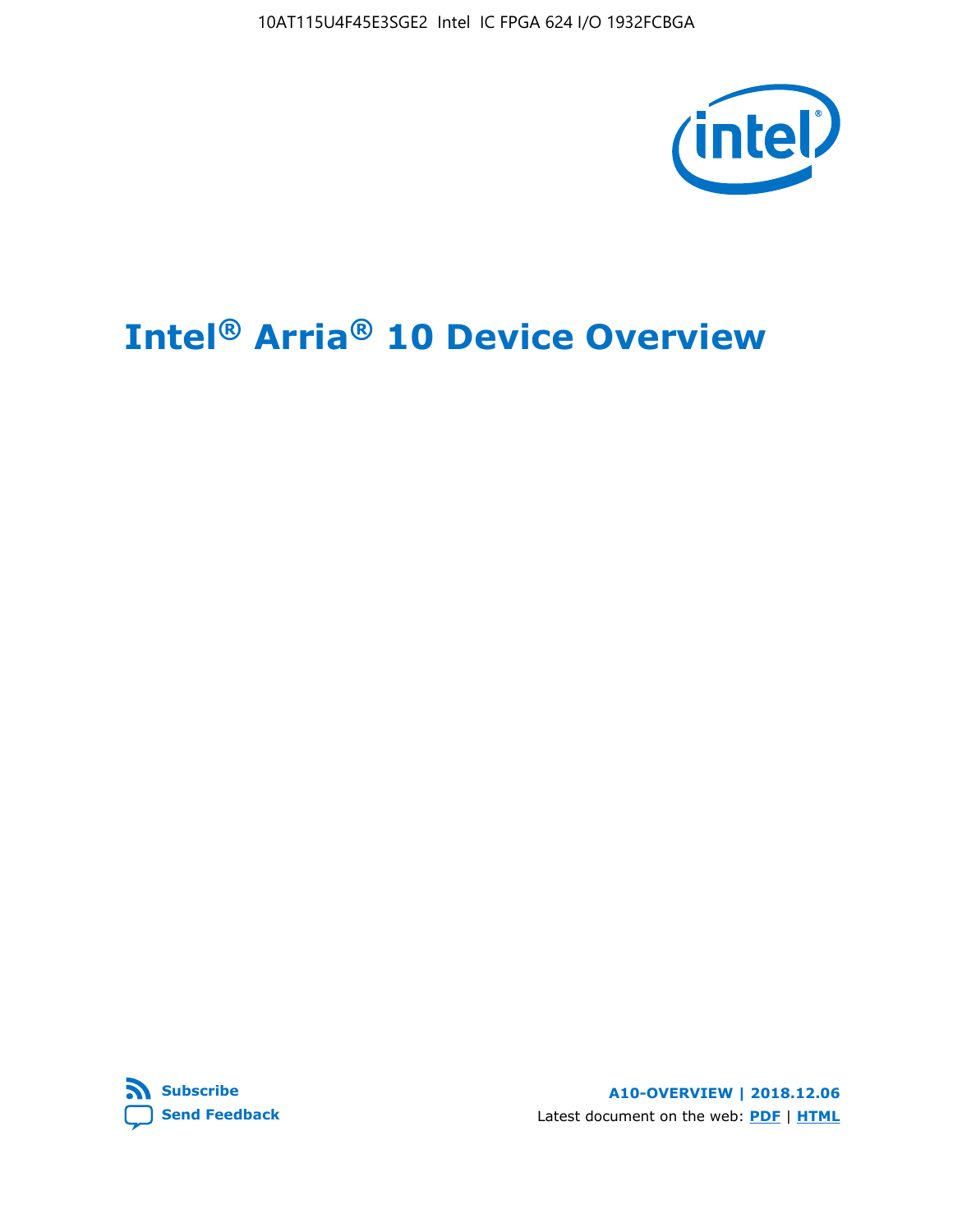

**Contents** 

# **Contents**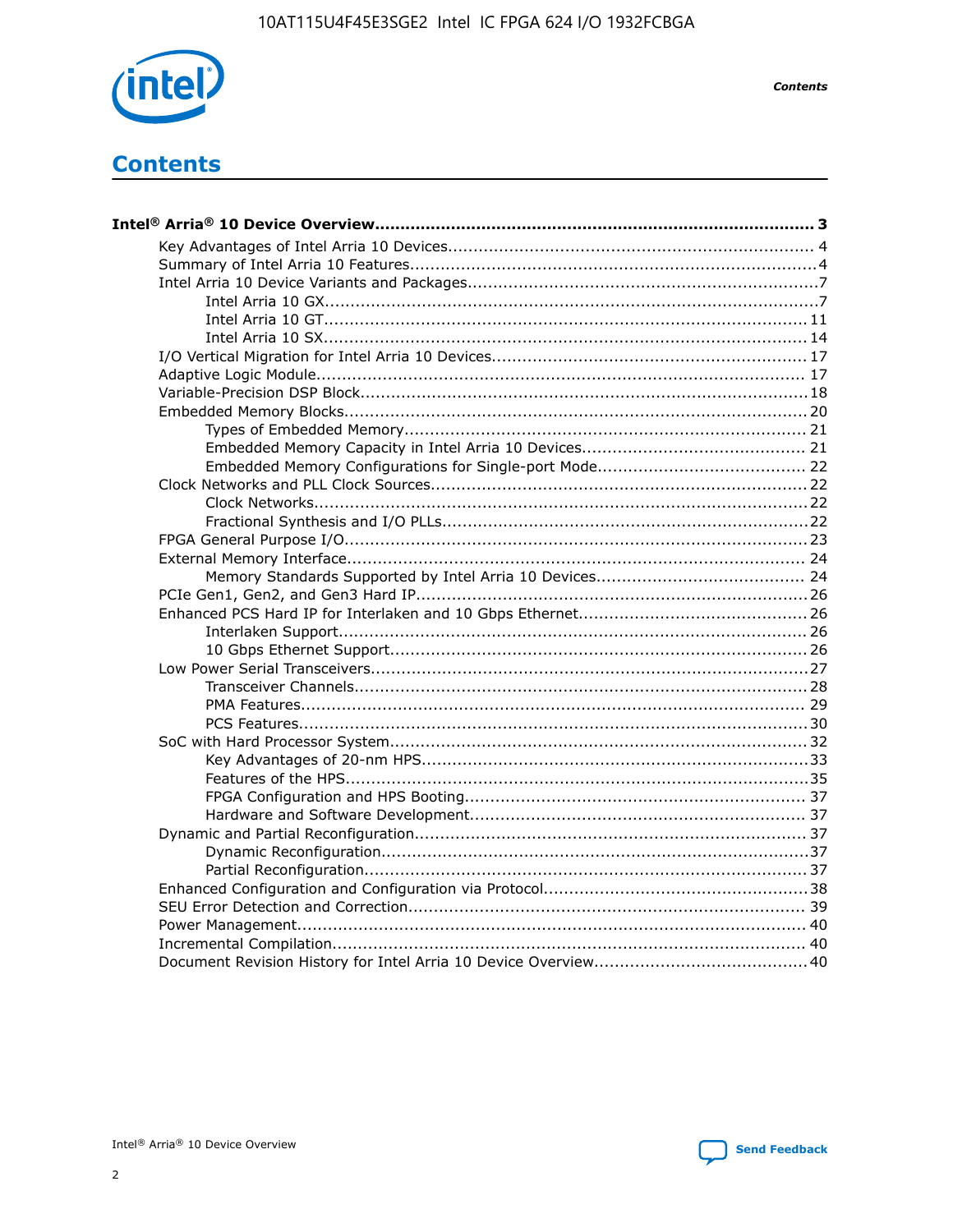**A10-OVERVIEW | 2018.12.06**

**[Send Feedback](mailto:FPGAtechdocfeedback@intel.com?subject=Feedback%20on%20Intel%20Arria%2010%20Device%20Overview%20(A10-OVERVIEW%202018.12.06)&body=We%20appreciate%20your%20feedback.%20In%20your%20comments,%20also%20specify%20the%20page%20number%20or%20paragraph.%20Thank%20you.)**



# **Intel® Arria® 10 Device Overview**

The Intel<sup>®</sup> Arria<sup>®</sup> 10 device family consists of high-performance and power-efficient 20 nm mid-range FPGAs and SoCs.

Intel Arria 10 device family delivers:

- Higher performance than the previous generation of mid-range and high-end FPGAs.
- Power efficiency attained through a comprehensive set of power-saving technologies.

The Intel Arria 10 devices are ideal for high performance, power-sensitive, midrange applications in diverse markets.

| <b>Market</b>         | <b>Applications</b>                                                                                                   |
|-----------------------|-----------------------------------------------------------------------------------------------------------------------|
| Wireless              | Channel and switch cards in remote radio heads<br>٠<br>Mobile backhaul<br>٠                                           |
| Wireline              | 40G/100G muxponders and transponders<br>٠<br>100G line cards<br>٠<br><b>Bridging</b><br>٠<br>Aggregation<br>$\bullet$ |
| <b>Broadcast</b>      | Studio switches<br>٠<br>Servers and transport<br>٠<br>Videoconferencing<br>٠<br>Professional audio and video<br>٠     |
| Computing and Storage | Flash cache<br>٠<br>Cloud computing servers<br>٠<br>Server acceleration<br>٠                                          |
| Medical               | Diagnostic scanners<br>٠<br>Diagnostic imaging<br>٠                                                                   |
| Military              | Missile guidance and control<br>٠<br>Radar<br>٠<br>Electronic warfare<br>٠<br>Secure communications<br>٠              |

#### **Table 1. Sample Markets and Ideal Applications for Intel Arria 10 Devices**

#### **Related Information**

- [Intel Arria 10 Device Handbook: Known Issues](http://www.altera.com/support/kdb/solutions/rd07302013_646.html) Lists the planned updates to the *Intel Arria 10 Device Handbook* chapters.
- [Intel Arria 10 GX/GT Device Errata and Design Recommendations](https://www.intel.com/content/www/us/en/programmable/documentation/agz1493851706374.html#yqz1494433888646)
- [Intel Arria 10 SX Device Errata and Design Recommendations](https://www.intel.com/content/www/us/en/programmable/documentation/cru1462832385668.html#cru1462832558642)

Intel Corporation. All rights reserved. Intel, the Intel logo, Altera, Arria, Cyclone, Enpirion, MAX, Nios, Quartus and Stratix words and logos are trademarks of Intel Corporation or its subsidiaries in the U.S. and/or other countries. Intel warrants performance of its FPGA and semiconductor products to current specifications in accordance with Intel's standard warranty, but reserves the right to make changes to any products and services at any time without notice. Intel assumes no responsibility or liability arising out of the application or use of any information, product, or service described herein except as expressly agreed to in writing by Intel. Intel customers are advised to obtain the latest version of device specifications before relying on any published information and before placing orders for products or services. \*Other names and brands may be claimed as the property of others.

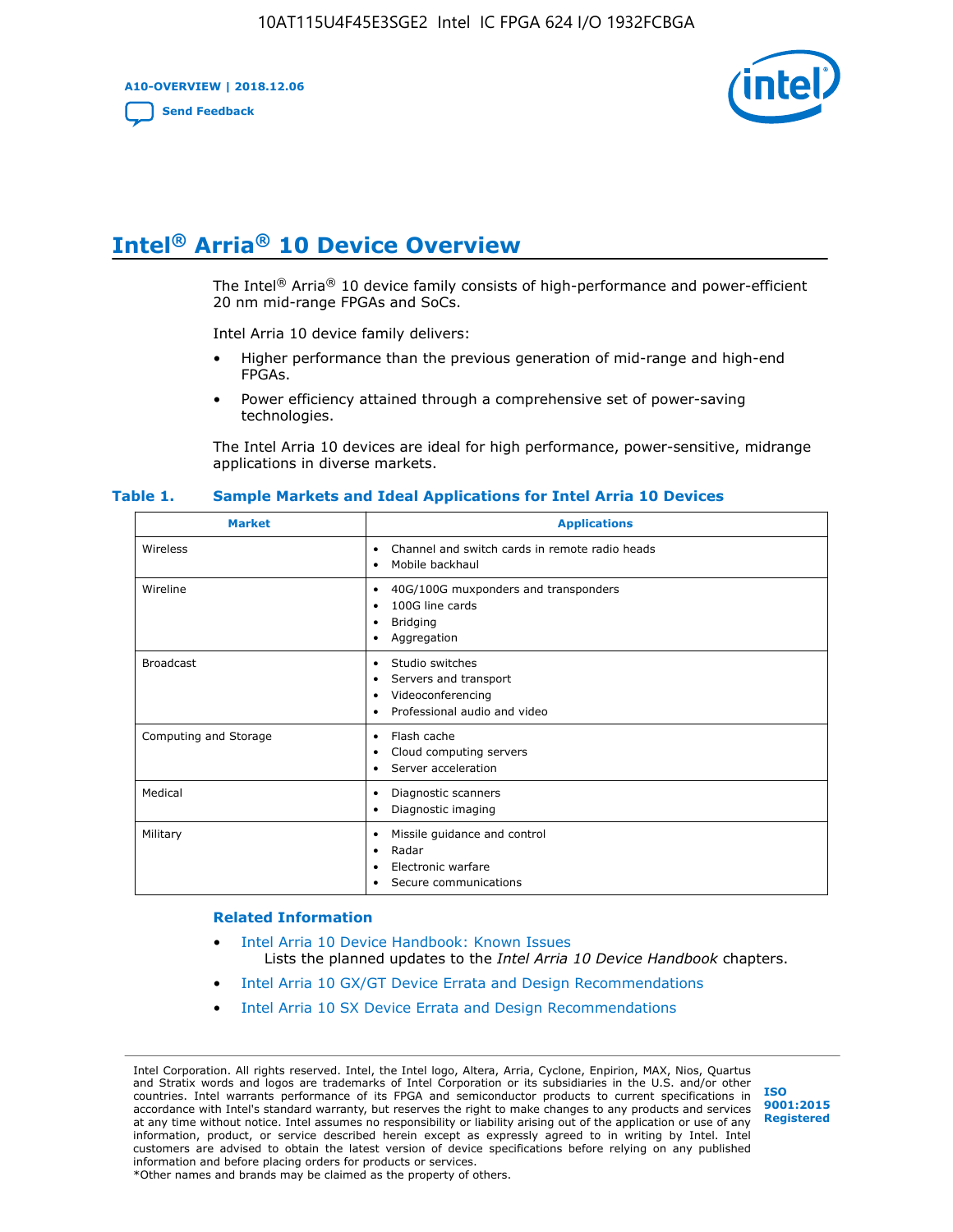

# **Key Advantages of Intel Arria 10 Devices**

## **Table 2. Key Advantages of the Intel Arria 10 Device Family**

| <b>Advantage</b>                                                                                          | <b>Supporting Feature</b>                                                                                                                                                                                                                                                                                                |  |  |  |  |  |
|-----------------------------------------------------------------------------------------------------------|--------------------------------------------------------------------------------------------------------------------------------------------------------------------------------------------------------------------------------------------------------------------------------------------------------------------------|--|--|--|--|--|
| Enhanced core architecture                                                                                | Built on TSMC's 20 nm process technology<br>٠<br>60% higher performance than the previous generation of mid-range FPGAs<br>٠<br>15% higher performance than the fastest previous-generation FPGA<br>٠                                                                                                                    |  |  |  |  |  |
| High-bandwidth integrated<br>transceivers                                                                 | Short-reach rates up to 25.8 Gigabits per second (Gbps)<br>٠<br>Backplane capability up to 12.5 Gbps<br>٠<br>Integrated 10GBASE-KR and 40GBASE-KR4 Forward Error Correction (FEC)<br>٠                                                                                                                                   |  |  |  |  |  |
| Improved logic integration and<br>hard IP blocks                                                          | 8-input adaptive logic module (ALM)<br>٠<br>Up to 65.6 megabits (Mb) of embedded memory<br>٠<br>Variable-precision digital signal processing (DSP) blocks<br>Fractional synthesis phase-locked loops (PLLs)<br>Hard PCI Express Gen3 IP blocks<br>Hard memory controllers and PHY up to 2,400 Megabits per second (Mbps) |  |  |  |  |  |
| Second generation hard<br>processor system (HPS) with<br>integrated ARM* Cortex*-A9*<br>MPCore* processor | Tight integration of a dual-core ARM Cortex-A9 MPCore processor, hard IP, and an<br>٠<br>FPGA in a single Intel Arria 10 system-on-a-chip (SoC)<br>Supports over 128 Gbps peak bandwidth with integrated data coherency between<br>$\bullet$<br>the processor and the FPGA fabric                                        |  |  |  |  |  |
| Advanced power savings                                                                                    | Comprehensive set of advanced power saving features<br>٠<br>Power-optimized MultiTrack routing and core architecture<br>٠<br>Up to 40% lower power compared to previous generation of mid-range FPGAs<br>٠<br>Up to 60% lower power compared to previous generation of high-end FPGAs                                    |  |  |  |  |  |

# **Summary of Intel Arria 10 Features**

## **Table 3. Summary of Features for Intel Arria 10 Devices**

| <b>Feature</b>                  | <b>Description</b>                                                                                                                                                                                                                                                                                                                                                                                           |
|---------------------------------|--------------------------------------------------------------------------------------------------------------------------------------------------------------------------------------------------------------------------------------------------------------------------------------------------------------------------------------------------------------------------------------------------------------|
| Technology                      | TSMC's 20-nm SoC process technology<br>Allows operation at a lower $V_{\text{CC}}$ level of 0.82 V instead of the 0.9 V standard $V_{\text{CC}}$ core voltage                                                                                                                                                                                                                                                |
| Packaging                       | 1.0 mm ball-pitch Fineline BGA packaging<br>٠<br>0.8 mm ball-pitch Ultra Fineline BGA packaging<br>Multiple devices with identical package footprints for seamless migration between different<br><b>FPGA</b> densities<br>Devices with compatible package footprints allow migration to next generation high-end<br>Stratix <sup>®</sup> 10 devices<br>RoHS, leaded $(1)$ , and lead-free (Pb-free) options |
| High-performance<br>FPGA fabric | Enhanced 8-input ALM with four registers<br>Improved multi-track routing architecture to reduce congestion and improve compilation time<br>Hierarchical core clocking architecture<br>Fine-grained partial reconfiguration                                                                                                                                                                                   |
| Internal memory<br>blocks       | M20K-20-Kb memory blocks with hard error correction code (ECC)<br>Memory logic array block (MLAB)-640-bit memory                                                                                                                                                                                                                                                                                             |
|                                 | continued                                                                                                                                                                                                                                                                                                                                                                                                    |



<sup>(1)</sup> Contact Intel for availability.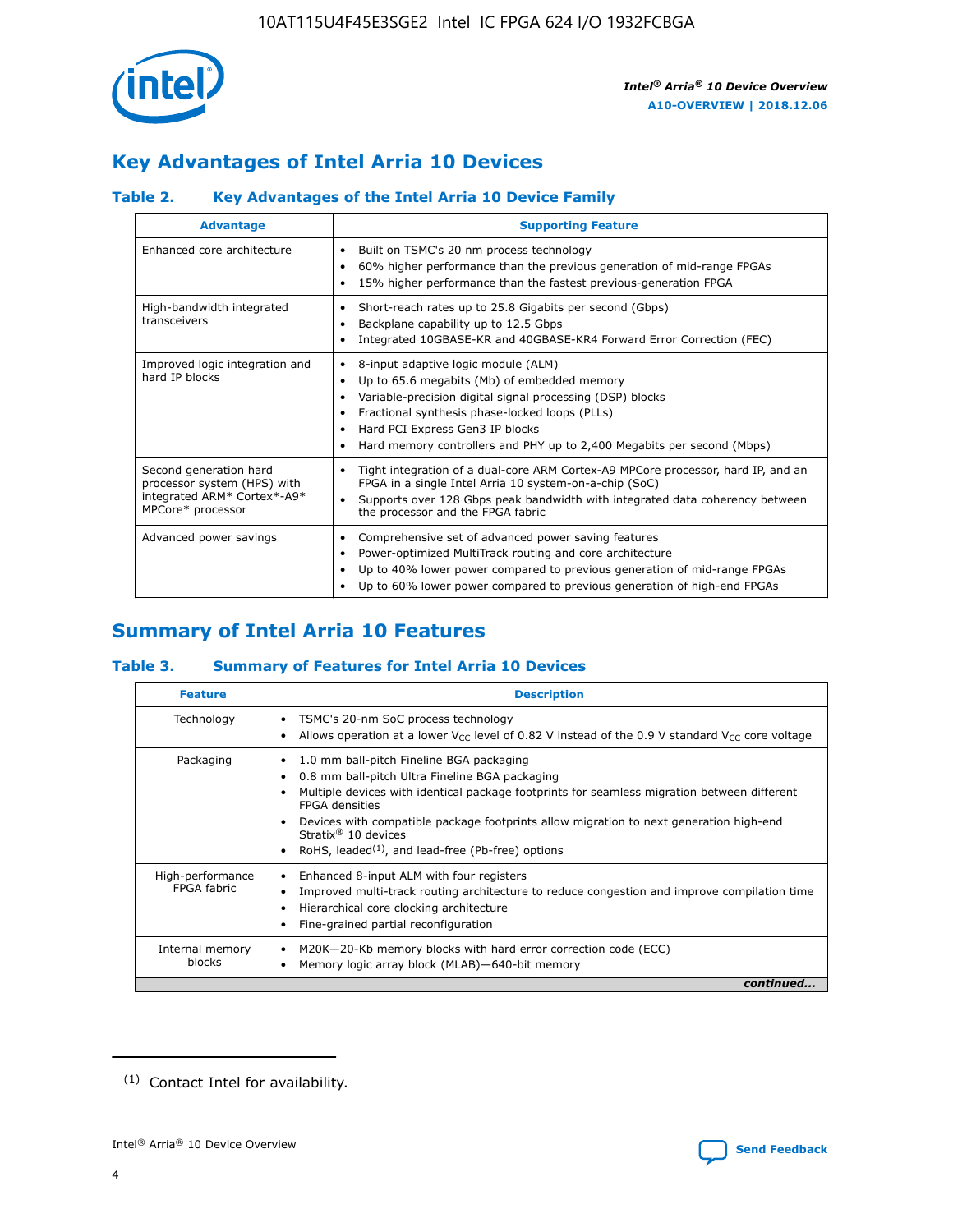$\mathsf{r}$ 



| <b>Feature</b>                         |                                                                                                                                                                                                                                                                                                                      | <b>Description</b>                                                                                                                                                                                                                                                                                                                                                                                                                                                                                                                                                                                                                                                                                                                                                                                                                     |  |  |  |  |
|----------------------------------------|----------------------------------------------------------------------------------------------------------------------------------------------------------------------------------------------------------------------------------------------------------------------------------------------------------------------|----------------------------------------------------------------------------------------------------------------------------------------------------------------------------------------------------------------------------------------------------------------------------------------------------------------------------------------------------------------------------------------------------------------------------------------------------------------------------------------------------------------------------------------------------------------------------------------------------------------------------------------------------------------------------------------------------------------------------------------------------------------------------------------------------------------------------------------|--|--|--|--|
| Embedded Hard IP<br>blocks             | Variable-precision DSP                                                                                                                                                                                                                                                                                               | Native support for signal processing precision levels from $18 \times 19$ to<br>54 x 54<br>Native support for 27 x 27 multiplier mode<br>64-bit accumulator and cascade for systolic finite impulse responses<br>(FIRs)<br>Internal coefficient memory banks<br>$\bullet$<br>Preadder/subtractor for improved efficiency<br>Additional pipeline register to increase performance and reduce<br>power<br>Supports floating point arithmetic:<br>- Perform multiplication, addition, subtraction, multiply-add,<br>multiply-subtract, and complex multiplication.<br>- Supports multiplication with accumulation capability, cascade<br>summation, and cascade subtraction capability.<br>- Dynamic accumulator reset control.<br>- Support direct vector dot and complex multiplication chaining<br>multiply floating point DSP blocks. |  |  |  |  |
|                                        | Memory controller                                                                                                                                                                                                                                                                                                    | DDR4, DDR3, and DDR3L                                                                                                                                                                                                                                                                                                                                                                                                                                                                                                                                                                                                                                                                                                                                                                                                                  |  |  |  |  |
|                                        | PCI Express*                                                                                                                                                                                                                                                                                                         | PCI Express (PCIe*) Gen3 (x1, x2, x4, or x8), Gen2 (x1, x2, x4, or x8)<br>and Gen1 (x1, x2, x4, or x8) hard IP with complete protocol stack,<br>endpoint, and root port                                                                                                                                                                                                                                                                                                                                                                                                                                                                                                                                                                                                                                                                |  |  |  |  |
|                                        | Transceiver I/O                                                                                                                                                                                                                                                                                                      | 10GBASE-KR/40GBASE-KR4 Forward Error Correction (FEC)<br>PCS hard IPs that support:<br>$\bullet$<br>- 10-Gbps Ethernet (10GbE)<br>- PCIe PIPE interface<br>$-$ Interlaken<br>- Gbps Ethernet (GbE)<br>- Common Public Radio Interface (CPRI) with deterministic latency<br>support<br>- Gigabit-capable passive optical network (GPON) with fast lock-<br>time support<br>13.5G JESD204b<br>$\bullet$<br>8B/10B, 64B/66B, 64B/67B encoders and decoders<br>Custom mode support for proprietary protocols                                                                                                                                                                                                                                                                                                                               |  |  |  |  |
| Core clock networks                    | $\bullet$<br>$\bullet$                                                                                                                                                                                                                                                                                               | Up to 800 MHz fabric clocking, depending on the application:<br>- 667 MHz external memory interface clocking with 2,400 Mbps DDR4 interface<br>- 800 MHz LVDS interface clocking with 1,600 Mbps LVDS interface<br>Global, regional, and peripheral clock networks<br>Clock networks that are not used can be gated to reduce dynamic power                                                                                                                                                                                                                                                                                                                                                                                                                                                                                            |  |  |  |  |
| Phase-locked loops<br>(PLLs)           | High-resolution fractional synthesis PLLs:<br>$\bullet$<br>Integer PLLs:<br>- Adjacent to general purpose I/Os                                                                                                                                                                                                       | - Precision clock synthesis, clock delay compensation, and zero delay buffering (ZDB)<br>- Support integer mode and fractional mode<br>- Fractional mode support with third-order delta-sigma modulation<br>- Support external memory and LVDS interfaces                                                                                                                                                                                                                                                                                                                                                                                                                                                                                                                                                                              |  |  |  |  |
| FPGA General-purpose<br>$I/Os$ (GPIOs) | On-chip termination (OCT)                                                                                                                                                                                                                                                                                            | 1.6 Gbps LVDS-every pair can be configured as receiver or transmitter                                                                                                                                                                                                                                                                                                                                                                                                                                                                                                                                                                                                                                                                                                                                                                  |  |  |  |  |
| <b>External Memory</b><br>Interface    | 1.2 V to 3.0 V single-ended LVTTL/LVCMOS interfacing<br>Hard memory controller- DDR4, DDR3, and DDR3L support<br>$-$ DDR4-speeds up to 1,200 MHz/2,400 Mbps<br>- DDR3-speeds up to 1,067 MHz/2,133 Mbps<br>Soft memory controller—provides support for RLDRAM $3^{(2)}$ , QDR IV $^{(2)}$ , and QDR II+<br>continued |                                                                                                                                                                                                                                                                                                                                                                                                                                                                                                                                                                                                                                                                                                                                                                                                                                        |  |  |  |  |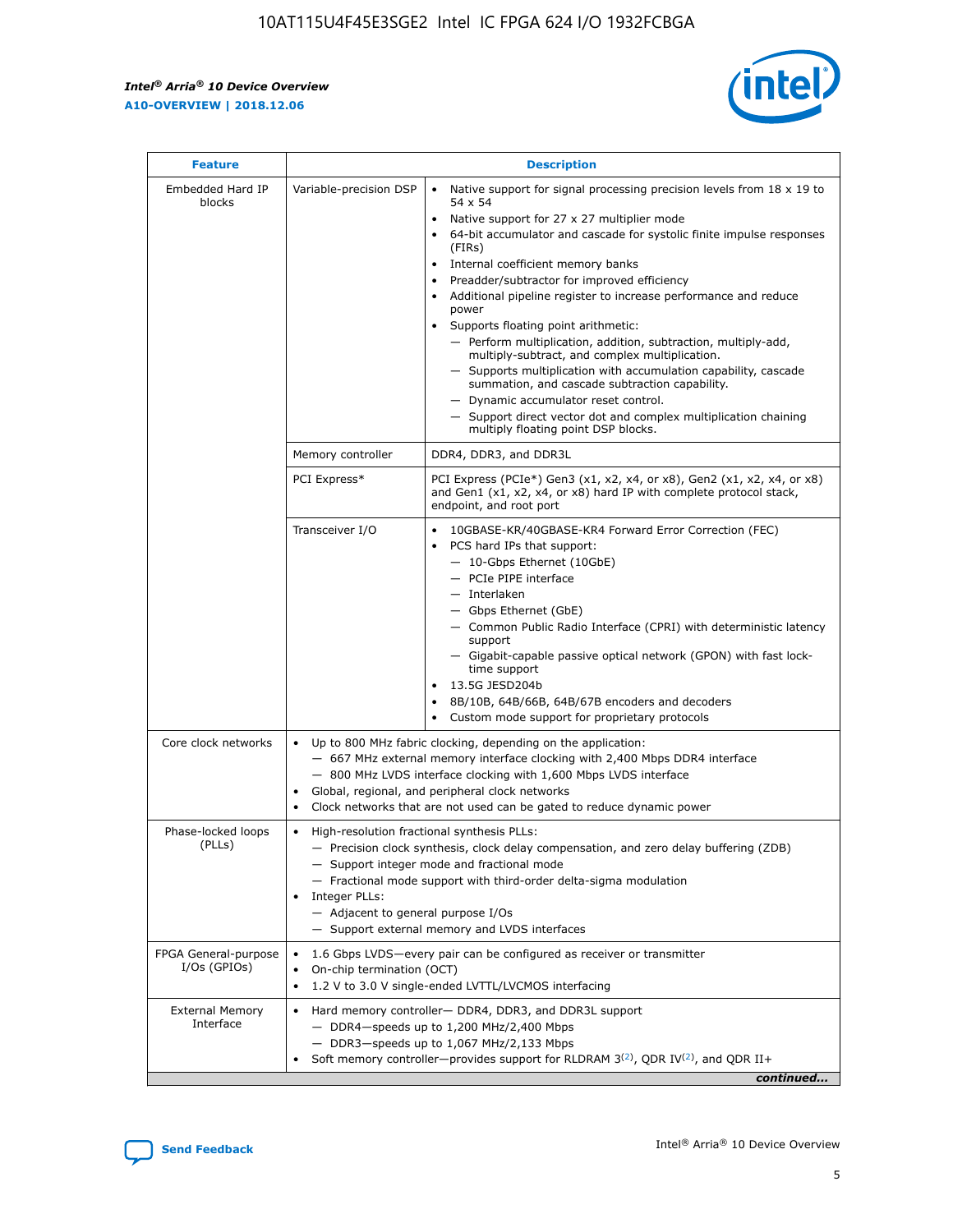

| <b>Feature</b>                                    | <b>Description</b>                                                                                                                                                                                                                                                                                                                                                                                                                                                                                                                                                                                                                           |  |  |  |  |  |  |  |
|---------------------------------------------------|----------------------------------------------------------------------------------------------------------------------------------------------------------------------------------------------------------------------------------------------------------------------------------------------------------------------------------------------------------------------------------------------------------------------------------------------------------------------------------------------------------------------------------------------------------------------------------------------------------------------------------------------|--|--|--|--|--|--|--|
| Low-power serial<br>transceivers                  | • Continuous operating range:<br>- Intel Arria 10 GX-1 Gbps to 17.4 Gbps<br>- Intel Arria 10 GT-1 Gbps to 25.8 Gbps<br>Backplane support:<br>$-$ Intel Arria 10 GX-up to 12.5<br>$-$ Intel Arria 10 GT-up to 12.5<br>Extended range down to 125 Mbps with oversampling<br>ATX transmit PLLs with user-configurable fractional synthesis capability<br>Electronic Dispersion Compensation (EDC) support for XFP, SFP+, QSFP, and CFP optical<br>module<br>• Adaptive linear and decision feedback equalization<br>Transmitter pre-emphasis and de-emphasis<br>$\bullet$<br>Dynamic partial reconfiguration of individual transceiver channels |  |  |  |  |  |  |  |
| <b>HPS</b><br>(Intel Arria 10 SX<br>devices only) | Dual-core ARM Cortex-A9 MPCore processor-1.2 GHz CPU with<br>Processor and system<br>$\bullet$<br>1.5 GHz overdrive capability<br>256 KB on-chip RAM and 64 KB on-chip ROM<br>System peripherals-general-purpose timers, watchdog timers, direct<br>memory access (DMA) controller, FPGA configuration manager, and<br>clock and reset managers<br>Security features-anti-tamper, secure boot, Advanced Encryption<br>$\bullet$<br>Standard (AES) and authentication (SHA)<br>ARM CoreSight* JTAG debug access port, trace port, and on-chip<br>trace storage                                                                                |  |  |  |  |  |  |  |
|                                                   | <b>External interfaces</b><br>Hard memory interface-Hard memory controller (2,400 Mbps DDR4,<br>$\bullet$<br>and 2,133 Mbps DDR3), Quad serial peripheral interface (QSPI) flash<br>controller, NAND flash controller, direct memory access (DMA)<br>controller, Secure Digital/MultiMediaCard (SD/MMC) controller<br>Communication interface-10/100/1000 Ethernet media access<br>$\bullet$<br>control (MAC), USB On-The-GO (OTG) controllers, I <sup>2</sup> C controllers,<br>UART 16550, serial peripheral interface (SPI), and up to 62<br>HPS GPIO interfaces (48 direct-share I/Os)                                                   |  |  |  |  |  |  |  |
|                                                   | High-performance ARM AMBA* AXI bus bridges that support<br>Interconnects to core<br>$\bullet$<br>simultaneous read and write<br>HPS-FPGA bridges-include the FPGA-to-HPS, HPS-to-FPGA, and<br>$\bullet$<br>lightweight HPS-to-FPGA bridges that allow the FPGA fabric to issue<br>transactions to slaves in the HPS, and vice versa<br>Configuration bridge that allows HPS configuration manager to<br>configure the core logic via dedicated 32-bit configuration port<br>FPGA-to-HPS SDRAM controller bridge-provides configuration<br>interfaces for the multiport front end (MPFE) of the HPS SDRAM<br>controller                       |  |  |  |  |  |  |  |
| Configuration                                     | Tamper protection—comprehensive design protection to protect your valuable IP investments<br>Enhanced 256-bit advanced encryption standard (AES) design security with authentication<br>٠<br>Configuration via protocol (CvP) using PCIe Gen1, Gen2, or Gen3<br>continued                                                                                                                                                                                                                                                                                                                                                                    |  |  |  |  |  |  |  |

<sup>(2)</sup> Intel Arria 10 devices support this external memory interface using hard PHY with soft memory controller.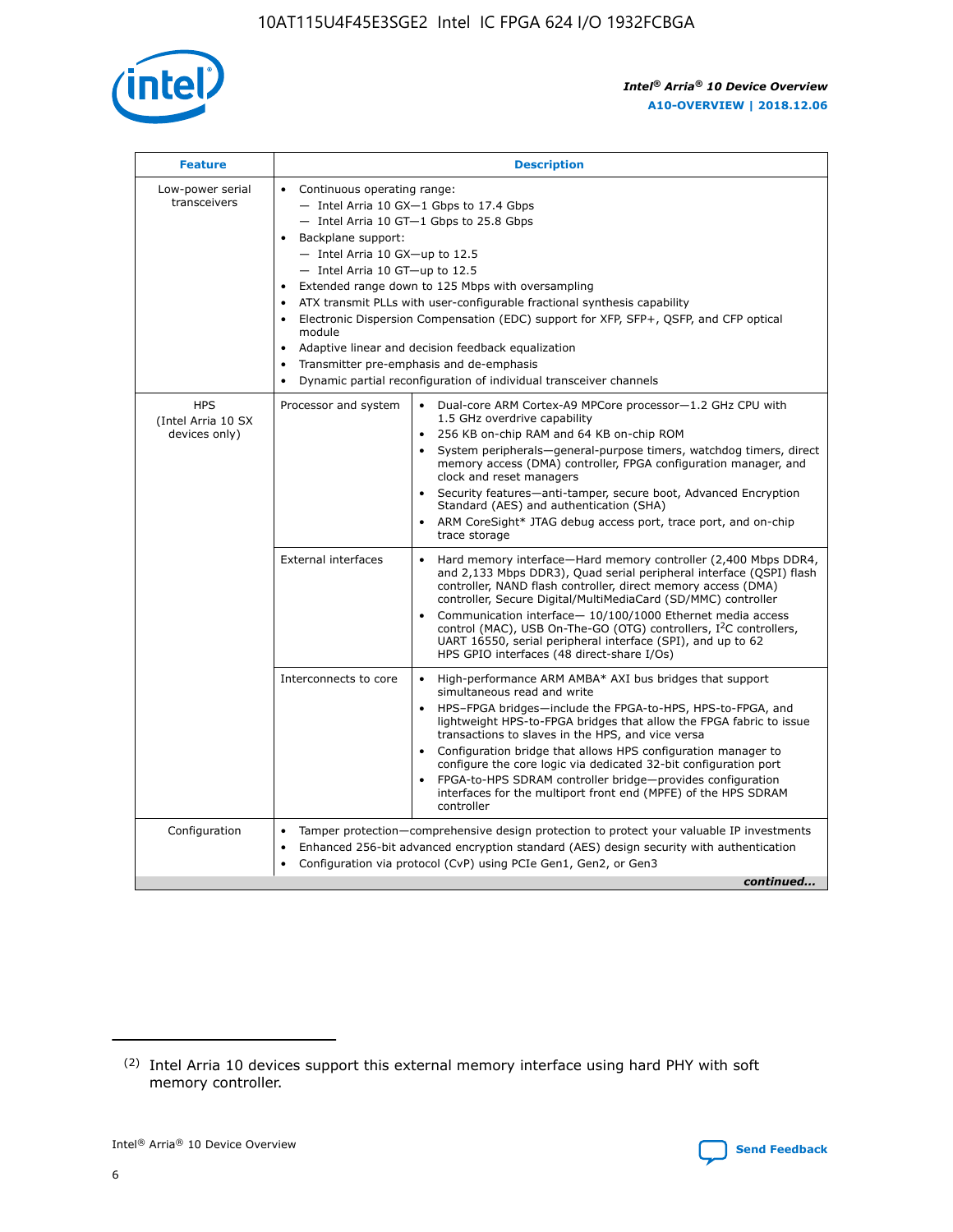

| <b>Feature</b>     | <b>Description</b>                                                                                                                                                                                                    |
|--------------------|-----------------------------------------------------------------------------------------------------------------------------------------------------------------------------------------------------------------------|
|                    | Dynamic reconfiguration of the transceivers and PLLs<br>Fine-grained partial reconfiguration of the core fabric<br>Active Serial x4 Interface                                                                         |
| Power management   | SmartVID<br>Low static power device options<br>Programmable Power Technology<br>Intel Quartus <sup>®</sup> Prime integrated power analysis                                                                            |
| Software and tools | Intel Quartus Prime design suite<br>Transceiver toolkit<br>٠<br>Platform Designer system integration tool<br>DSP Builder for Intel FPGAs<br>OpenCL <sup>™</sup> support<br>Intel SoC FPGA Embedded Design Suite (EDS) |

## **Related Information**

[Intel Arria 10 Transceiver PHY Overview](https://www.intel.com/content/www/us/en/programmable/documentation/nik1398707230472.html#nik1398706768037) Provides details on Intel Arria 10 transceivers.

## **Intel Arria 10 Device Variants and Packages**

#### **Table 4. Device Variants for the Intel Arria 10 Device Family**

| <b>Variant</b>    | <b>Description</b>                                                                                                                                                                                                     |
|-------------------|------------------------------------------------------------------------------------------------------------------------------------------------------------------------------------------------------------------------|
| Intel Arria 10 GX | FPGA featuring 17.4 Gbps transceivers for short reach applications with 12.5 backplane driving<br>capability.                                                                                                          |
| Intel Arria 10 GT | FPGA featuring:<br>17.4 Gbps transceivers for short reach applications with 12.5 backplane driving capability.<br>25.8 Gbps transceivers for supporting CAUI-4 and CEI-25G applications with CFP2 and CFP4<br>modules. |
| Intel Arria 10 SX | SoC integrating ARM-based HPS and FPGA featuring 17.4 Gbps transceivers for short reach<br>applications with 12.5 backplane driving capability.                                                                        |

## **Intel Arria 10 GX**

This section provides the available options, maximum resource counts, and package plan for the Intel Arria 10 GX devices.

The information in this section is correct at the time of publication. For the latest information and to get more details, refer to the Intel FPGA Product Selector.

#### **Related Information**

#### [Intel FPGA Product Selector](http://www.altera.com/products/selector/psg-selector.html) Provides the latest information on Intel products.

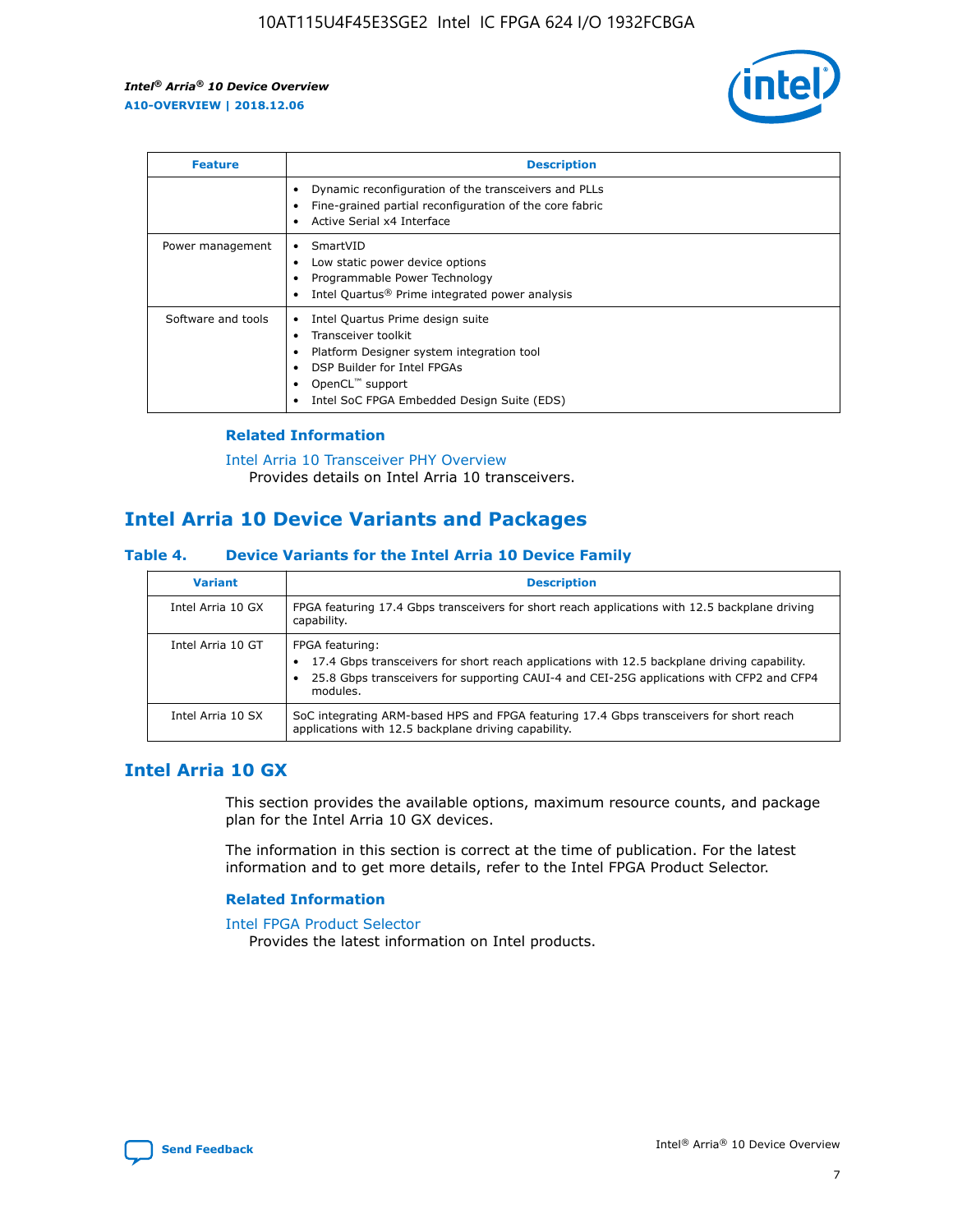

## **Available Options**





#### **Related Information**

[Transceiver Performance for Intel Arria 10 GX/SX Devices](https://www.intel.com/content/www/us/en/programmable/documentation/mcn1413182292568.html#mcn1413213965502) Provides more information about the transceiver speed grade.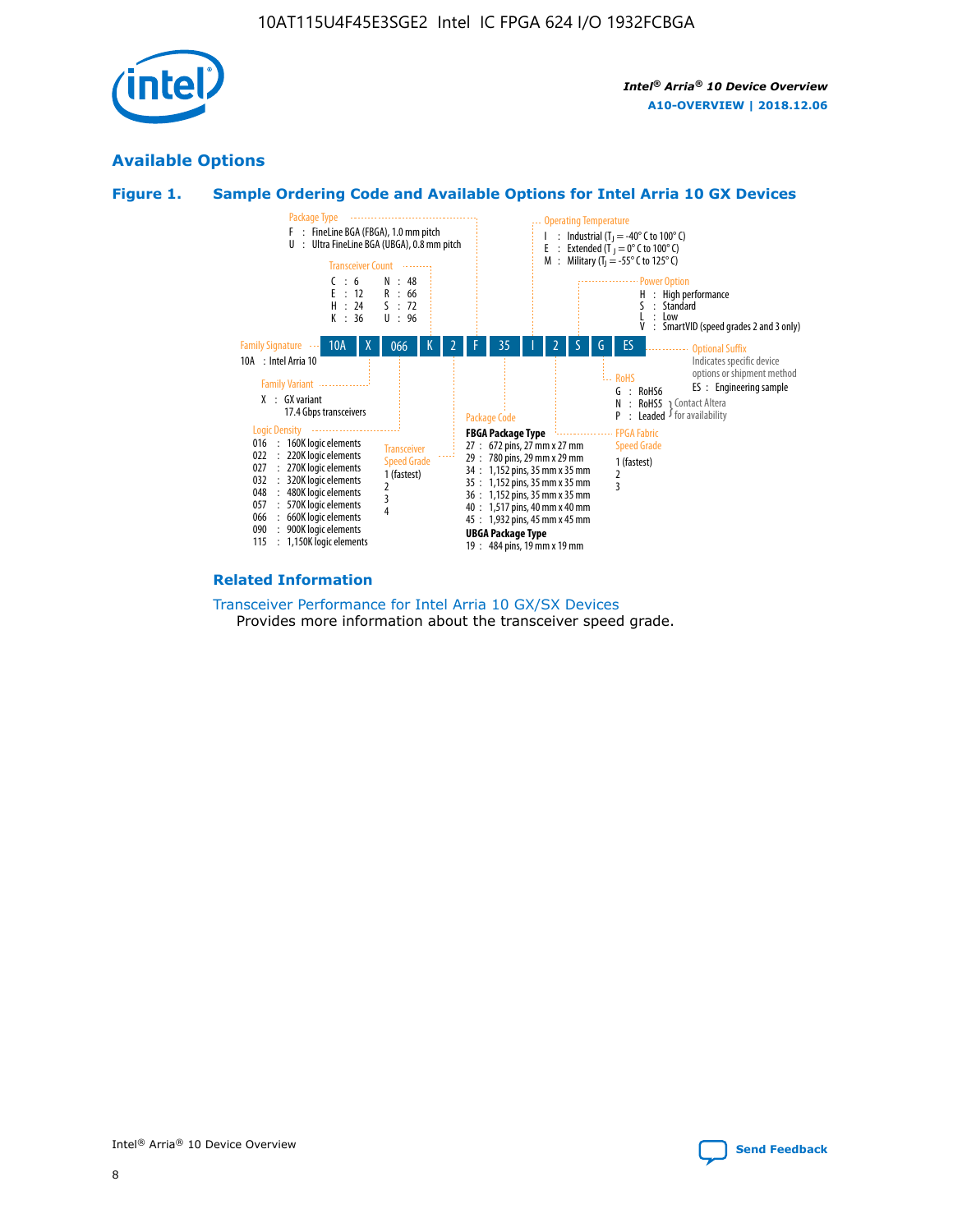

## **Maximum Resources**

#### **Table 5. Maximum Resource Counts for Intel Arria 10 GX Devices (GX 160, GX 220, GX 270, GX 320, and GX 480)**

| <b>Resource</b>              |                         | <b>Product Line</b> |                                                 |                |                |                |  |  |  |
|------------------------------|-------------------------|---------------------|-------------------------------------------------|----------------|----------------|----------------|--|--|--|
|                              |                         | <b>GX 160</b>       | <b>GX 220</b><br><b>GX 270</b><br><b>GX 320</b> |                |                | <b>GX 480</b>  |  |  |  |
| Logic Elements (LE) (K)      |                         | 160                 | 220                                             | 270            | 320            | 480            |  |  |  |
| <b>ALM</b>                   |                         | 61,510              | 80,330                                          | 101,620        | 119,900        | 183,590        |  |  |  |
| Register                     |                         | 246,040             | 406,480<br>479,600<br>321,320                   |                |                | 734,360        |  |  |  |
| Memory (Kb)                  | M <sub>20</sub> K       | 8,800               | 11,740                                          | 15,000         | 17,820         | 28,620         |  |  |  |
|                              | <b>MLAB</b>             | 1,050               | 1,690                                           | 2,452          | 2,727          | 4,164          |  |  |  |
| Variable-precision DSP Block |                         | 156                 | 192                                             | 830            | 985            | 1,368          |  |  |  |
| 18 x 19 Multiplier           |                         | 312                 | 384                                             | 1,970<br>1,660 |                | 2,736          |  |  |  |
| PLL                          | Fractional<br>Synthesis | 6                   | 6                                               | 8              | 8              | 12             |  |  |  |
|                              | I/O                     | 6                   | 6                                               | 8              | 8              | 12             |  |  |  |
| 17.4 Gbps Transceiver        |                         | 12                  | 12                                              | 24             | 24             | 36             |  |  |  |
| GPIO <sup>(3)</sup>          |                         | 288                 | 288                                             | 384            | 384            | 492            |  |  |  |
| LVDS Pair $(4)$              |                         | 120                 | 120                                             | 168            | 168            | 222            |  |  |  |
| PCIe Hard IP Block           |                         | 1                   | 1                                               | 2              | $\overline{2}$ | $\overline{2}$ |  |  |  |
| Hard Memory Controller       |                         | 6                   | 6                                               | 8              | 8              | 12             |  |  |  |

<sup>(4)</sup> Each LVDS I/O pair can be used as differential input or output.



<sup>(3)</sup> The number of GPIOs does not include transceiver I/Os. In the Intel Quartus Prime software, the number of user I/Os includes transceiver I/Os.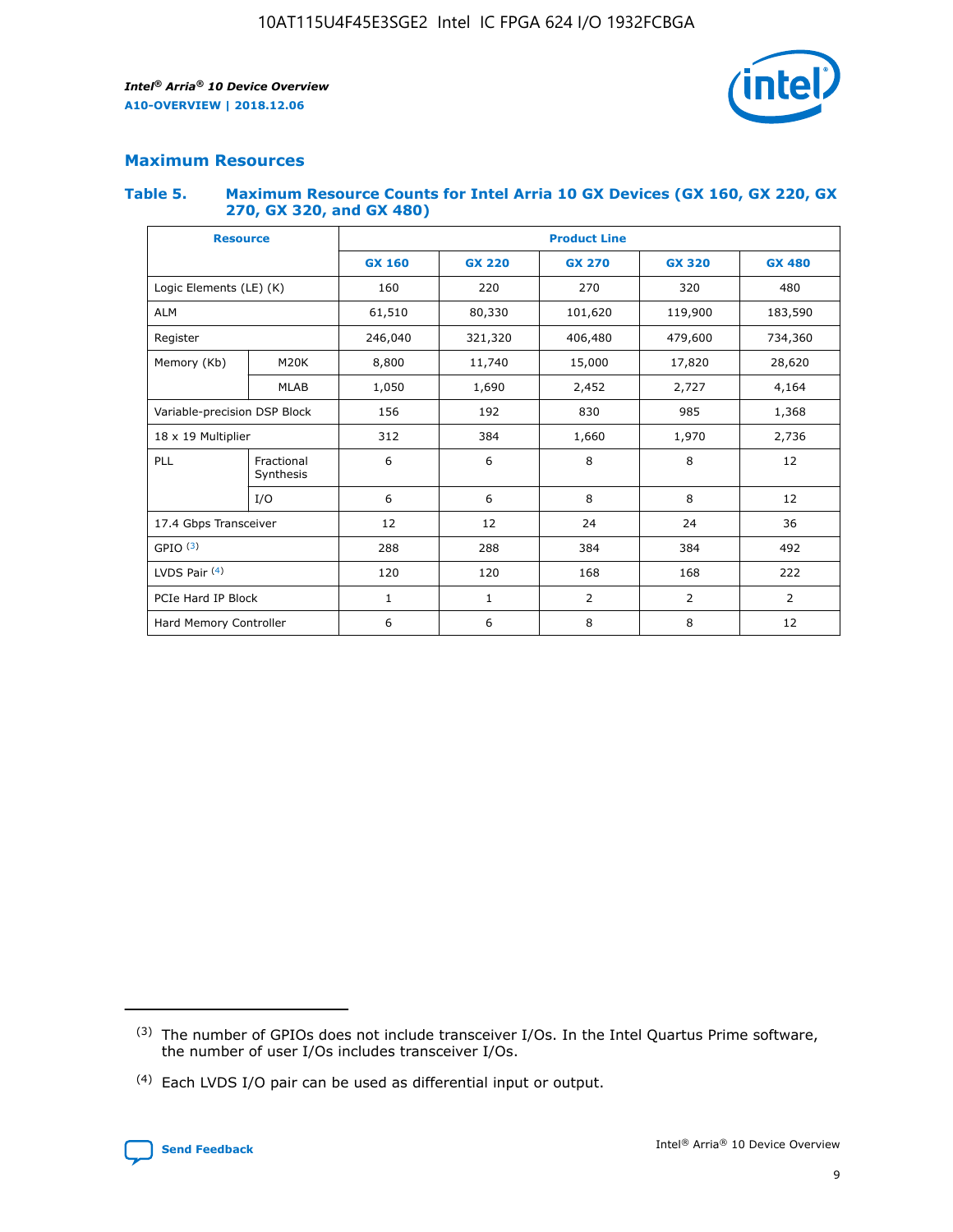

## **Table 6. Maximum Resource Counts for Intel Arria 10 GX Devices (GX 570, GX 660, GX 900, and GX 1150)**

|                              | <b>Resource</b>         | <b>Product Line</b> |                |                |                |  |  |  |
|------------------------------|-------------------------|---------------------|----------------|----------------|----------------|--|--|--|
|                              |                         | <b>GX 570</b>       | <b>GX 660</b>  | <b>GX 900</b>  | <b>GX 1150</b> |  |  |  |
| Logic Elements (LE) (K)      |                         | 570                 | 660            | 900            | 1,150          |  |  |  |
| <b>ALM</b>                   |                         | 217,080             | 251,680        | 339,620        | 427,200        |  |  |  |
| Register                     |                         | 868,320             | 1,006,720      | 1,358,480      | 1,708,800      |  |  |  |
| Memory (Kb)                  | <b>M20K</b>             | 36,000              | 42,620         | 48,460         | 54,260         |  |  |  |
|                              | <b>MLAB</b>             | 5,096               | 5,788          | 9,386          | 12,984         |  |  |  |
| Variable-precision DSP Block |                         | 1,523               | 1,687          | 1,518          | 1,518          |  |  |  |
|                              | 18 x 19 Multiplier      |                     | 3,374          | 3,036          | 3,036          |  |  |  |
| PLL                          | Fractional<br>Synthesis | 16                  | 16             | 32             | 32             |  |  |  |
|                              | I/O                     | 16                  | 16             | 16             | 16             |  |  |  |
| 17.4 Gbps Transceiver        |                         | 48                  | 48<br>96       |                | 96             |  |  |  |
| GPIO <sup>(3)</sup>          |                         | 696                 | 696            | 768            | 768            |  |  |  |
| LVDS Pair $(4)$              |                         | 324                 | 324            | 384            | 384            |  |  |  |
| PCIe Hard IP Block           |                         | 2                   | $\overline{2}$ | $\overline{4}$ | $\overline{4}$ |  |  |  |
| Hard Memory Controller       |                         | 16                  | 16             | 16             | 16             |  |  |  |

## **Package Plan**

## **Table 7. Package Plan for Intel Arria 10 GX Devices (U19, F27, and F29)**

Refer to I/O and High Speed I/O in Intel Arria 10 Devices chapter for the number of 3 V I/O, LVDS I/O, and LVDS channels in each device package.

| <b>Product Line</b> | U <sub>19</sub><br>$(19 \text{ mm} \times 19 \text{ mm})$<br>484-pin UBGA) |          |             |         | <b>F27</b><br>(27 mm × 27 mm,<br>672-pin FBGA) |             | <b>F29</b><br>(29 mm × 29 mm,<br>780-pin FBGA) |          |             |  |
|---------------------|----------------------------------------------------------------------------|----------|-------------|---------|------------------------------------------------|-------------|------------------------------------------------|----------|-------------|--|
|                     | 3 V I/O                                                                    | LVDS I/O | <b>XCVR</b> | 3 V I/O | <b>LVDS I/O</b>                                | <b>XCVR</b> | 3 V I/O                                        | LVDS I/O | <b>XCVR</b> |  |
| GX 160              | 48                                                                         | 192      | 6           | 48      | 192                                            | 12          | 48                                             | 240      | 12          |  |
| GX 220              | 48                                                                         | 192      | 6           | 48      | 192                                            | 12          | 48                                             | 240      | 12          |  |
| GX 270              |                                                                            |          |             | 48      | 192                                            | 12          | 48                                             | 312      | 12          |  |
| GX 320              |                                                                            |          |             | 48      | 192                                            | 12          | 48                                             | 312      | 12          |  |
| GX 480              |                                                                            |          |             |         |                                                |             | 48                                             | 312      | 12          |  |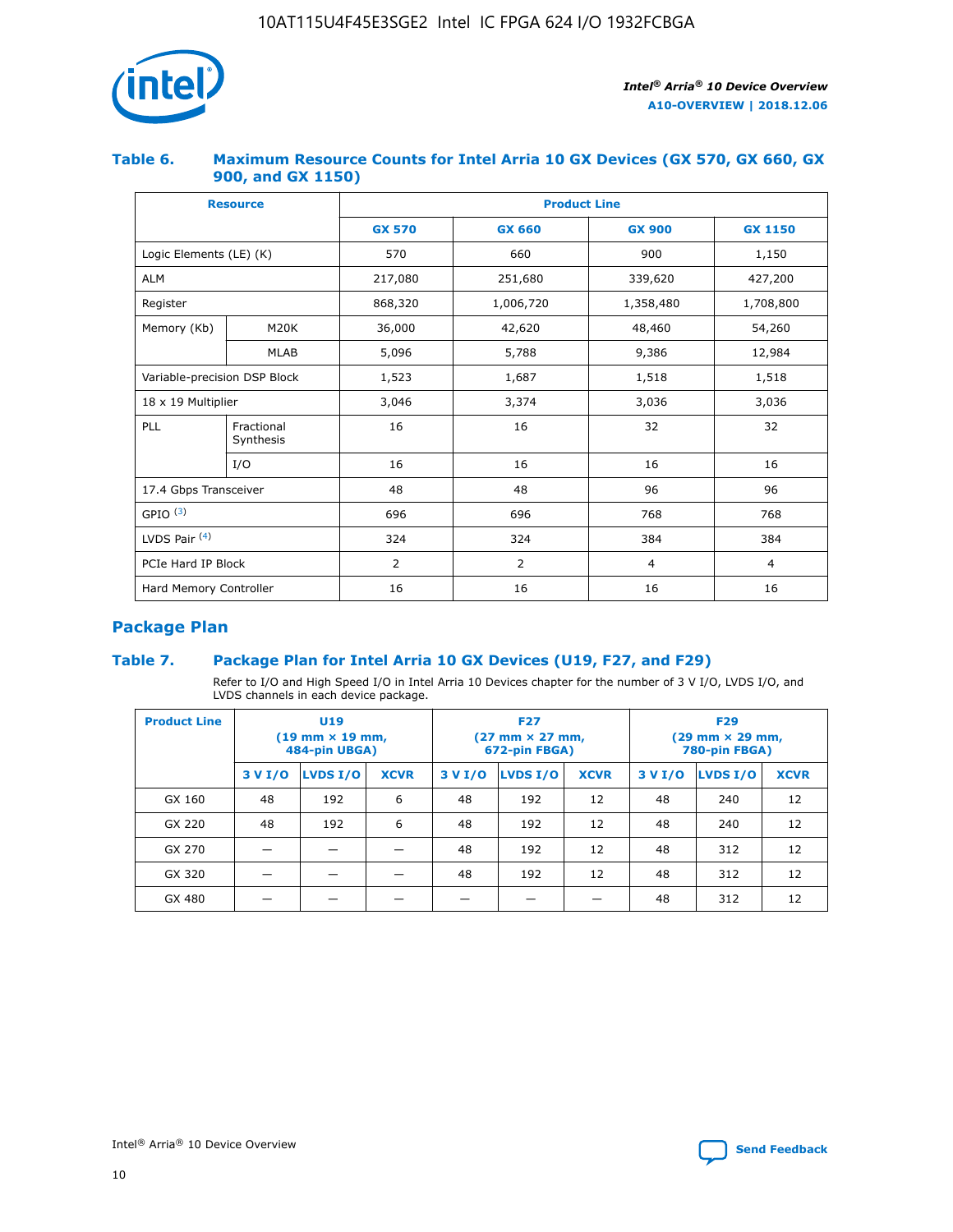

#### **Table 8. Package Plan for Intel Arria 10 GX Devices (F34, F35, NF40, and KF40)**

Refer to I/O and High Speed I/O in Intel Arria 10 Devices chapter for the number of 3 V I/O, LVDS I/O, and LVDS channels in each device package.

| <b>Product Line</b> | <b>F34</b><br>$(35 \text{ mm} \times 35 \text{ mm})$<br><b>1152-pin FBGA)</b> |                    | <b>F35</b><br>$(35 \text{ mm} \times 35 \text{ mm})$<br>1152-pin FBGA) |           | <b>KF40</b><br>$(40$ mm $\times$ 40 mm,<br>1517-pin FBGA) |             |           | <b>NF40</b><br>$(40 \text{ mm} \times 40 \text{ mm})$<br>1517-pin FBGA) |             |           |                    |             |
|---------------------|-------------------------------------------------------------------------------|--------------------|------------------------------------------------------------------------|-----------|-----------------------------------------------------------|-------------|-----------|-------------------------------------------------------------------------|-------------|-----------|--------------------|-------------|
|                     | 3V<br>I/O                                                                     | <b>LVDS</b><br>I/O | <b>XCVR</b>                                                            | 3V<br>I/O | <b>LVDS</b><br>I/O                                        | <b>XCVR</b> | 3V<br>I/O | <b>LVDS</b><br>I/O                                                      | <b>XCVR</b> | 3V<br>I/O | <b>LVDS</b><br>I/O | <b>XCVR</b> |
| GX 270              | 48                                                                            | 336                | 24                                                                     | 48        | 336                                                       | 24          |           |                                                                         |             |           |                    |             |
| GX 320              | 48                                                                            | 336                | 24                                                                     | 48        | 336                                                       | 24          |           |                                                                         |             |           |                    |             |
| GX 480              | 48                                                                            | 444                | 24                                                                     | 48        | 348                                                       | 36          |           |                                                                         |             |           |                    |             |
| GX 570              | 48                                                                            | 444                | 24                                                                     | 48        | 348                                                       | 36          | 96        | 600                                                                     | 36          | 48        | 540                | 48          |
| GX 660              | 48                                                                            | 444                | 24                                                                     | 48        | 348                                                       | 36          | 96        | 600                                                                     | 36          | 48        | 540                | 48          |
| GX 900              |                                                                               | 504                | 24                                                                     | –         |                                                           | -           |           |                                                                         |             |           | 600                | 48          |
| GX 1150             |                                                                               | 504                | 24                                                                     |           |                                                           |             |           |                                                                         |             |           | 600                | 48          |

#### **Table 9. Package Plan for Intel Arria 10 GX Devices (RF40, NF45, SF45, and UF45)**

Refer to I/O and High Speed I/O in Intel Arria 10 Devices chapter for the number of 3 V I/O, LVDS I/O, and LVDS channels in each device package.

| <b>Product Line</b> | <b>RF40</b><br>$(40$ mm $\times$ 40 mm,<br>1517-pin FBGA) |                    |             | <b>NF45</b><br>$(45 \text{ mm} \times 45 \text{ mm})$<br><b>1932-pin FBGA)</b> |                    |             | <b>SF45</b><br>$(45 \text{ mm} \times 45 \text{ mm})$<br><b>1932-pin FBGA)</b> |                    |             | <b>UF45</b><br>$(45 \text{ mm} \times 45 \text{ mm})$<br><b>1932-pin FBGA)</b> |                    |             |
|---------------------|-----------------------------------------------------------|--------------------|-------------|--------------------------------------------------------------------------------|--------------------|-------------|--------------------------------------------------------------------------------|--------------------|-------------|--------------------------------------------------------------------------------|--------------------|-------------|
|                     | 3V<br>I/O                                                 | <b>LVDS</b><br>I/O | <b>XCVR</b> | 3 V<br>I/O                                                                     | <b>LVDS</b><br>I/O | <b>XCVR</b> | 3 V<br>I/O                                                                     | <b>LVDS</b><br>I/O | <b>XCVR</b> | 3V<br>I/O                                                                      | <b>LVDS</b><br>I/O | <b>XCVR</b> |
| GX 900              |                                                           | 342                | 66          | _                                                                              | 768                | 48          |                                                                                | 624                | 72          |                                                                                | 480                | 96          |
| GX 1150             |                                                           | 342                | 66          | _                                                                              | 768                | 48          |                                                                                | 624                | 72          |                                                                                | 480                | 96          |

#### **Related Information**

[I/O and High-Speed Differential I/O Interfaces in Intel Arria 10 Devices chapter, Intel](https://www.intel.com/content/www/us/en/programmable/documentation/sam1403482614086.html#sam1403482030321) [Arria 10 Device Handbook](https://www.intel.com/content/www/us/en/programmable/documentation/sam1403482614086.html#sam1403482030321)

Provides the number of 3 V and LVDS I/Os, and LVDS channels for each Intel Arria 10 device package.

## **Intel Arria 10 GT**

This section provides the available options, maximum resource counts, and package plan for the Intel Arria 10 GT devices.

The information in this section is correct at the time of publication. For the latest information and to get more details, refer to the Intel FPGA Product Selector.

#### **Related Information**

#### [Intel FPGA Product Selector](http://www.altera.com/products/selector/psg-selector.html)

Provides the latest information on Intel products.

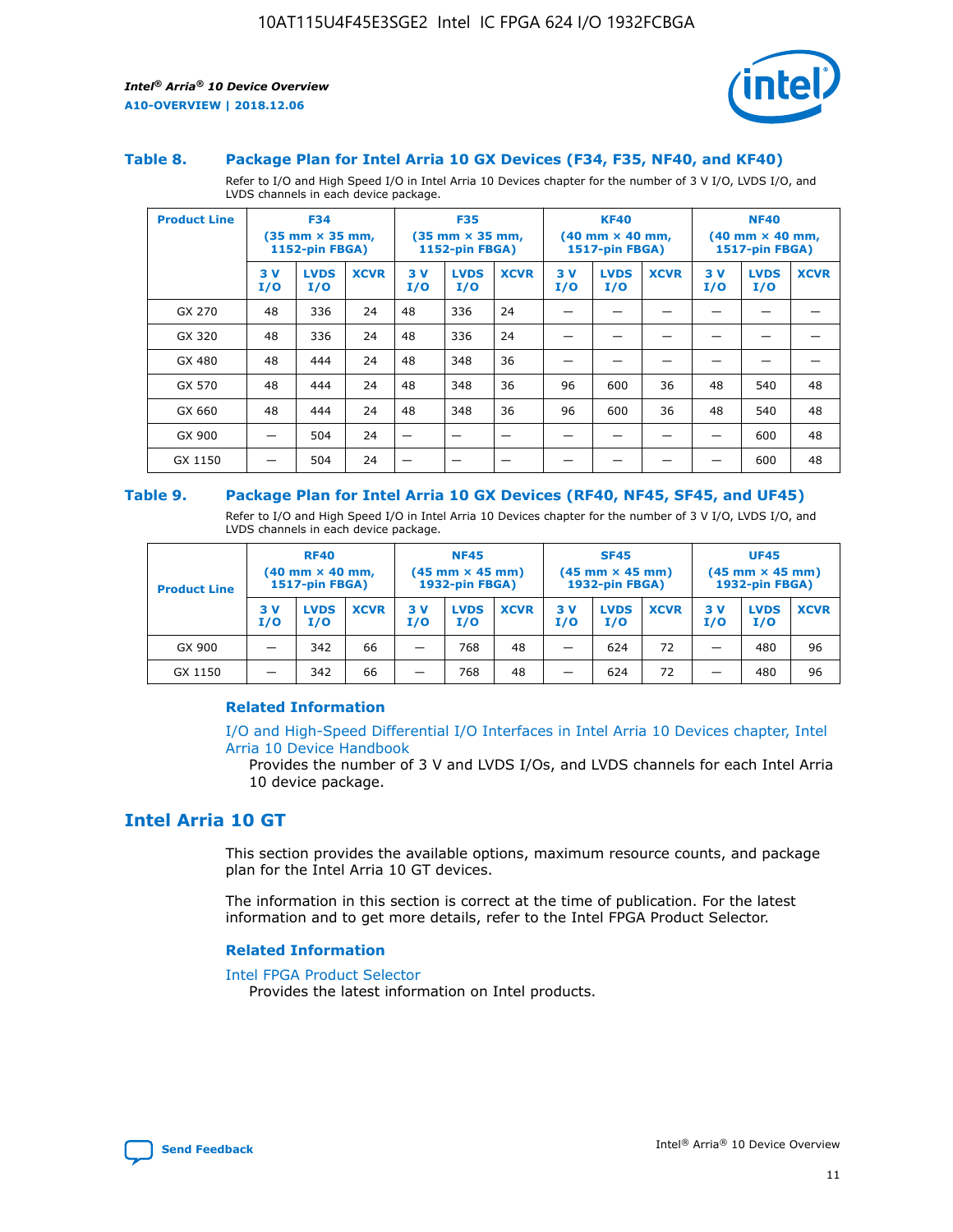

## **Available Options**

## **Figure 2. Sample Ordering Code and Available Options for Intel Arria 10 GT Devices**

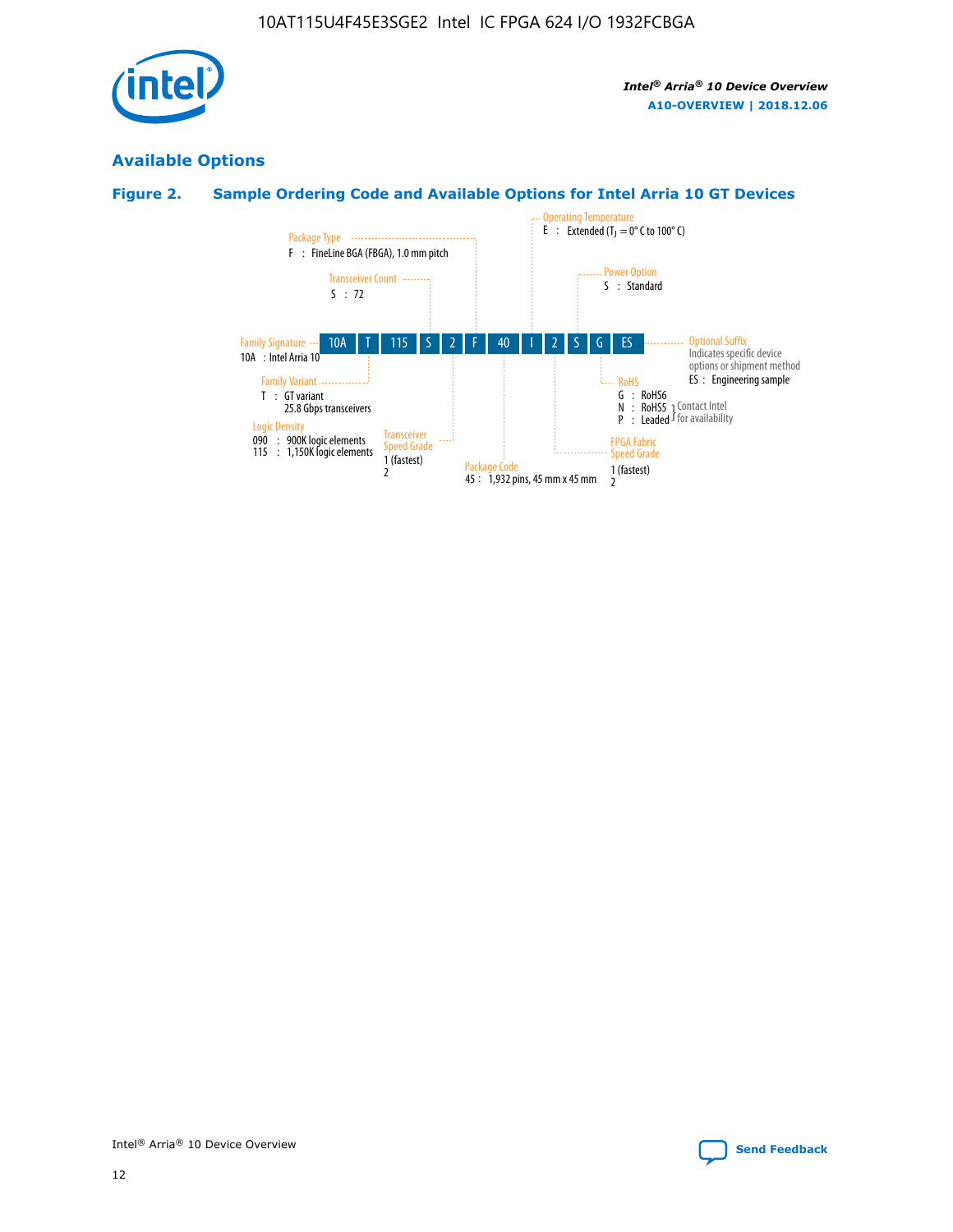

## **Maximum Resources**

#### **Table 10. Maximum Resource Counts for Intel Arria 10 GT Devices**

| <b>Resource</b>              |                      | <b>Product Line</b> |                |  |
|------------------------------|----------------------|---------------------|----------------|--|
|                              |                      | <b>GT 900</b>       | <b>GT 1150</b> |  |
| Logic Elements (LE) (K)      |                      | 900                 | 1,150          |  |
| <b>ALM</b>                   |                      | 339,620             | 427,200        |  |
| Register                     |                      | 1,358,480           | 1,708,800      |  |
| Memory (Kb)                  | M20K                 | 48,460              | 54,260         |  |
|                              | <b>MLAB</b>          | 9,386               | 12,984         |  |
| Variable-precision DSP Block |                      | 1,518               | 1,518          |  |
| 18 x 19 Multiplier           |                      | 3,036               | 3,036          |  |
| PLL                          | Fractional Synthesis | 32                  | 32             |  |
|                              | I/O                  | 16                  | 16             |  |
| Transceiver                  | 17.4 Gbps            | 72(5)               | 72(5)          |  |
|                              | 25.8 Gbps            | 6                   | 6              |  |
| GPIO <sup>(6)</sup>          |                      | 624                 | 624            |  |
| LVDS Pair $(7)$              |                      | 312                 | 312            |  |
| PCIe Hard IP Block           |                      | $\overline{4}$      | $\overline{4}$ |  |
| Hard Memory Controller       |                      | 16                  | 16             |  |

#### **Related Information**

#### [Intel Arria 10 GT Channel Usage](https://www.intel.com/content/www/us/en/programmable/documentation/nik1398707230472.html#nik1398707008178)

Configuring GT/GX channels in Intel Arria 10 GT devices.

## **Package Plan**

#### **Table 11. Package Plan for Intel Arria 10 GT Devices**

Refer to I/O and High Speed I/O in Intel Arria 10 Devices chapter for the number of 3 V I/O, LVDS I/O, and LVDS channels in each device package.

| <b>Product Line</b> | <b>SF45</b><br>(45 mm × 45 mm, 1932-pin FBGA) |                 |             |  |  |  |
|---------------------|-----------------------------------------------|-----------------|-------------|--|--|--|
|                     | 3 V I/O                                       | <b>LVDS I/O</b> | <b>XCVR</b> |  |  |  |
| GT 900              |                                               | 624             | 72          |  |  |  |
| GT 1150             |                                               | 624             | 72          |  |  |  |

<sup>(7)</sup> Each LVDS I/O pair can be used as differential input or output.



 $(5)$  If all 6 GT channels are in use, 12 of the GX channels are not usable.

<sup>(6)</sup> The number of GPIOs does not include transceiver I/Os. In the Intel Quartus Prime software, the number of user I/Os includes transceiver I/Os.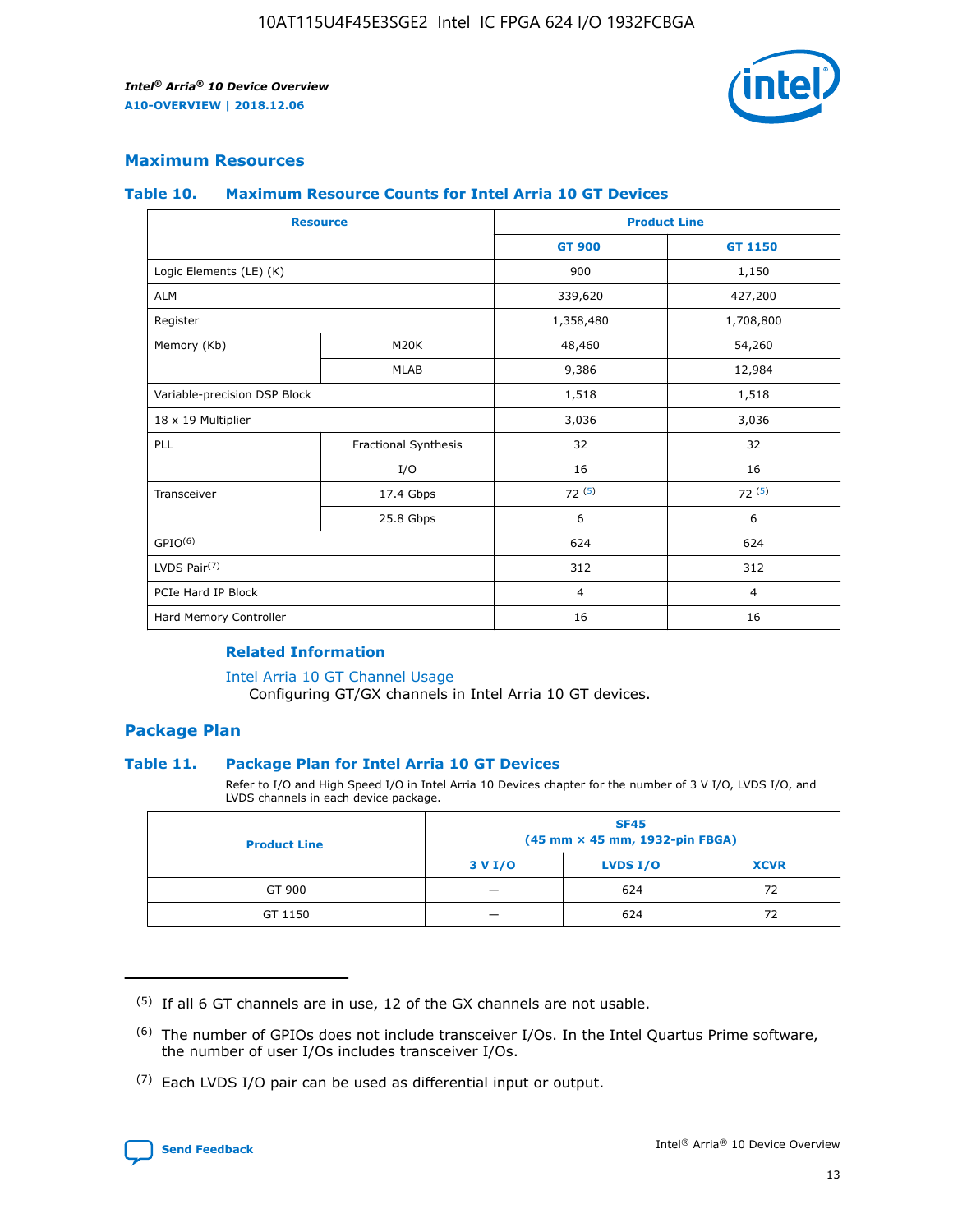

#### **Related Information**

[I/O and High-Speed Differential I/O Interfaces in Intel Arria 10 Devices chapter, Intel](https://www.intel.com/content/www/us/en/programmable/documentation/sam1403482614086.html#sam1403482030321) [Arria 10 Device Handbook](https://www.intel.com/content/www/us/en/programmable/documentation/sam1403482614086.html#sam1403482030321)

Provides the number of 3 V and LVDS I/Os, and LVDS channels for each Intel Arria 10 device package.

## **Intel Arria 10 SX**

This section provides the available options, maximum resource counts, and package plan for the Intel Arria 10 SX devices.

The information in this section is correct at the time of publication. For the latest information and to get more details, refer to the Intel FPGA Product Selector.

#### **Related Information**

[Intel FPGA Product Selector](http://www.altera.com/products/selector/psg-selector.html) Provides the latest information on Intel products.

#### **Available Options**

#### **Figure 3. Sample Ordering Code and Available Options for Intel Arria 10 SX Devices**



#### **Related Information**

[Transceiver Performance for Intel Arria 10 GX/SX Devices](https://www.intel.com/content/www/us/en/programmable/documentation/mcn1413182292568.html#mcn1413213965502) Provides more information about the transceiver speed grade.

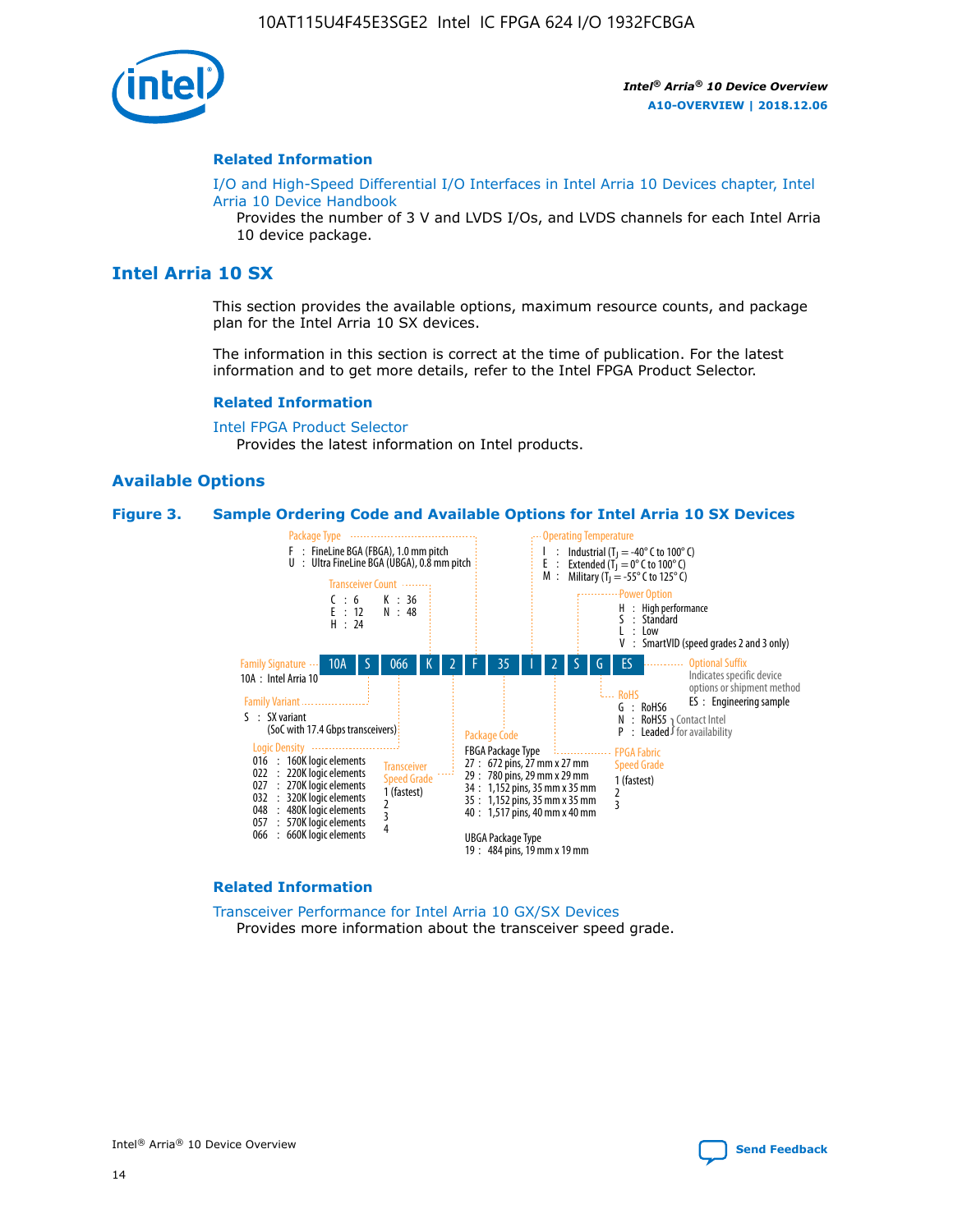

## **Maximum Resources**

#### **Table 12. Maximum Resource Counts for Intel Arria 10 SX Devices**

|                                   | <b>Resource</b>         | <b>Product Line</b> |               |                |                |                |                |                |  |  |  |
|-----------------------------------|-------------------------|---------------------|---------------|----------------|----------------|----------------|----------------|----------------|--|--|--|
|                                   |                         | <b>SX 160</b>       | <b>SX 220</b> | <b>SX 270</b>  | <b>SX 320</b>  | <b>SX 480</b>  | <b>SX 570</b>  | <b>SX 660</b>  |  |  |  |
| Logic Elements (LE) (K)           |                         | 160                 | 220           | 270            | 320            | 480            | 570            | 660            |  |  |  |
| <b>ALM</b>                        |                         | 61,510              | 80,330        | 101,620        | 119,900        | 183,590        | 217,080        | 251,680        |  |  |  |
| Register                          |                         | 246,040             | 321,320       | 406,480        | 479,600        | 734,360        | 868,320        | 1,006,720      |  |  |  |
| Memory (Kb)                       | M <sub>20</sub> K       | 8,800               | 11,740        | 15,000         | 17,820         | 28,620         | 36,000         | 42,620         |  |  |  |
|                                   | <b>MLAB</b>             | 1,050               | 1,690         | 2,452          | 2,727          | 4,164          | 5,096          | 5,788          |  |  |  |
| Variable-precision DSP Block      |                         | 156                 | 192           | 830            | 985            | 1,368          | 1,523          | 1,687          |  |  |  |
|                                   | 18 x 19 Multiplier      |                     | 384           | 1,660          | 1,970          | 2,736          | 3,046          | 3,374          |  |  |  |
| <b>PLL</b>                        | Fractional<br>Synthesis | 6                   | 6             | 8              | 8              | 12             | 16             | 16             |  |  |  |
|                                   | I/O                     | 6                   | 6             | 8              | 8              | 12             | 16             | 16             |  |  |  |
| 17.4 Gbps Transceiver             |                         | 12                  | 12            | 24             | 24             | 36             | 48             | 48             |  |  |  |
| GPIO <sup>(8)</sup>               |                         | 288                 | 288           | 384            | 384            | 492            | 696            | 696            |  |  |  |
| LVDS Pair $(9)$                   |                         | 120                 | 120           | 168            | 168            | 174            | 324            | 324            |  |  |  |
| PCIe Hard IP Block                |                         | $\mathbf{1}$        | $\mathbf{1}$  | $\overline{2}$ | $\overline{2}$ | $\overline{2}$ | $\overline{2}$ | $\overline{2}$ |  |  |  |
| Hard Memory Controller            |                         | 6                   | 6             | 8              | 8              | 12             | 16             | 16             |  |  |  |
| ARM Cortex-A9 MPCore<br>Processor |                         | Yes                 | Yes           | Yes            | Yes            | Yes            | Yes            | Yes            |  |  |  |

## **Package Plan**

#### **Table 13. Package Plan for Intel Arria 10 SX Devices (U19, F27, F29, and F34)**

Refer to I/O and High Speed I/O in Intel Arria 10 Devices chapter for the number of 3 V I/O, LVDS I/O, and LVDS channels in each device package.

| <b>Product Line</b> | U <sub>19</sub><br>$(19 \text{ mm} \times 19 \text{ mm})$<br>484-pin UBGA) |                    | <b>F27</b><br>$(27 \text{ mm} \times 27 \text{ mm})$<br>672-pin FBGA) |           | <b>F29</b><br>$(29 \text{ mm} \times 29 \text{ mm})$<br>780-pin FBGA) |             |            | <b>F34</b><br>$(35 \text{ mm} \times 35 \text{ mm})$<br><b>1152-pin FBGA)</b> |             |           |                    |             |
|---------------------|----------------------------------------------------------------------------|--------------------|-----------------------------------------------------------------------|-----------|-----------------------------------------------------------------------|-------------|------------|-------------------------------------------------------------------------------|-------------|-----------|--------------------|-------------|
|                     | 3V<br>I/O                                                                  | <b>LVDS</b><br>I/O | <b>XCVR</b>                                                           | 3V<br>I/O | <b>LVDS</b><br>I/O                                                    | <b>XCVR</b> | 3 V<br>I/O | <b>LVDS</b><br>I/O                                                            | <b>XCVR</b> | 3V<br>I/O | <b>LVDS</b><br>I/O | <b>XCVR</b> |
| SX 160              | 48                                                                         | 144                | 6                                                                     | 48        | 192                                                                   | 12          | 48         | 240                                                                           | 12          | –         |                    |             |
| SX 220              | 48                                                                         | 144                | 6                                                                     | 48        | 192                                                                   | 12          | 48         | 240                                                                           | 12          |           |                    |             |
| SX 270              |                                                                            |                    |                                                                       | 48        | 192                                                                   | 12          | 48         | 312                                                                           | 12          | 48        | 336                | 24          |
| SX 320              |                                                                            |                    |                                                                       | 48        | 192                                                                   | 12          | 48         | 312                                                                           | 12          | 48        | 336                | 24          |
|                     | continued                                                                  |                    |                                                                       |           |                                                                       |             |            |                                                                               |             |           |                    |             |

 $(8)$  The number of GPIOs does not include transceiver I/Os. In the Intel Quartus Prime software, the number of user I/Os includes transceiver I/Os.

 $(9)$  Each LVDS I/O pair can be used as differential input or output.

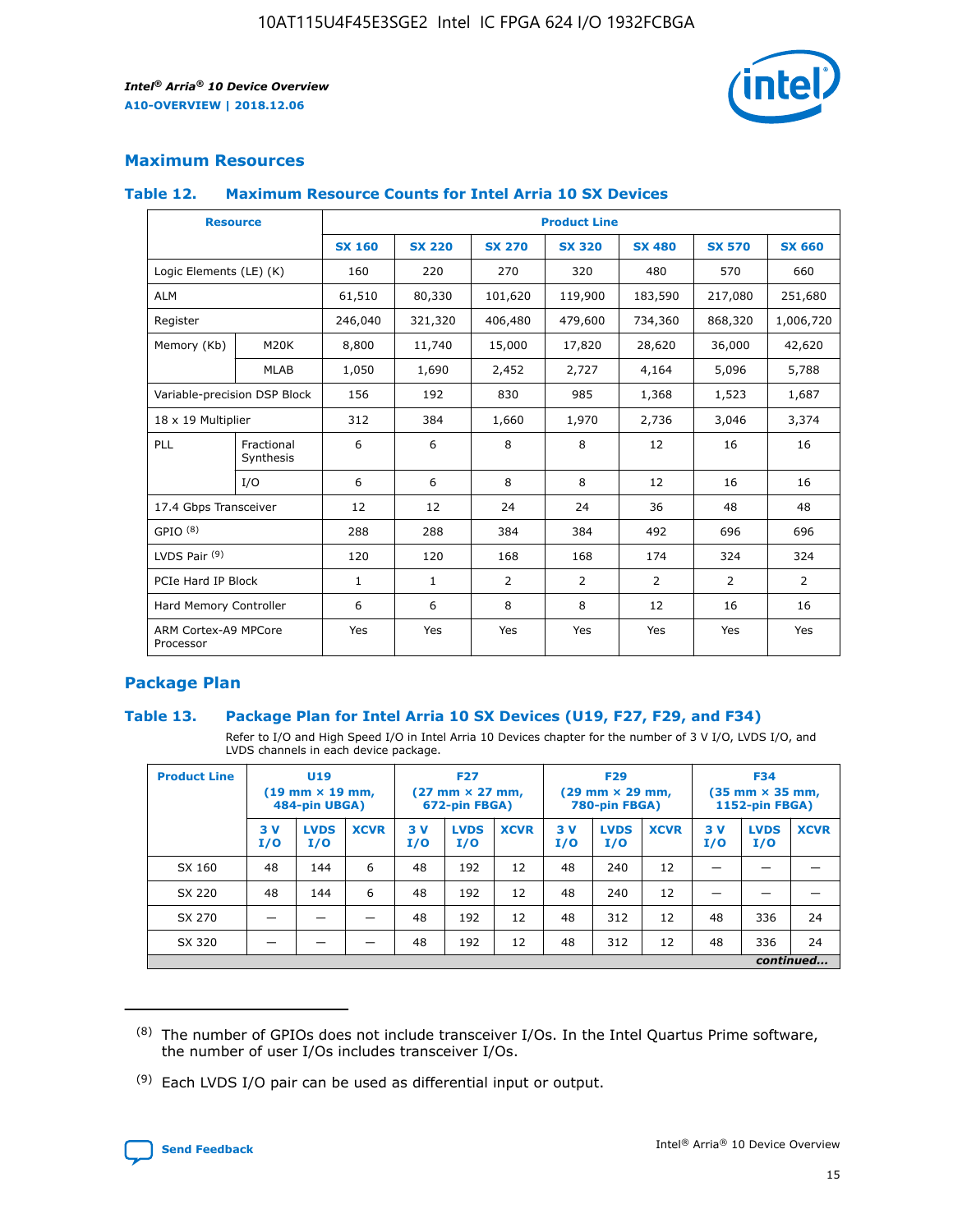

| <b>Product Line</b> | U <sub>19</sub><br>$(19 \text{ mm} \times 19 \text{ mm})$<br>484-pin UBGA) |                    | <b>F27</b><br>$(27 \text{ mm} \times 27 \text{ mm})$<br>672-pin FBGA) |            | <b>F29</b><br>$(29$ mm $\times$ 29 mm,<br>780-pin FBGA) |             |           | <b>F34</b><br>$(35$ mm $\times$ 35 mm,<br><b>1152-pin FBGA)</b> |             |            |                    |             |
|---------------------|----------------------------------------------------------------------------|--------------------|-----------------------------------------------------------------------|------------|---------------------------------------------------------|-------------|-----------|-----------------------------------------------------------------|-------------|------------|--------------------|-------------|
|                     | 3 V<br>I/O                                                                 | <b>LVDS</b><br>I/O | <b>XCVR</b>                                                           | 3 V<br>I/O | <b>LVDS</b><br>I/O                                      | <b>XCVR</b> | 3V<br>I/O | <b>LVDS</b><br>I/O                                              | <b>XCVR</b> | 3 V<br>I/O | <b>LVDS</b><br>I/O | <b>XCVR</b> |
| SX 480              |                                                                            |                    |                                                                       |            |                                                         |             | 48        | 312                                                             | 12          | 48         | 444                | 24          |
| SX 570              |                                                                            |                    |                                                                       |            |                                                         |             |           |                                                                 |             | 48         | 444                | 24          |
| SX 660              |                                                                            |                    |                                                                       |            |                                                         |             |           |                                                                 |             | 48         | 444                | 24          |

## **Table 14. Package Plan for Intel Arria 10 SX Devices (F35, KF40, and NF40)**

Refer to I/O and High Speed I/O in Intel Arria 10 Devices chapter for the number of 3 V I/O, LVDS I/O, and LVDS channels in each device package.

| <b>Product Line</b> | <b>F35</b><br>$(35$ mm $\times$ 35 mm,<br><b>1152-pin FBGA)</b> |          |             |                                           | <b>KF40</b><br>(40 mm × 40 mm,<br>1517-pin FBGA) |    | <b>NF40</b><br>(40 mm × 40 mm,<br>1517-pin FBGA) |          |             |  |
|---------------------|-----------------------------------------------------------------|----------|-------------|-------------------------------------------|--------------------------------------------------|----|--------------------------------------------------|----------|-------------|--|
|                     | 3 V I/O                                                         | LVDS I/O | <b>XCVR</b> | <b>LVDS I/O</b><br><b>XCVR</b><br>3 V I/O |                                                  |    | 3 V I/O                                          | LVDS I/O | <b>XCVR</b> |  |
| SX 270              | 48                                                              | 336      | 24          |                                           |                                                  |    |                                                  |          |             |  |
| SX 320              | 48                                                              | 336      | 24          |                                           |                                                  |    |                                                  |          |             |  |
| SX 480              | 48                                                              | 348      | 36          |                                           |                                                  |    |                                                  |          |             |  |
| SX 570              | 48                                                              | 348      | 36          | 96                                        | 600                                              | 36 | 48                                               | 540      | 48          |  |
| SX 660              | 48                                                              | 348      | 36          | 96                                        | 600                                              | 36 | 48                                               | 540      | 48          |  |

## **Related Information**

[I/O and High-Speed Differential I/O Interfaces in Intel Arria 10 Devices chapter, Intel](https://www.intel.com/content/www/us/en/programmable/documentation/sam1403482614086.html#sam1403482030321) [Arria 10 Device Handbook](https://www.intel.com/content/www/us/en/programmable/documentation/sam1403482614086.html#sam1403482030321)

Provides the number of 3 V and LVDS I/Os, and LVDS channels for each Intel Arria 10 device package.

Intel<sup>®</sup> Arria<sup>®</sup> 10 Device Overview **[Send Feedback](mailto:FPGAtechdocfeedback@intel.com?subject=Feedback%20on%20Intel%20Arria%2010%20Device%20Overview%20(A10-OVERVIEW%202018.12.06)&body=We%20appreciate%20your%20feedback.%20In%20your%20comments,%20also%20specify%20the%20page%20number%20or%20paragraph.%20Thank%20you.)** Send Feedback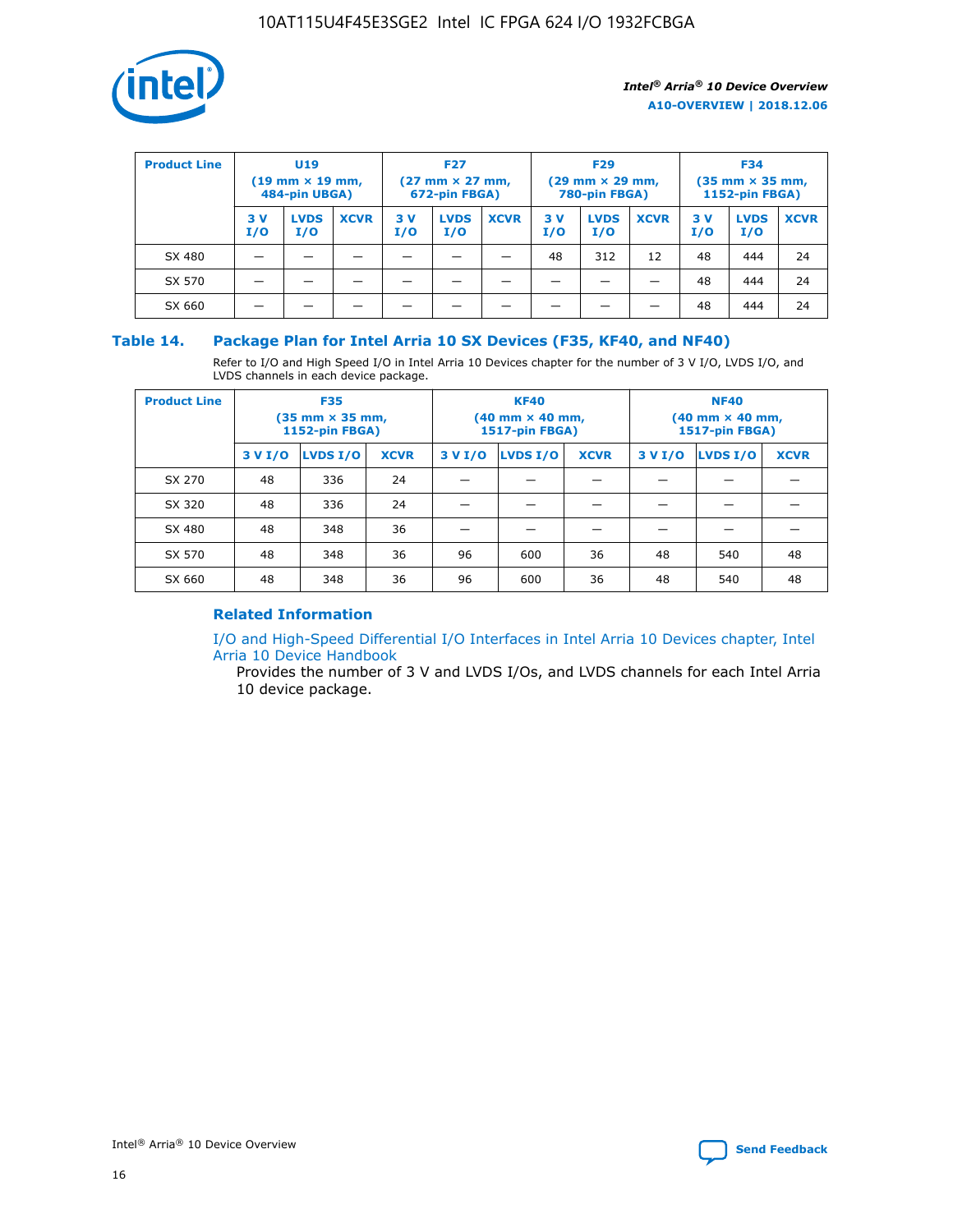

# **I/O Vertical Migration for Intel Arria 10 Devices**

#### **Figure 4. Migration Capability Across Intel Arria 10 Product Lines**

- The arrows indicate the migration paths. The devices included in each vertical migration path are shaded. Devices with fewer resources in the same path have lighter shades.
- To achieve the full I/O migration across product lines in the same migration path, restrict I/Os and transceivers usage to match the product line with the lowest I/O and transceiver counts.
- An LVDS I/O bank in the source device may be mapped to a 3 V I/O bank in the target device. To use memory interface clock frequency higher than 533 MHz, assign external memory interface pins only to banks that are LVDS I/O in both devices.
- There may be nominal 0.15 mm package height difference between some product lines in the same package type.
	- **Variant Product Line Package U19 F27 F29 F34 F35 KF40 NF40 RF40 NF45 SF45 UF45** Intel® Arria® 10 GX GX 160 GX 220 GX 270 GX 320 GX 480 GX 570 GX 660 GX 900 GX 1150 Intel Arria 10 GT GT 900 GT 1150 Intel Arria 10 SX SX 160 SX 220 SX 270 SX 320 SX 480 SX 570 SX 660
- Some migration paths are not shown in the Intel Quartus Prime software **Pin Migration View**.

*Note:* To verify the pin migration compatibility, use the **Pin Migration View** window in the Intel Quartus Prime software Pin Planner.

## **Adaptive Logic Module**

Intel Arria 10 devices use a 20 nm ALM as the basic building block of the logic fabric.

The ALM architecture is the same as the previous generation FPGAs, allowing for efficient implementation of logic functions and easy conversion of IP between the device generations.

The ALM, as shown in following figure, uses an 8-input fracturable look-up table (LUT) with four dedicated registers to help improve timing closure in register-rich designs and achieve an even higher design packing capability than the traditional two-register per LUT architecture.

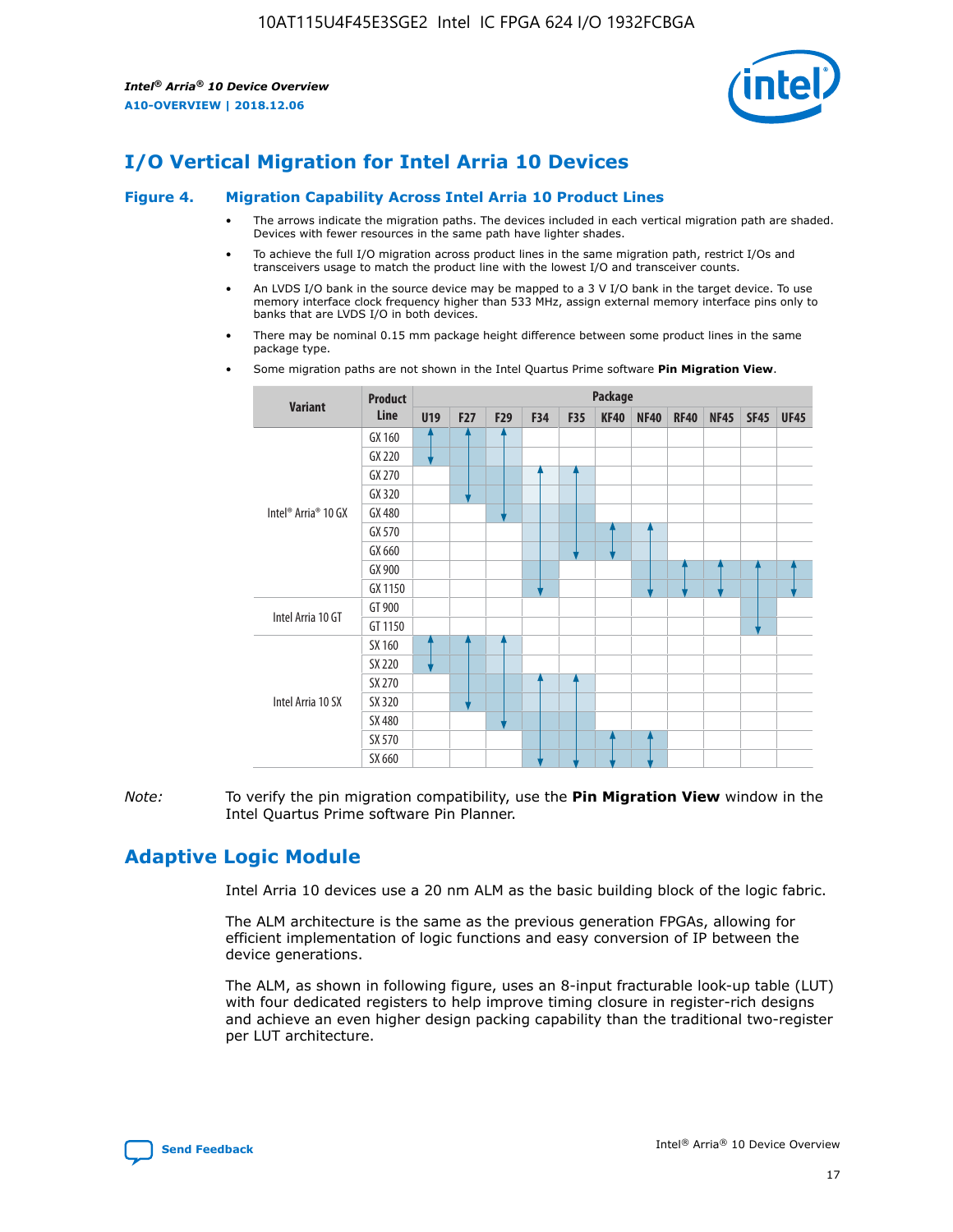

**Figure 5. ALM for Intel Arria 10 Devices**



The Intel Quartus Prime software optimizes your design according to the ALM logic structure and automatically maps legacy designs into the Intel Arria 10 ALM architecture.

## **Variable-Precision DSP Block**

The Intel Arria 10 variable precision DSP blocks support fixed-point arithmetic and floating-point arithmetic.

Features for fixed-point arithmetic:

- High-performance, power-optimized, and fully registered multiplication operations
- 18-bit and 27-bit word lengths
- Two 18 x 19 multipliers or one 27 x 27 multiplier per DSP block
- Built-in addition, subtraction, and 64-bit double accumulation register to combine multiplication results
- Cascading 19-bit or 27-bit when pre-adder is disabled and cascading 18-bit when pre-adder is used to form the tap-delay line for filtering applications
- Cascading 64-bit output bus to propagate output results from one block to the next block without external logic support
- Hard pre-adder supported in 19-bit and 27-bit modes for symmetric filters
- Internal coefficient register bank in both 18-bit and 27-bit modes for filter implementation
- 18-bit and 27-bit systolic finite impulse response (FIR) filters with distributed output adder
- Biased rounding support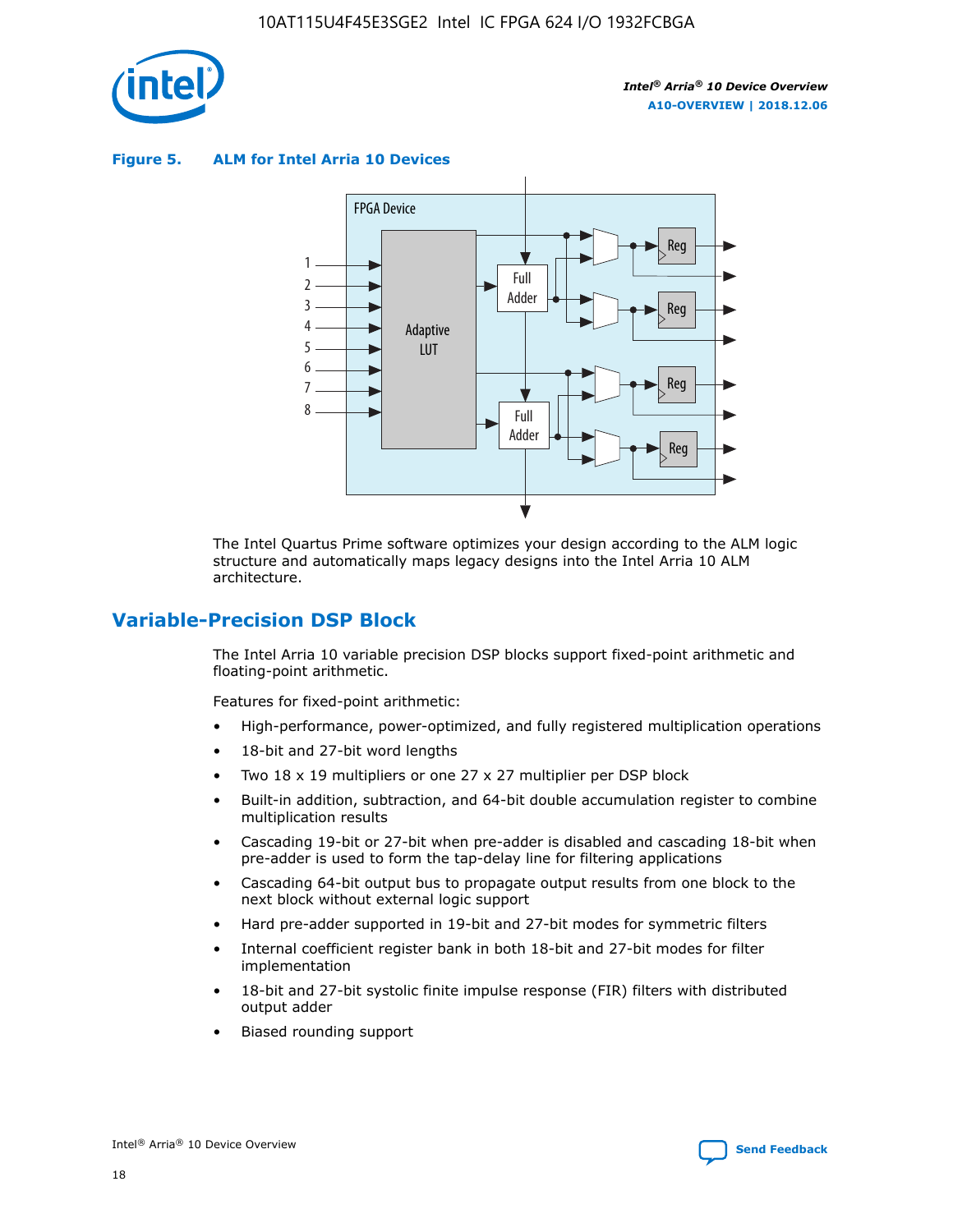

Features for floating-point arithmetic:

- A completely hardened architecture that supports multiplication, addition, subtraction, multiply-add, and multiply-subtract
- Multiplication with accumulation capability and a dynamic accumulator reset control
- Multiplication with cascade summation capability
- Multiplication with cascade subtraction capability
- Complex multiplication
- Direct vector dot product
- Systolic FIR filter

#### **Table 15. Variable-Precision DSP Block Configurations for Intel Arria 10 Devices**

| <b>Usage Example</b>                                       | <b>Multiplier Size (Bit)</b>    | <b>DSP Block Resources</b> |
|------------------------------------------------------------|---------------------------------|----------------------------|
| Medium precision fixed point                               | Two 18 x 19                     |                            |
| High precision fixed or Single precision<br>floating point | One 27 x 27                     |                            |
| Fixed point FFTs                                           | One 19 x 36 with external adder |                            |
| Very high precision fixed point                            | One 36 x 36 with external adder |                            |
| Double precision floating point                            | One 54 x 54 with external adder | 4                          |

#### **Table 16. Resources for Fixed-Point Arithmetic in Intel Arria 10 Devices**

The table lists the variable-precision DSP resources by bit precision for each Intel Arria 10 device.

| <b>Variant</b>        | <b>Product Line</b> | <b>Variable-</b><br>precision<br><b>DSP Block</b> | <b>Independent Input and Output</b><br><b>Multiplications Operator</b> |                                     | 18 x 19<br><b>Multiplier</b><br><b>Adder Sum</b> | $18 \times 18$<br><b>Multiplier</b><br><b>Adder</b> |
|-----------------------|---------------------|---------------------------------------------------|------------------------------------------------------------------------|-------------------------------------|--------------------------------------------------|-----------------------------------------------------|
|                       |                     |                                                   | 18 x 19<br><b>Multiplier</b>                                           | $27 \times 27$<br><b>Multiplier</b> | <b>Mode</b>                                      | <b>Summed with</b><br>36 bit Input                  |
| AIntel Arria 10<br>GX | GX 160              | 156                                               | 312                                                                    | 156                                 | 156                                              | 156                                                 |
|                       | GX 220              | 192                                               | 384                                                                    | 192                                 | 192                                              | 192                                                 |
|                       | GX 270              | 830                                               | 1,660                                                                  | 830                                 | 830                                              | 830                                                 |
|                       | GX 320              | 984                                               | 1,968                                                                  | 984                                 | 984                                              | 984                                                 |
|                       | GX 480              | 1,368                                             | 2,736                                                                  | 1,368                               | 1,368                                            | 1,368                                               |
|                       | GX 570              | 1,523                                             | 3,046                                                                  | 1,523                               | 1,523                                            | 1,523                                               |
|                       | GX 660              | 1,687                                             | 3,374                                                                  | 1,687                               | 1,687                                            | 1,687                                               |
|                       | GX 900              | 1,518                                             | 3,036                                                                  | 1,518                               | 1,518                                            | 1,518                                               |
|                       | GX 1150             | 1,518                                             | 3,036                                                                  | 1,518                               | 1,518                                            | 1,518                                               |
| Intel Arria 10        | GT 900              | 1,518                                             | 3,036                                                                  | 1,518                               | 1,518                                            | 1,518                                               |
| GT                    | GT 1150             | 1,518                                             | 3,036                                                                  | 1,518                               | 1,518                                            | 1,518                                               |
| Intel Arria 10        | SX 160              | 156                                               | 312                                                                    | 156                                 | 156                                              | 156                                                 |
| <b>SX</b>             | SX 220              | 192                                               | 384                                                                    | 192                                 | 192                                              | 192                                                 |
|                       | SX 270              | 830                                               | 1,660                                                                  | 830                                 | 830                                              | 830                                                 |
|                       |                     |                                                   |                                                                        |                                     |                                                  | continued                                           |

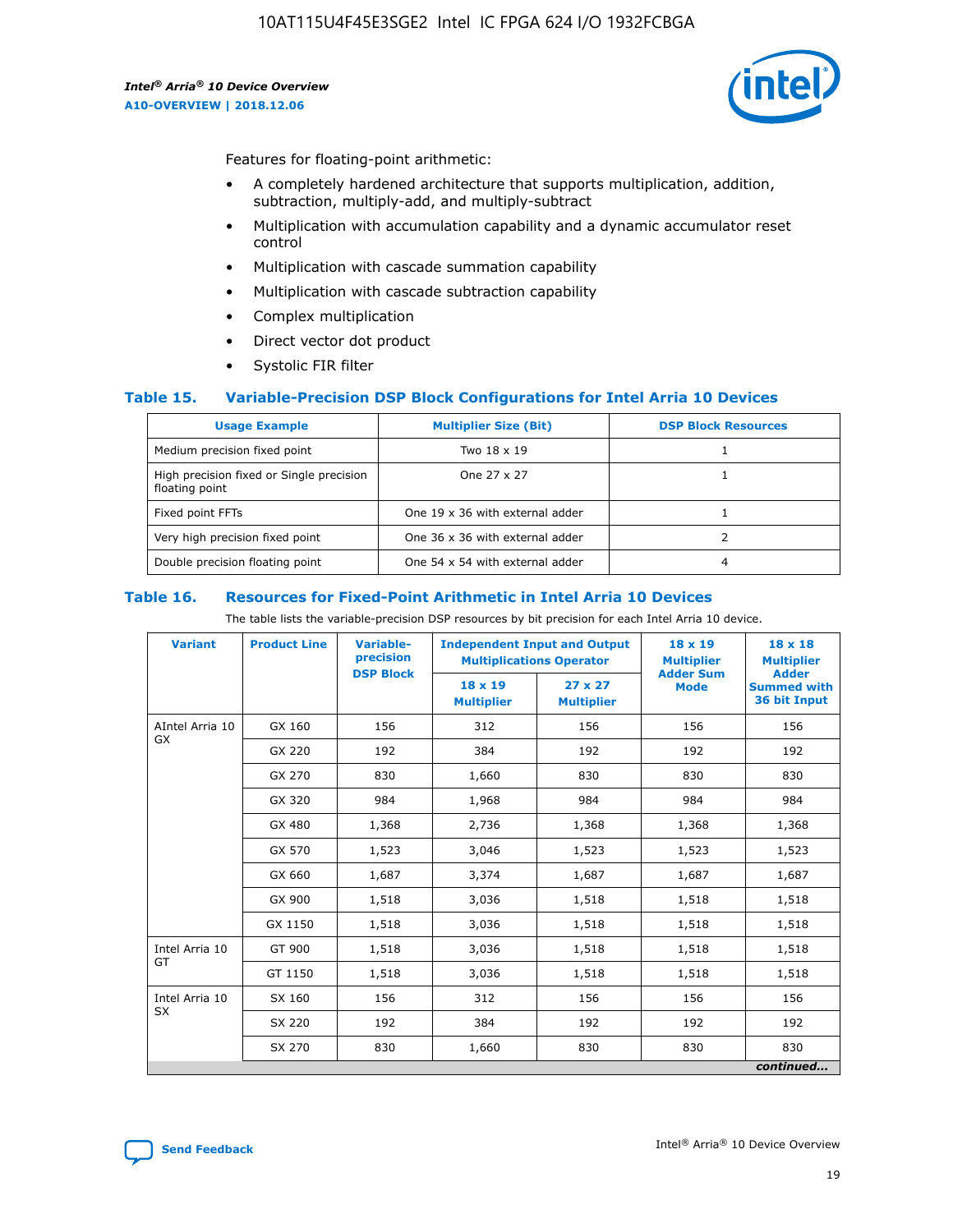

| <b>Variant</b> | <b>Product Line</b> | Variable-<br>precision | <b>Independent Input and Output</b><br><b>Multiplications Operator</b> |                                     | $18 \times 19$<br><b>Multiplier</b> | $18 \times 18$<br><b>Multiplier</b><br><b>Adder</b> |  |
|----------------|---------------------|------------------------|------------------------------------------------------------------------|-------------------------------------|-------------------------------------|-----------------------------------------------------|--|
|                |                     | <b>DSP Block</b>       | $18 \times 19$<br><b>Multiplier</b>                                    | $27 \times 27$<br><b>Multiplier</b> | <b>Adder Sum</b><br><b>Mode</b>     | <b>Summed with</b><br>36 bit Input                  |  |
|                | SX 320              | 984                    | 1,968                                                                  | 984                                 | 984                                 | 984                                                 |  |
|                | SX 480              | 1,368                  | 2,736                                                                  | 1,368                               | 1,368                               | 1,368                                               |  |
|                | SX 570              | 1,523                  | 3,046                                                                  | 1,523                               | 1,523                               | 1,523                                               |  |
|                | SX 660              | 1,687                  | 3,374                                                                  | 1,687                               | 1,687                               | 1,687                                               |  |

## **Table 17. Resources for Floating-Point Arithmetic in Intel Arria 10 Devices**

The table lists the variable-precision DSP resources by bit precision for each Intel Arria 10 device.

| <b>Variant</b> | <b>Product Line</b> | <b>Variable-</b><br>precision<br><b>DSP Block</b> | <b>Single</b><br><b>Precision</b><br><b>Floating-Point</b><br><b>Multiplication</b><br><b>Mode</b> | <b>Single-Precision</b><br><b>Floating-Point</b><br><b>Adder Mode</b> | Single-<br><b>Precision</b><br><b>Floating-Point</b><br><b>Multiply</b><br><b>Accumulate</b><br><b>Mode</b> | <b>Peak</b><br><b>Giga Floating-</b><br><b>Point</b><br><b>Operations</b><br>per Second<br>(GFLOPs) |
|----------------|---------------------|---------------------------------------------------|----------------------------------------------------------------------------------------------------|-----------------------------------------------------------------------|-------------------------------------------------------------------------------------------------------------|-----------------------------------------------------------------------------------------------------|
| Intel Arria 10 | GX 160              | 156                                               | 156                                                                                                | 156                                                                   | 156                                                                                                         | 140                                                                                                 |
| <b>GX</b>      | GX 220              | 192                                               | 192                                                                                                | 192                                                                   | 192                                                                                                         | 173                                                                                                 |
|                | GX 270              | 830                                               | 830                                                                                                | 830                                                                   | 830                                                                                                         | 747                                                                                                 |
|                | GX 320              | 984                                               | 984                                                                                                | 984                                                                   | 984                                                                                                         | 886                                                                                                 |
|                | GX 480              | 1,369                                             | 1,368                                                                                              | 1,368                                                                 | 1,368                                                                                                       | 1,231                                                                                               |
|                | GX 570              | 1,523                                             | 1,523                                                                                              | 1,523                                                                 | 1,523                                                                                                       | 1,371                                                                                               |
|                | GX 660              | 1,687                                             | 1,687                                                                                              | 1,687                                                                 | 1,687                                                                                                       | 1,518                                                                                               |
|                | GX 900              | 1,518                                             | 1,518                                                                                              | 1,518                                                                 | 1,518                                                                                                       | 1,366                                                                                               |
|                | GX 1150             | 1,518                                             | 1,518                                                                                              | 1,518                                                                 | 1,518                                                                                                       | 1,366                                                                                               |
| Intel Arria 10 | GT 900              | 1,518                                             | 1,518                                                                                              | 1,518                                                                 | 1,518                                                                                                       | 1,366                                                                                               |
| GT             | GT 1150             | 1,518                                             | 1,518                                                                                              | 1,518                                                                 | 1,518                                                                                                       | 1,366                                                                                               |
| Intel Arria 10 | SX 160              | 156                                               | 156                                                                                                | 156                                                                   | 156                                                                                                         | 140                                                                                                 |
| SX             | SX 220              | 192                                               | 192                                                                                                | 192                                                                   | 192                                                                                                         | 173                                                                                                 |
|                | SX 270              | 830                                               | 830                                                                                                | 830                                                                   | 830                                                                                                         | 747                                                                                                 |
|                | SX 320              | 984                                               | 984                                                                                                | 984                                                                   | 984                                                                                                         | 886                                                                                                 |
|                | SX 480              | 1,369                                             | 1,368                                                                                              | 1,368                                                                 | 1,368                                                                                                       | 1,231                                                                                               |
|                | SX 570              | 1,523                                             | 1,523                                                                                              | 1,523                                                                 | 1,523                                                                                                       | 1,371                                                                                               |
|                | SX 660              | 1,687                                             | 1,687                                                                                              | 1,687                                                                 | 1,687                                                                                                       | 1,518                                                                                               |

# **Embedded Memory Blocks**

The embedded memory blocks in the devices are flexible and designed to provide an optimal amount of small- and large-sized memory arrays to fit your design requirements.

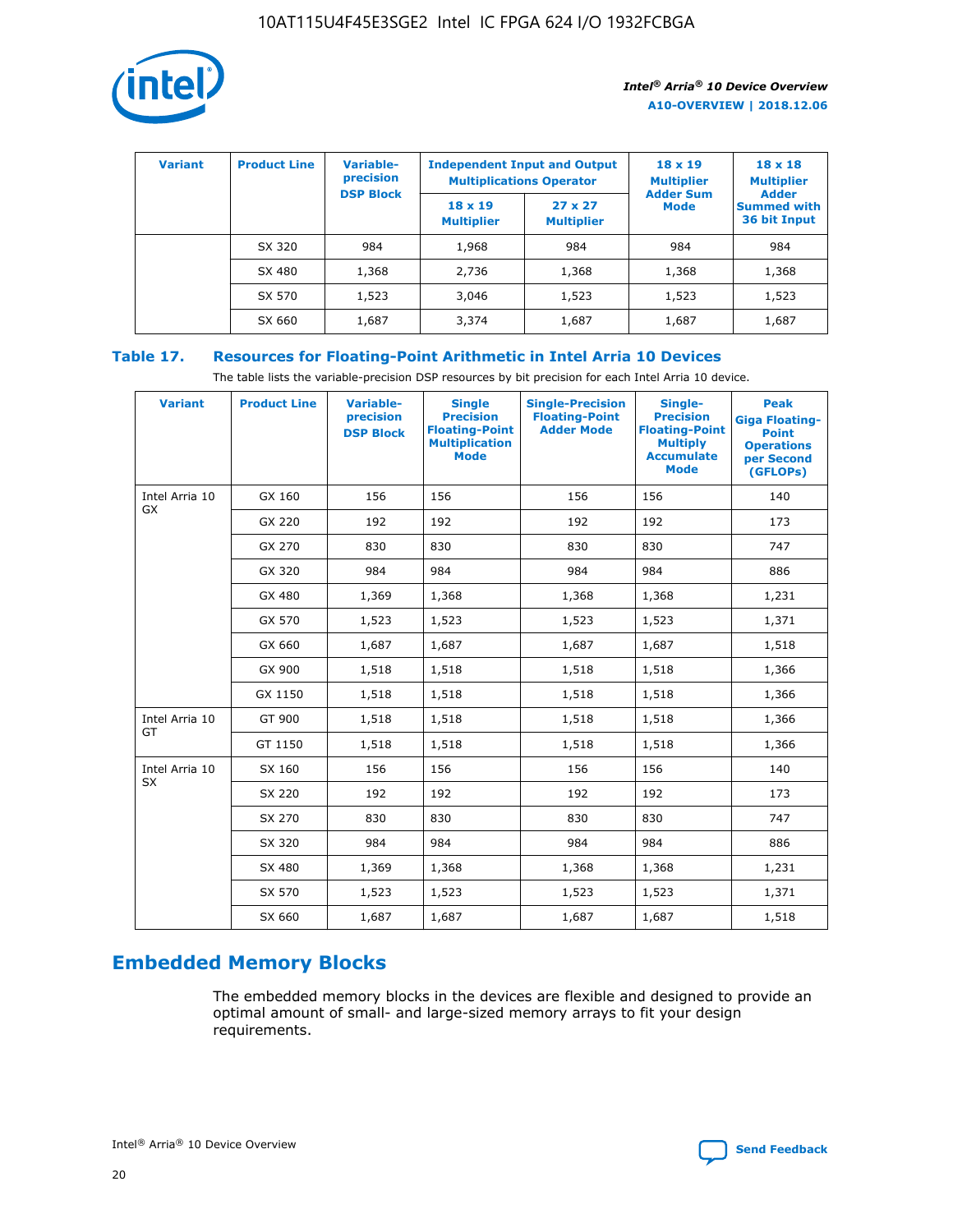

## **Types of Embedded Memory**

The Intel Arria 10 devices contain two types of memory blocks:

- 20 Kb M20K blocks—blocks of dedicated memory resources. The M20K blocks are ideal for larger memory arrays while still providing a large number of independent ports.
- 640 bit memory logic array blocks (MLABs)—enhanced memory blocks that are configured from dual-purpose logic array blocks (LABs). The MLABs are ideal for wide and shallow memory arrays. The MLABs are optimized for implementation of shift registers for digital signal processing (DSP) applications, wide and shallow FIFO buffers, and filter delay lines. Each MLAB is made up of ten adaptive logic modules (ALMs). In the Intel Arria 10 devices, you can configure these ALMs as ten 32 x 2 blocks, giving you one 32 x 20 simple dual-port SRAM block per MLAB.

## **Embedded Memory Capacity in Intel Arria 10 Devices**

|                   | <b>Product</b> |              | <b>M20K</b>         | <b>MLAB</b>  |                     | <b>Total RAM Bit</b> |
|-------------------|----------------|--------------|---------------------|--------------|---------------------|----------------------|
| <b>Variant</b>    | Line           | <b>Block</b> | <b>RAM Bit (Kb)</b> | <b>Block</b> | <b>RAM Bit (Kb)</b> | (Kb)                 |
| Intel Arria 10 GX | GX 160         | 440          | 8,800               | 1,680        | 1,050               | 9,850                |
|                   | GX 220         | 587          | 11,740              | 2,703        | 1,690               | 13,430               |
|                   | GX 270         | 750          | 15,000              | 3,922        | 2,452               | 17,452               |
|                   | GX 320         | 891          | 17,820              | 4,363        | 2,727               | 20,547               |
|                   | GX 480         | 1,431        | 28,620              | 6,662        | 4,164               | 32,784               |
|                   | GX 570         | 1,800        | 36,000              | 8,153        | 5,096               | 41,096               |
|                   | GX 660         | 2,131        | 42,620              | 9,260        | 5,788               | 48,408               |
|                   | GX 900         | 2,423        | 48,460              | 15,017       | 9,386               | 57,846               |
|                   | GX 1150        | 2,713        | 54,260              | 20,774       | 12,984              | 67,244               |
| Intel Arria 10 GT | GT 900         | 2,423        | 48,460              | 15,017       | 9,386               | 57,846               |
|                   | GT 1150        | 2,713        | 54,260              | 20,774       | 12,984              | 67,244               |
| Intel Arria 10 SX | SX 160         | 440          | 8,800               | 1,680        | 1,050               | 9,850                |
|                   | SX 220         | 587          | 11,740              | 2,703        | 1,690               | 13,430               |
|                   | SX 270         | 750          | 15,000              | 3,922        | 2,452               | 17,452               |
|                   | SX 320         | 891          | 17,820              | 4,363        | 2,727               | 20,547               |
|                   | SX 480         | 1,431        | 28,620              | 6,662        | 4,164               | 32,784               |
|                   | SX 570         | 1,800        | 36,000              | 8,153        | 5,096               | 41,096               |
|                   | SX 660         | 2,131        | 42,620              | 9,260        | 5,788               | 48,408               |

#### **Table 18. Embedded Memory Capacity and Distribution in Intel Arria 10 Devices**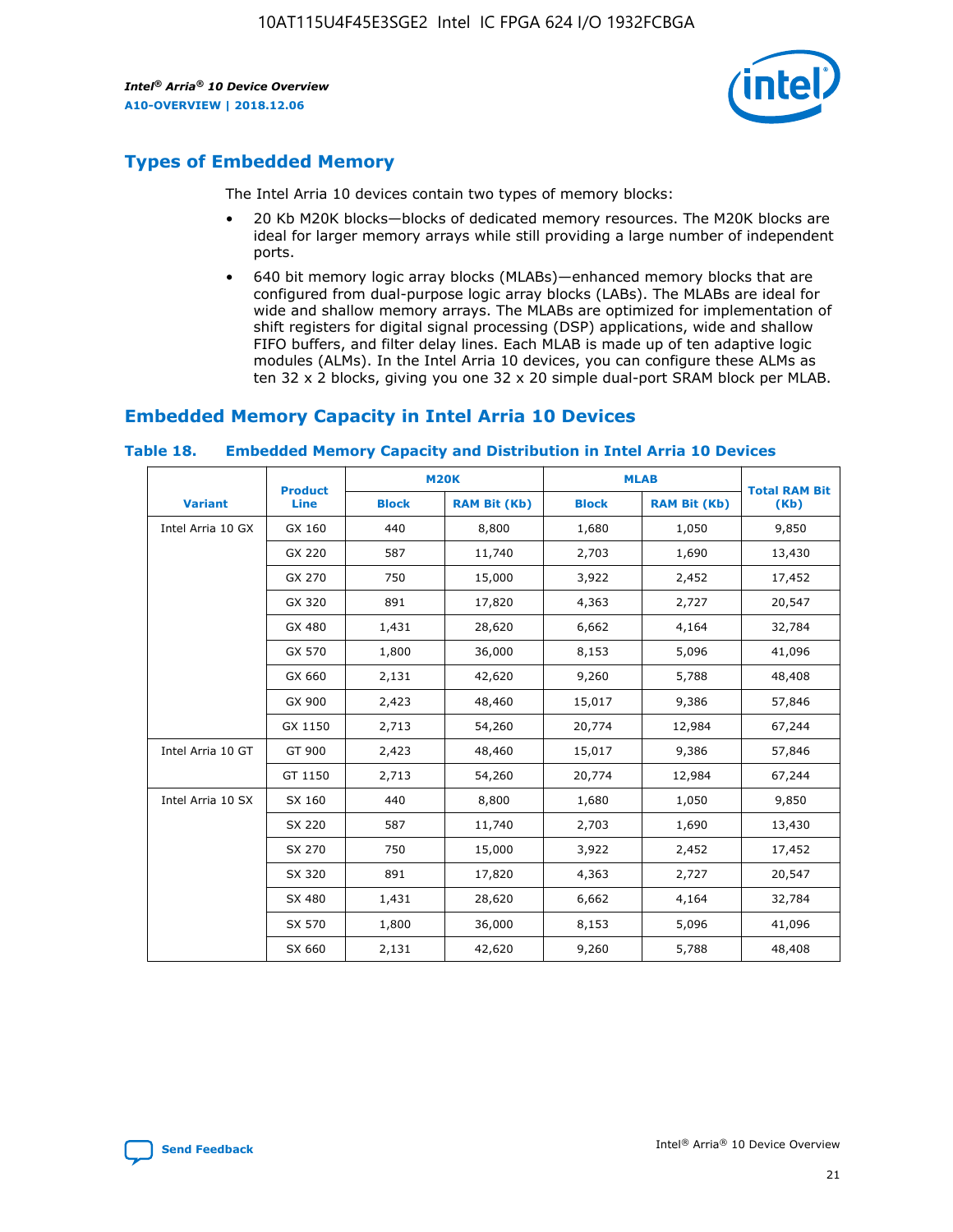

## **Embedded Memory Configurations for Single-port Mode**

#### **Table 19. Single-port Embedded Memory Configurations for Intel Arria 10 Devices**

This table lists the maximum configurations supported for single-port RAM and ROM modes.

| <b>Memory Block</b> | Depth (bits) | <b>Programmable Width</b> |
|---------------------|--------------|---------------------------|
| MLAB                | 32           | x16, x18, or x20          |
|                     | 64(10)       | x8, x9, x10               |
| M20K                | 512          | x40, x32                  |
|                     | 1K           | x20, x16                  |
|                     | 2K           | x10, x8                   |
|                     | 4K           | x5, x4                    |
|                     | 8K           | x2                        |
|                     | 16K          | x1                        |

## **Clock Networks and PLL Clock Sources**

The clock network architecture is based on Intel's global, regional, and peripheral clock structure. This clock structure is supported by dedicated clock input pins, fractional clock synthesis PLLs, and integer I/O PLLs.

## **Clock Networks**

The Intel Arria 10 core clock networks are capable of up to 800 MHz fabric operation across the full industrial temperature range. For the external memory interface, the clock network supports the hard memory controller with speeds up to 2,400 Mbps in a quarter-rate transfer.

To reduce power consumption, the Intel Quartus Prime software identifies all unused sections of the clock network and powers them down.

## **Fractional Synthesis and I/O PLLs**

Intel Arria 10 devices contain up to 32 fractional synthesis PLLs and up to 16 I/O PLLs that are available for both specific and general purpose uses in the core:

- Fractional synthesis PLLs—located in the column adjacent to the transceiver blocks
- I/O PLLs—located in each bank of the 48 I/Os

## **Fractional Synthesis PLLs**

You can use the fractional synthesis PLLs to:

- Reduce the number of oscillators that are required on your board
- Reduce the number of clock pins that are used in the device by synthesizing multiple clock frequencies from a single reference clock source

<sup>(10)</sup> Supported through software emulation and consumes additional MLAB blocks.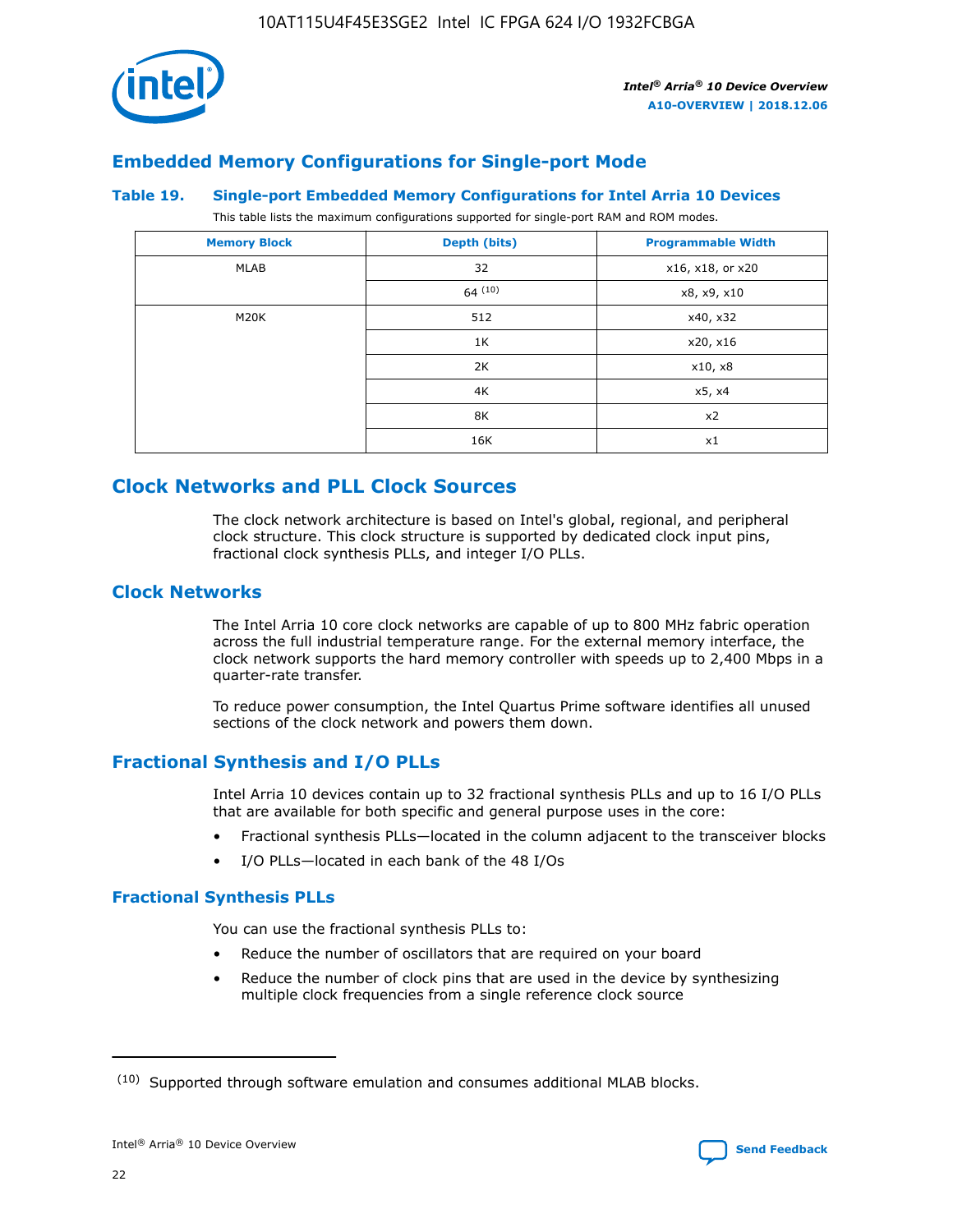

The fractional synthesis PLLs support the following features:

- Reference clock frequency synthesis for transceiver CMU and Advanced Transmit (ATX) PLLs
- Clock network delay compensation
- Zero-delay buffering
- Direct transmit clocking for transceivers
- Independently configurable into two modes:
	- Conventional integer mode equivalent to the general purpose PLL
	- Enhanced fractional mode with third order delta-sigma modulation
- PLL cascading

## **I/O PLLs**

The integer mode I/O PLLs are located in each bank of 48 I/Os. You can use the I/O PLLs to simplify the design of external memory and high-speed LVDS interfaces.

In each I/O bank, the I/O PLLs are adjacent to the hard memory controllers and LVDS SERDES. Because these PLLs are tightly coupled with the I/Os that need to use them, it makes it easier to close timing.

You can use the I/O PLLs for general purpose applications in the core such as clock network delay compensation and zero-delay buffering.

Intel Arria 10 devices support PLL-to-PLL cascading.

## **FPGA General Purpose I/O**

Intel Arria 10 devices offer highly configurable GPIOs. Each I/O bank contains 48 general purpose I/Os and a high-efficiency hard memory controller.

The following list describes the features of the GPIOs:

- Consist of 3 V I/Os for high-voltage application and LVDS I/Os for differential signaling
	- Up to two 3 V I/O banks, available in some devices, that support up to 3 V I/O standards
	- LVDS I/O banks that support up to 1.8 V I/O standards
- Support a wide range of single-ended and differential I/O interfaces
- LVDS speeds up to 1.6 Gbps
- Each LVDS pair of pins has differential input and output buffers, allowing you to configure the LVDS direction for each pair.
- Programmable bus hold and weak pull-up
- Programmable differential output voltage  $(V_{OD})$  and programmable pre-emphasis

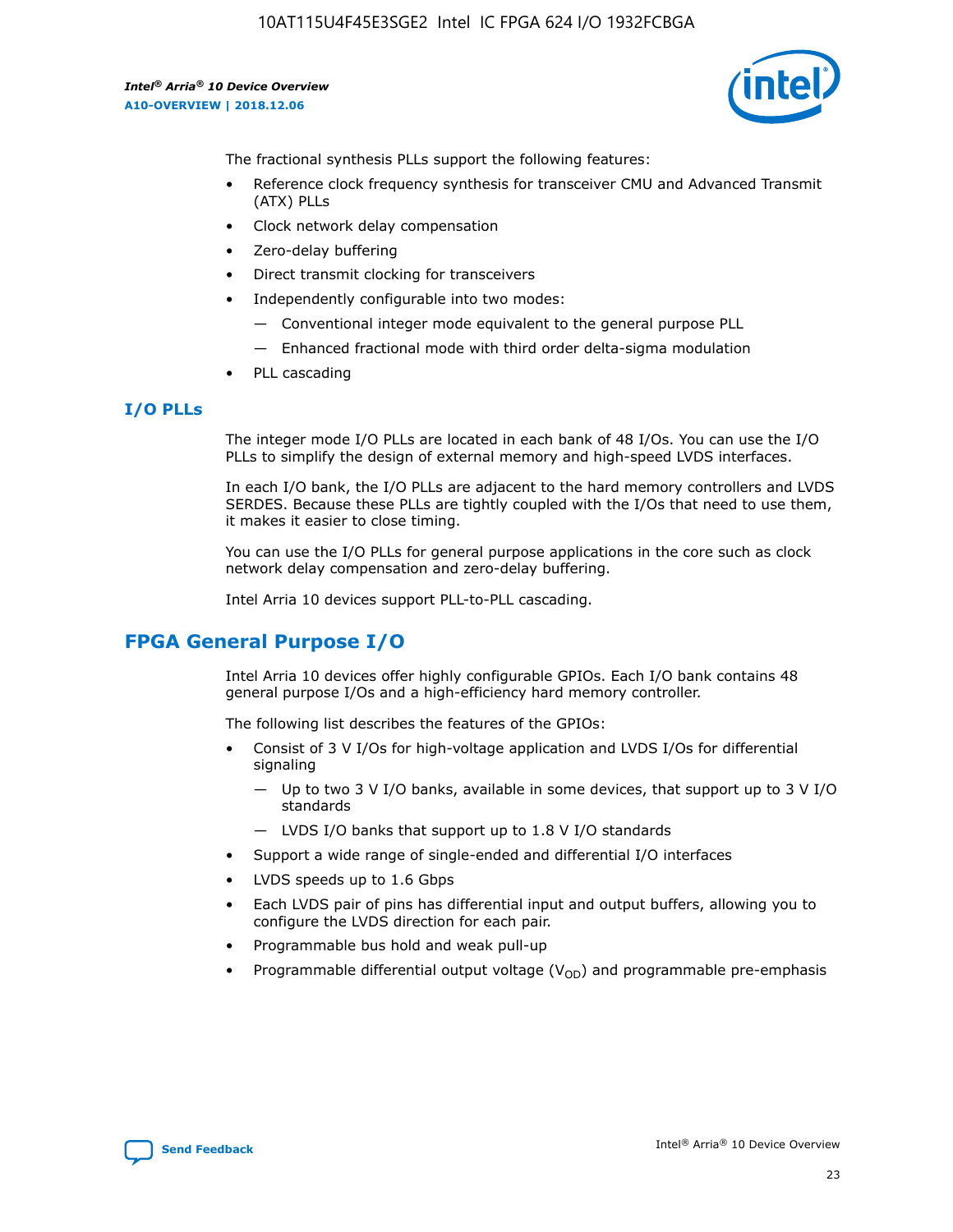

- Series (R<sub>S</sub>) and parallel (R<sub>T</sub>) on-chip termination (OCT) for all I/O banks with OCT calibration to limit the termination impedance variation
- On-chip dynamic termination that has the ability to swap between series and parallel termination, depending on whether there is read or write on a common bus for signal integrity
- Easy timing closure support using the hard read FIFO in the input register path, and delay-locked loop (DLL) delay chain with fine and coarse architecture

## **External Memory Interface**

Intel Arria 10 devices offer massive external memory bandwidth, with up to seven 32 bit DDR4 memory interfaces running at up to 2,400 Mbps. This bandwidth provides additional ease of design, lower power, and resource efficiencies of hardened highperformance memory controllers.

The memory interface within Intel Arria 10 FPGAs and SoCs delivers the highest performance and ease of use. You can configure up to a maximum width of 144 bits when using the hard or soft memory controllers. If required, you can bypass the hard memory controller and use a soft controller implemented in the user logic.

Each I/O contains a hardened DDR read/write path (PHY) capable of performing key memory interface functionality such as read/write leveling, FIFO buffering to lower latency and improve margin, timing calibration, and on-chip termination.

The timing calibration is aided by the inclusion of hard microcontrollers based on Intel's Nios® II technology, specifically tailored to control the calibration of multiple memory interfaces. This calibration allows the Intel Arria 10 device to compensate for any changes in process, voltage, or temperature either within the Intel Arria 10 device itself, or within the external memory device. The advanced calibration algorithms ensure maximum bandwidth and robust timing margin across all operating conditions.

In addition to parallel memory interfaces, Intel Arria 10 devices support serial memory technologies such as the Hybrid Memory Cube (HMC). The HMC is supported by the Intel Arria 10 high-speed serial transceivers which connect up to four HMC links, with each link running at data rates up to 15 Gbps.

#### **Related Information**

#### [External Memory Interface Spec Estimator](http://www.altera.com/technology/memory/estimator/mem-emif-index.html)

Provides a parametric tool that allows you to find and compare the performance of the supported external memory interfaces in IntelFPGAs.

## **Memory Standards Supported by Intel Arria 10 Devices**

The I/Os are designed to provide high performance support for existing and emerging external memory standards.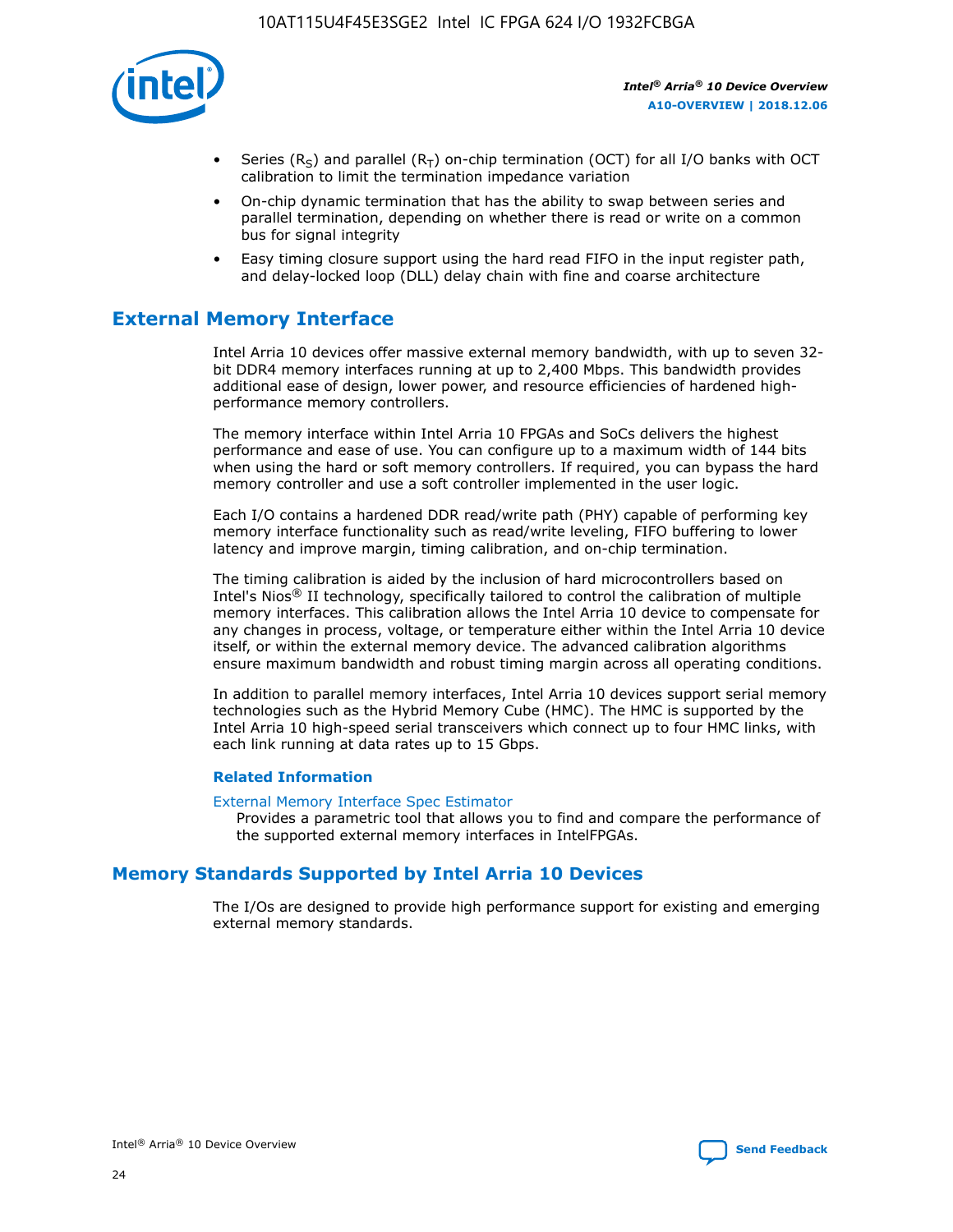

#### **Table 20. Memory Standards Supported by the Hard Memory Controller**

This table lists the overall capability of the hard memory controller. For specific details, refer to the External Memory Interface Spec Estimator and Intel Arria 10 Device Datasheet.

| <b>Memory Standard</b> | <b>Rate Support</b> | <b>Ping Pong PHY Support</b> | <b>Maximum Frequency</b><br>(MHz) |
|------------------------|---------------------|------------------------------|-----------------------------------|
| <b>DDR4 SDRAM</b>      | Quarter rate        | Yes                          | 1,067                             |
|                        |                     |                              | 1,200                             |
| DDR3 SDRAM             | Half rate           | Yes                          | 533                               |
|                        |                     |                              | 667                               |
|                        | Quarter rate        | Yes                          | 1,067                             |
|                        |                     |                              | 1,067                             |
| <b>DDR3L SDRAM</b>     | Half rate           | Yes                          | 533                               |
|                        |                     |                              | 667                               |
|                        | Quarter rate        | Yes                          | 933                               |
|                        |                     |                              | 933                               |
| LPDDR3 SDRAM           | Half rate           |                              | 533                               |
|                        | Quarter rate        |                              | 800                               |

#### **Table 21. Memory Standards Supported by the Soft Memory Controller**

| <b>Memory Standard</b>      | <b>Rate Support</b> | <b>Maximum Frequency</b><br>(MHz) |
|-----------------------------|---------------------|-----------------------------------|
| <b>RLDRAM 3 (11)</b>        | Quarter rate        | 1,200                             |
| ODR IV SRAM <sup>(11)</sup> | Quarter rate        | 1,067                             |
| <b>ODR II SRAM</b>          | Full rate           | 333                               |
|                             | Half rate           | 633                               |
| <b>ODR II+ SRAM</b>         | Full rate           | 333                               |
|                             | Half rate           | 633                               |
| <b>ODR II+ Xtreme SRAM</b>  | Full rate           | 333                               |
|                             | Half rate           | 633                               |

#### **Table 22. Memory Standards Supported by the HPS Hard Memory Controller**

The hard processor system (HPS) is available in Intel Arria 10 SoC devices only.

| <b>Memory Standard</b> | <b>Rate Support</b> | <b>Maximum Frequency</b><br>(MHz) |
|------------------------|---------------------|-----------------------------------|
| <b>DDR4 SDRAM</b>      | Half rate           | 1,200                             |
| <b>DDR3 SDRAM</b>      | Half rate           | 1,067                             |
| <b>DDR3L SDRAM</b>     | Half rate           | 933                               |

<sup>(11)</sup> Intel Arria 10 devices support this external memory interface using hard PHY with soft memory controller.

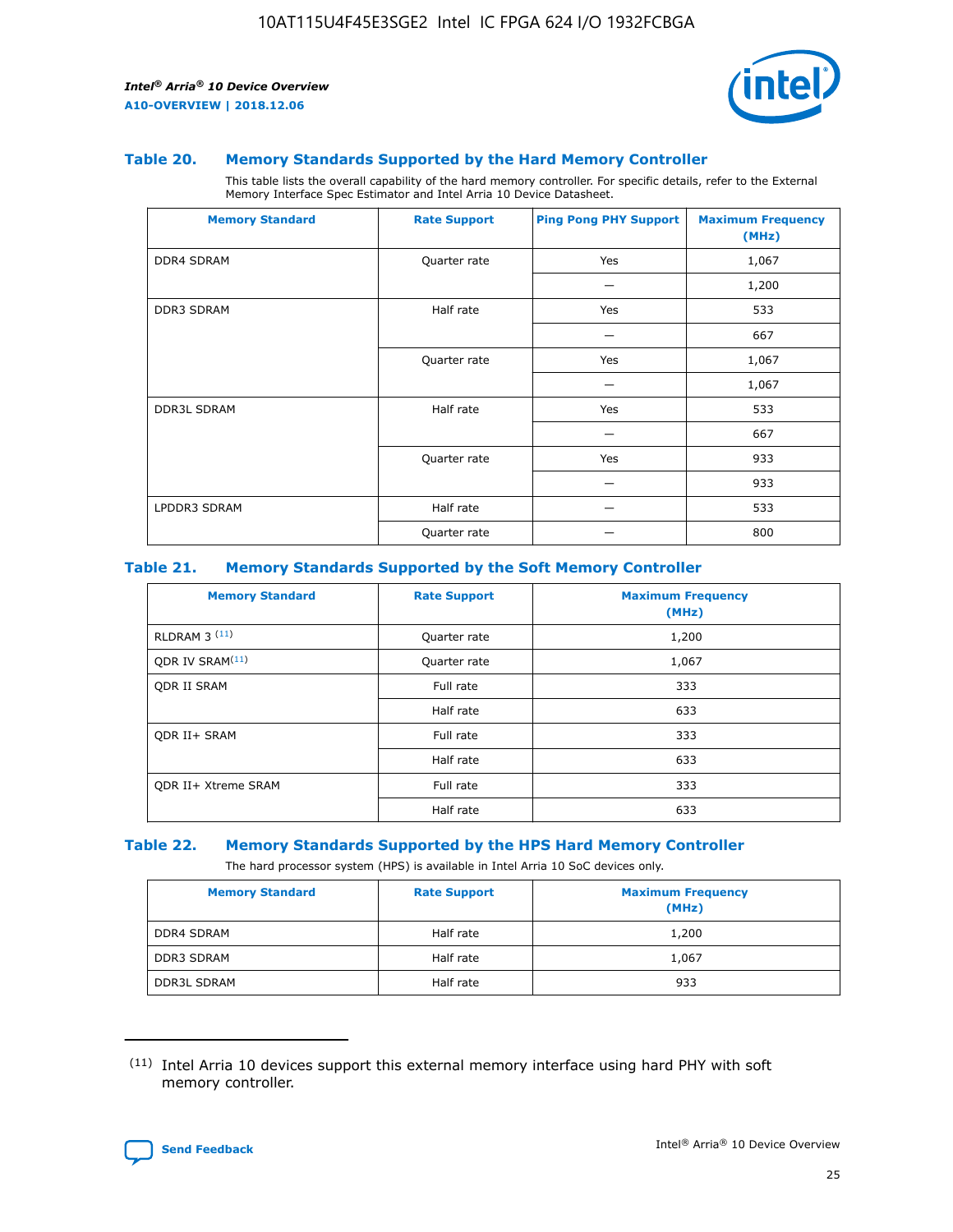

#### **Related Information**

#### [Intel Arria 10 Device Datasheet](https://www.intel.com/content/www/us/en/programmable/documentation/mcn1413182292568.html#mcn1413182153340)

Lists the memory interface performance according to memory interface standards, rank or chip select configurations, and Intel Arria 10 device speed grades.

# **PCIe Gen1, Gen2, and Gen3 Hard IP**

Intel Arria 10 devices contain PCIe hard IP that is designed for performance and ease-of-use:

- Includes all layers of the PCIe stack—transaction, data link and physical layers.
- Supports PCIe Gen3, Gen2, and Gen1 Endpoint and Root Port in x1, x2, x4, or x8 lane configuration.
- Operates independently from the core logic—optional configuration via protocol (CvP) allows the PCIe link to power up and complete link training in less than 100 ms while the Intel Arria 10 device completes loading the programming file for the rest of the FPGA.
- Provides added functionality that makes it easier to support emerging features such as Single Root I/O Virtualization (SR-IOV) and optional protocol extensions.
- Provides improved end-to-end datapath protection using ECC.
- Supports FPGA configuration via protocol (CvP) using PCIe at Gen3, Gen2, or Gen1 speed.

#### **Related Information**

PCS Features on page 30

## **Enhanced PCS Hard IP for Interlaken and 10 Gbps Ethernet**

## **Interlaken Support**

The Intel Arria 10 enhanced PCS hard IP provides integrated Interlaken PCS supporting rates up to 25.8 Gbps per lane.

The Interlaken PCS is based on the proven functionality of the PCS developed for Intel's previous generation FPGAs, which demonstrated interoperability with Interlaken ASSP vendors and third-party IP suppliers. The Interlaken PCS is present in every transceiver channel in Intel Arria 10 devices.

#### **Related Information**

PCS Features on page 30

## **10 Gbps Ethernet Support**

The Intel Arria 10 enhanced PCS hard IP supports 10GBASE-R PCS compliant with IEEE 802.3 10 Gbps Ethernet (10GbE). The integrated hard IP support for 10GbE and the 10 Gbps transceivers save external PHY cost, board space, and system power.

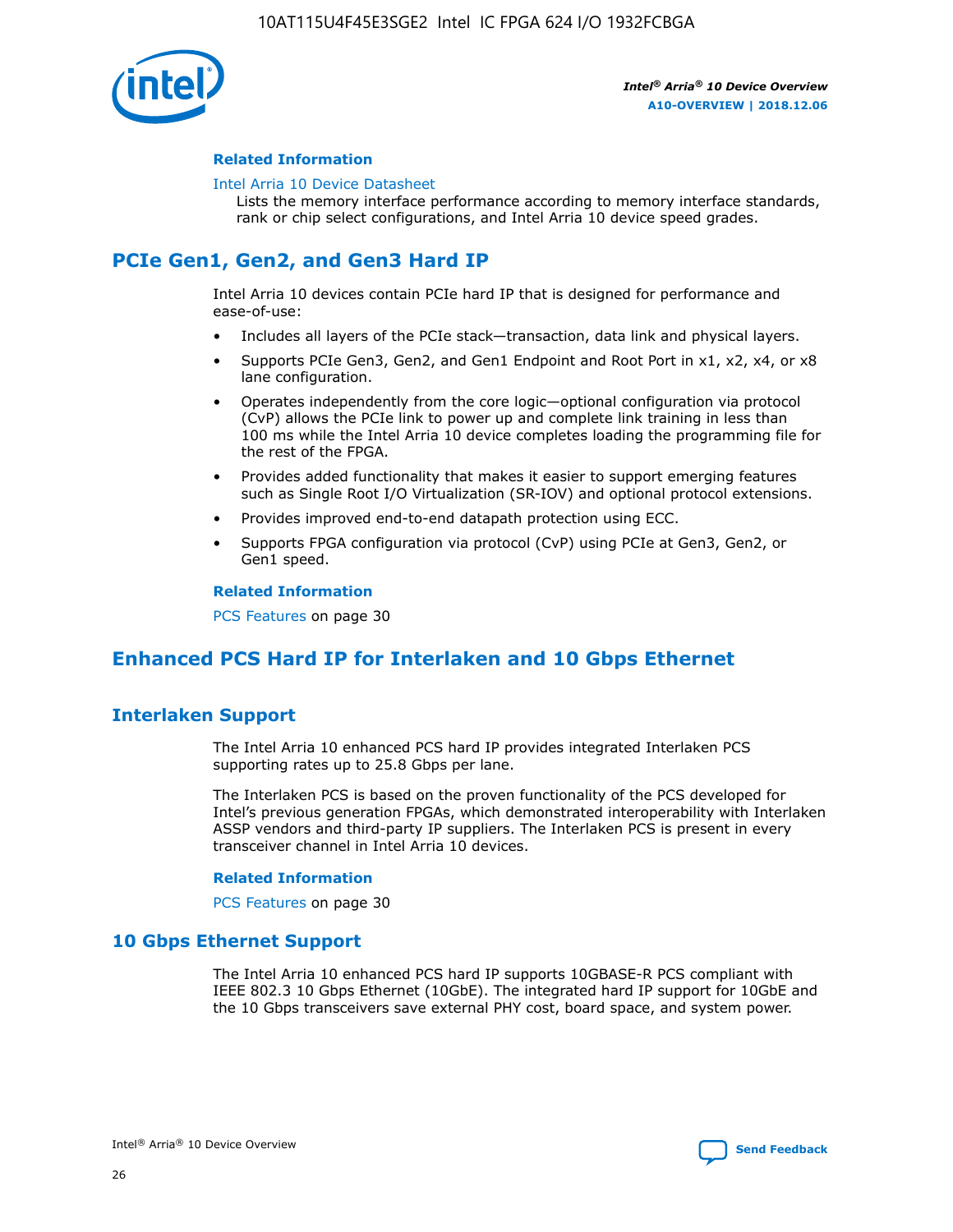

The scalable hard IP supports multiple independent 10GbE ports while using a single PLL for all the 10GBASE-R PCS instantiations, which saves on core logic resources and clock networks:

- Simplifies multiport 10GbE systems compared to XAUI interfaces that require an external XAUI-to-10G PHY.
- Incorporates Electronic Dispersion Compensation (EDC), which enables direct connection to standard 10 Gbps XFP and SFP+ pluggable optical modules.
- Supports backplane Ethernet applications and includes a hard 10GBASE-KR Forward Error Correction (FEC) circuit that you can use for 10 Gbps and 40 Gbps applications.

The 10 Gbps Ethernet PCS hard IP and 10GBASE-KR FEC are present in every transceiver channel.

#### **Related Information**

PCS Features on page 30

## **Low Power Serial Transceivers**

Intel Arria 10 FPGAs and SoCs include lowest power transceivers that deliver high bandwidth, throughput and low latency.

Intel Arria 10 devices deliver the industry's lowest power consumption per transceiver channel:

- 12.5 Gbps transceivers at as low as 242 mW
- 10 Gbps transceivers at as low as 168 mW
- 6 Gbps transceivers at as low as 117 mW

Intel Arria 10 transceivers support various data rates according to application:

- Chip-to-chip and chip-to-module applications—from 1 Gbps up to 25.8 Gbps
- Long reach and backplane applications—from 1 Gbps up to 12.5 with advanced adaptive equalization
- Critical power sensitive applications—from 1 Gbps up to 11.3 Gbps using lower power modes

The combination of 20 nm process technology and architectural advances provide the following benefits:

- Significant reduction in die area and power consumption
- Increase of up to two times in transceiver I/O density compared to previous generation devices while maintaining optimal signal integrity
- Up to 72 total transceiver channels—you can configure up to 6 of these channels to run as fast as 25.8 Gbps
- All channels feature continuous data rate support up to the maximum rated speed

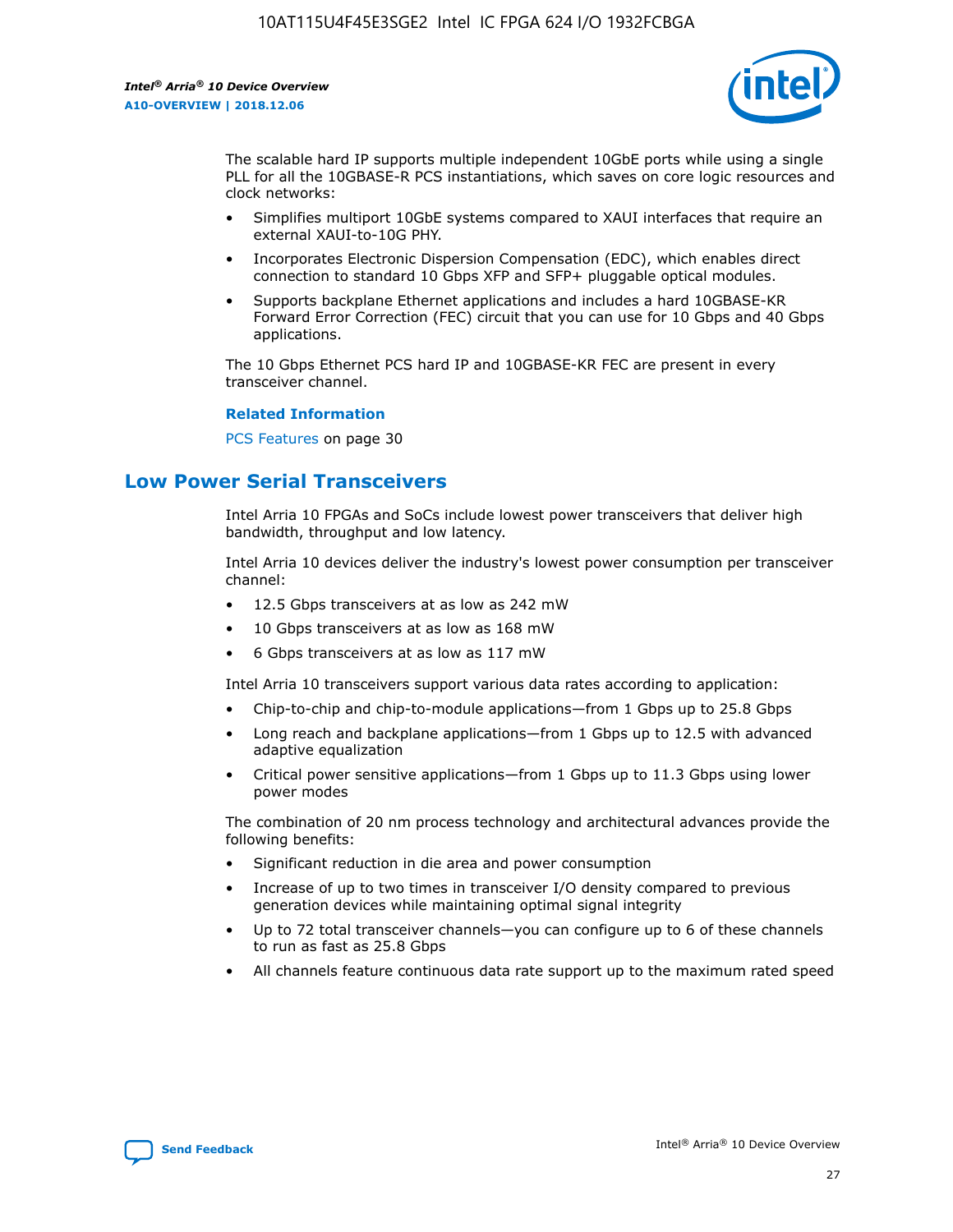



## **Figure 6. Intel Arria 10 Transceiver Block Architecture**

## **Transceiver Channels**

All transceiver channels feature a dedicated Physical Medium Attachment (PMA) and a hardened Physical Coding Sublayer (PCS).

- The PMA provides primary interfacing capabilities to physical channels.
- The PCS typically handles encoding/decoding, word alignment, and other preprocessing functions before transferring data to the FPGA core fabric.

A transceiver channel consists of a PMA and a PCS block. Most transceiver banks have 6 channels. There are some transceiver banks that contain only 3 channels.

A wide variety of bonded and non-bonded data rate configurations is possible using a highly configurable clock distribution network. Up to 80 independent transceiver data rates can be configured.

The following figures are graphical representations of top views of the silicon die, which correspond to reverse views for flip chip packages. Different Intel Arria 10 devices may have different floorplans than the ones shown in the figures.

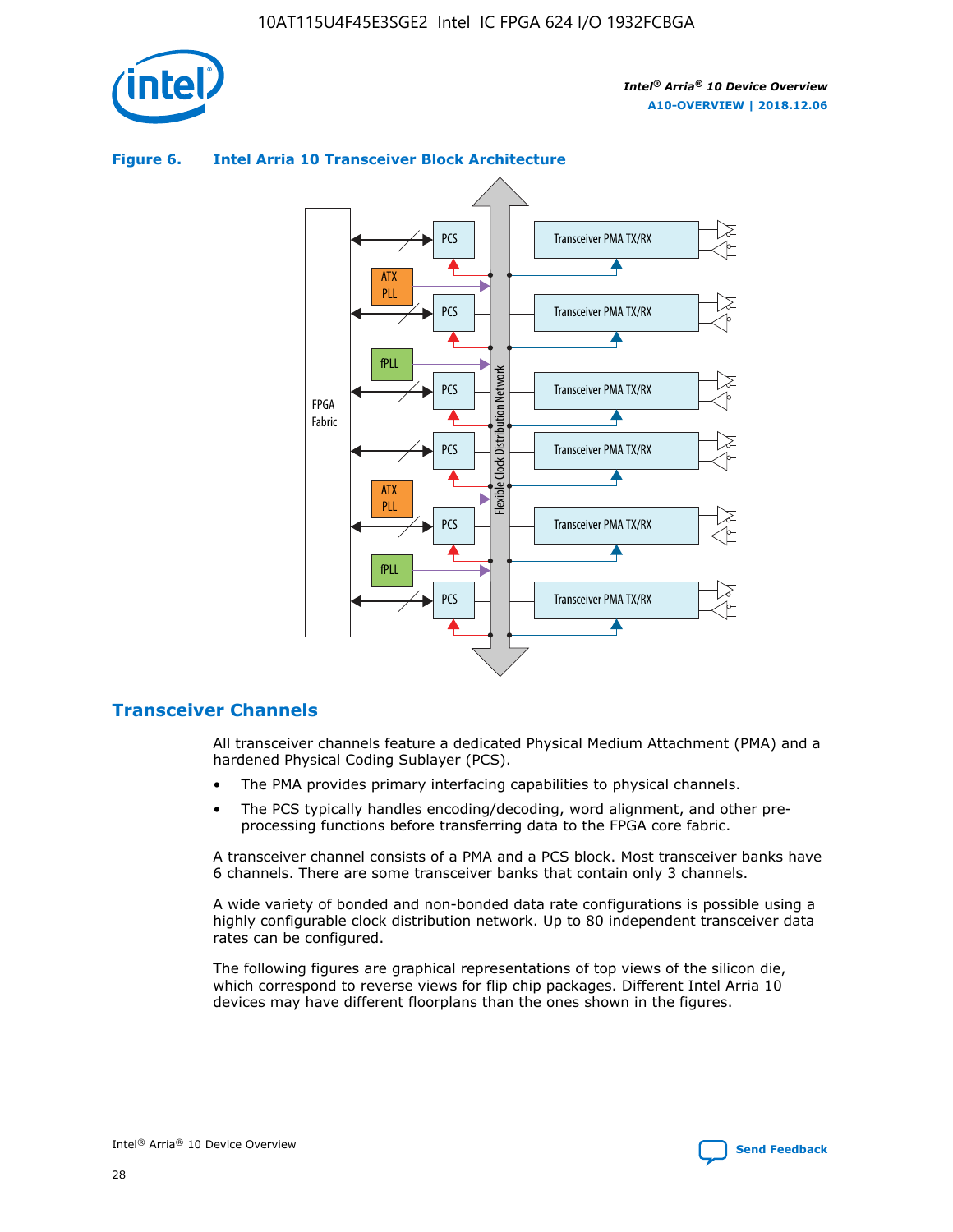

## **Figure 7. Device Chip Overview for Intel Arria 10 GX and GT Devices**





## **PMA Features**

Intel Arria 10 transceivers provide exceptional signal integrity at data rates up to 25.8 Gbps. Clocking options include ultra-low jitter ATX PLLs (LC tank based), clock multiplier unit (CMU) PLLs, and fractional PLLs.

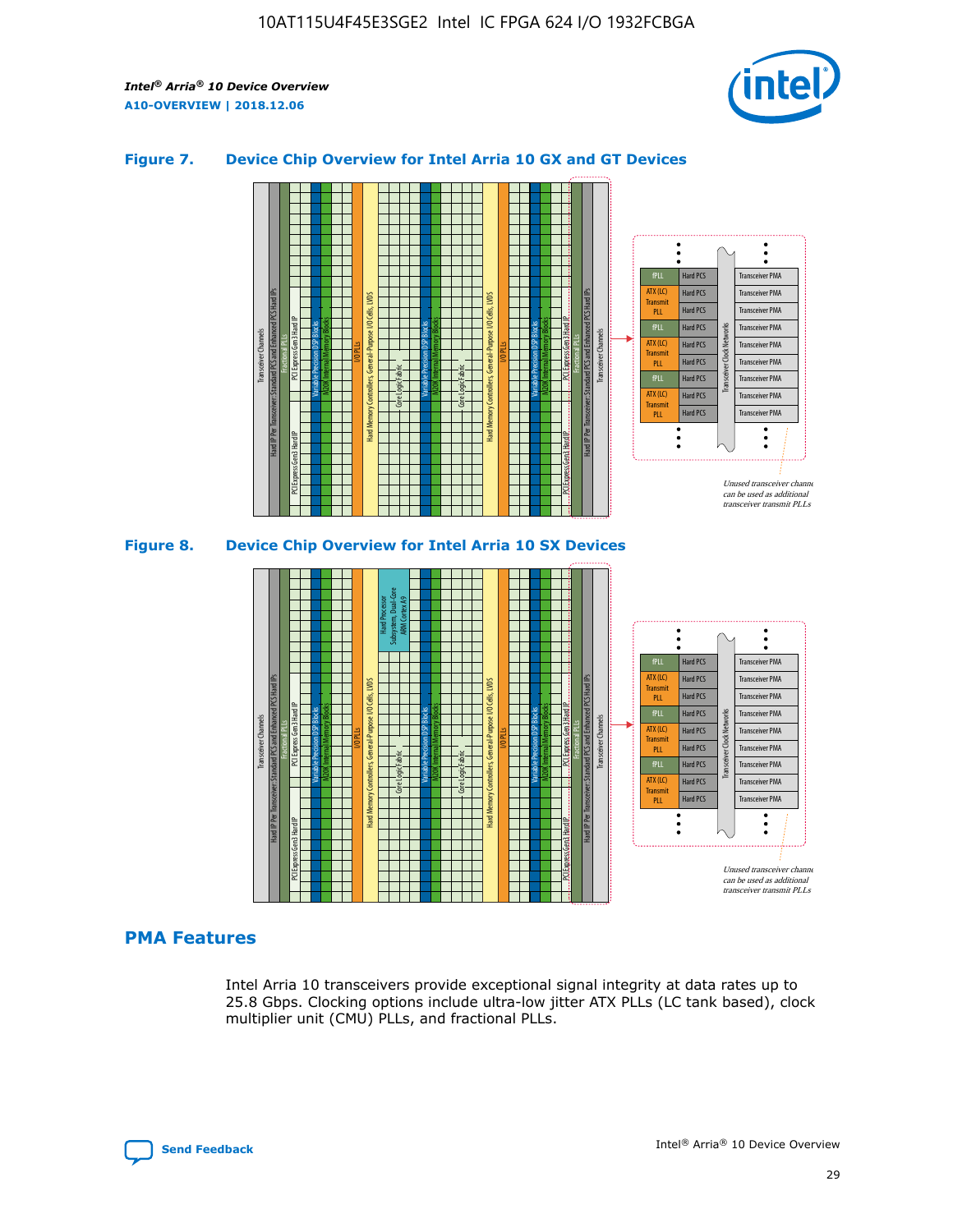

Each transceiver channel contains a channel PLL that can be used as the CMU PLL or clock data recovery (CDR) PLL. In CDR mode, the channel PLL recovers the receiver clock and data in the transceiver channel. Up to 80 independent data rates can be configured on a single Intel Arria 10 device.

## **Table 23. PMA Features of the Transceivers in Intel Arria 10 Devices**

| <b>Feature</b>                                             | <b>Capability</b>                                                                                                                                                                                                             |
|------------------------------------------------------------|-------------------------------------------------------------------------------------------------------------------------------------------------------------------------------------------------------------------------------|
| Chip-to-Chip Data Rates                                    | 1 Gbps to 17.4 Gbps (Intel Arria 10 GX devices)<br>1 Gbps to 25.8 Gbps (Intel Arria 10 GT devices)                                                                                                                            |
| <b>Backplane Support</b>                                   | Drive backplanes at data rates up to 12.5 Gbps                                                                                                                                                                                |
| Optical Module Support                                     | SFP+/SFP, XFP, CXP, QSFP/QSFP28, CFP/CFP2/CFP4                                                                                                                                                                                |
| Cable Driving Support                                      | SFP+ Direct Attach, PCI Express over cable, eSATA                                                                                                                                                                             |
| Transmit Pre-Emphasis                                      | 4-tap transmit pre-emphasis and de-emphasis to compensate for system channel loss                                                                                                                                             |
| Continuous Time Linear<br>Equalizer (CTLE)                 | Dual mode, high-gain, and high-data rate, linear receive equalization to compensate for<br>system channel loss                                                                                                                |
| Decision Feedback Equalizer<br>(DFE)                       | 7-fixed and 4-floating tap DFE to equalize backplane channel loss in the presence of<br>crosstalk and noisy environments                                                                                                      |
| Variable Gain Amplifier                                    | Optimizes the signal amplitude prior to the CDR sampling and operates in fixed and<br>adaptive modes                                                                                                                          |
| Altera Digital Adaptive<br>Parametric Tuning (ADAPT)       | Fully digital adaptation engine to automatically adjust all link equalization parameters-<br>including CTLE, DFE, and variable gain amplifier blocks—that provide optimal link margin<br>without intervention from user logic |
| Precision Signal Integrity<br>Calibration Engine (PreSICE) | Hardened calibration controller to quickly calibrate all transceiver control parameters on<br>power-up, which provides the optimal signal integrity and jitter performance                                                    |
| Advanced Transmit (ATX)<br><b>PLL</b>                      | Low jitter ATX (LC tank based) PLLs with continuous tuning range to cover a wide range of<br>standard and proprietary protocols                                                                                               |
| <b>Fractional PLLs</b>                                     | On-chip fractional frequency synthesizers to replace on-board crystal oscillators and reduce<br>system cost                                                                                                                   |
| Digitally Assisted Analog<br><b>CDR</b>                    | Superior jitter tolerance with fast lock time                                                                                                                                                                                 |
| Dynamic Partial<br>Reconfiguration                         | Allows independent control of the Avalon memory-mapped interface of each transceiver<br>channel for the highest transceiver flexibility                                                                                       |
| Multiple PCS-PMA and PCS-<br>PLD interface widths          | 8-, 10-, 16-, 20-, 32-, 40-, or 64-bit interface widths for flexibility of deserialization width,<br>encoding, and reduced latency                                                                                            |

## **PCS Features**

This table summarizes the Intel Arria 10 transceiver PCS features. You can use the transceiver PCS to support a wide range of protocols ranging from 1 Gbps to 25.8 Gbps.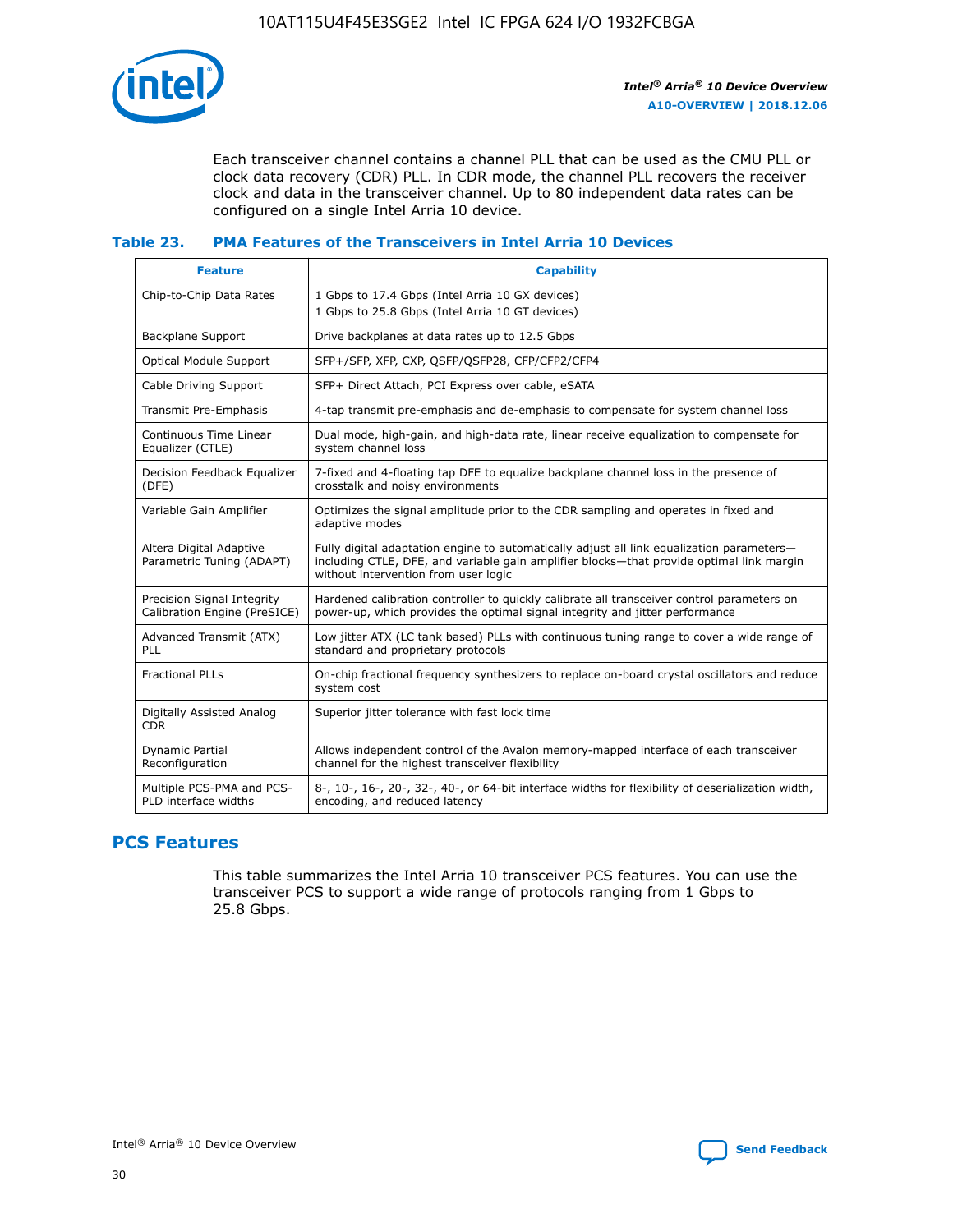

| <b>PCS</b>    | <b>Description</b>                                                                                                                                                                                                                                                                                                                                                                                             |
|---------------|----------------------------------------------------------------------------------------------------------------------------------------------------------------------------------------------------------------------------------------------------------------------------------------------------------------------------------------------------------------------------------------------------------------|
| Standard PCS  | Operates at a data rate up to 12 Gbps<br>Supports protocols such as PCI-Express, CPRI 4.2+, GigE, IEEE 1588 in Hard PCS<br>Implements other protocols using Basic/Custom (Standard PCS) transceiver<br>configuration rules.                                                                                                                                                                                    |
| Enhanced PCS  | Performs functions common to most serial data industry standards, such as word<br>alignment, encoding/decoding, and framing, before data is sent or received off-chip<br>through the PMA<br>• Handles data transfer to and from the FPGA fabric<br>Handles data transfer internally to and from the PMA<br>Provides frequency compensation<br>Performs channel bonding for multi-channel low skew applications |
| PCIe Gen3 PCS | Supports the seamless switching of Data and Clock between the Gen1, Gen2, and Gen3<br>data rates<br>Provides support for PIPE 3.0 features<br>Supports the PIPE interface with the Hard IP enabled, as well as with the Hard IP<br>bypassed                                                                                                                                                                    |

#### **Related Information**

- PCIe Gen1, Gen2, and Gen3 Hard IP on page 26
- Interlaken Support on page 26
- 10 Gbps Ethernet Support on page 26

## **PCS Protocol Support**

This table lists some of the protocols supported by the Intel Arria 10 transceiver PCS. For more information about the blocks in the transmitter and receiver data paths, refer to the related information.

| <b>Protocol</b>                                 | <b>Data Rate</b><br>(Gbps) | <b>Transceiver IP</b>       | <b>PCS Support</b>                      |
|-------------------------------------------------|----------------------------|-----------------------------|-----------------------------------------|
| PCIe Gen3 x1, x2, x4, x8                        | 8.0                        | Native PHY (PIPE)           | Standard PCS and PCIe<br>Gen3 PCS       |
| PCIe Gen2 x1, x2, x4, x8                        | 5.0                        | Native PHY (PIPE)           | <b>Standard PCS</b>                     |
| PCIe Gen1 x1, x2, x4, x8                        | 2.5                        | Native PHY (PIPE)           | Standard PCS                            |
| 1000BASE-X Gigabit Ethernet                     | 1.25                       | Native PHY                  | <b>Standard PCS</b>                     |
| 1000BASE-X Gigabit Ethernet with<br>IEEE 1588v2 | 1.25                       | Native PHY                  | Standard PCS                            |
| 10GBASE-R                                       | 10.3125                    | Native PHY                  | <b>Enhanced PCS</b>                     |
| 10GBASE-R with IEEE 1588v2                      | 10.3125                    | Native PHY                  | <b>Enhanced PCS</b>                     |
| 10GBASE-R with KR FEC                           | 10.3125                    | Native PHY                  | <b>Enhanced PCS</b>                     |
| 10GBASE-KR and 1000BASE-X                       | 10.3125                    | 1G/10GbE and 10GBASE-KR PHY | Standard PCS and<br><b>Enhanced PCS</b> |
| Interlaken (CEI-6G/11G)                         | 3.125 to 17.4              | Native PHY                  | <b>Enhanced PCS</b>                     |
| SFI-S/SFI-5.2                                   | 11.2                       | Native PHY                  | <b>Enhanced PCS</b>                     |
| $10G$ SDI                                       | 10.692                     | Native PHY                  | <b>Enhanced PCS</b>                     |
|                                                 |                            |                             | continued                               |

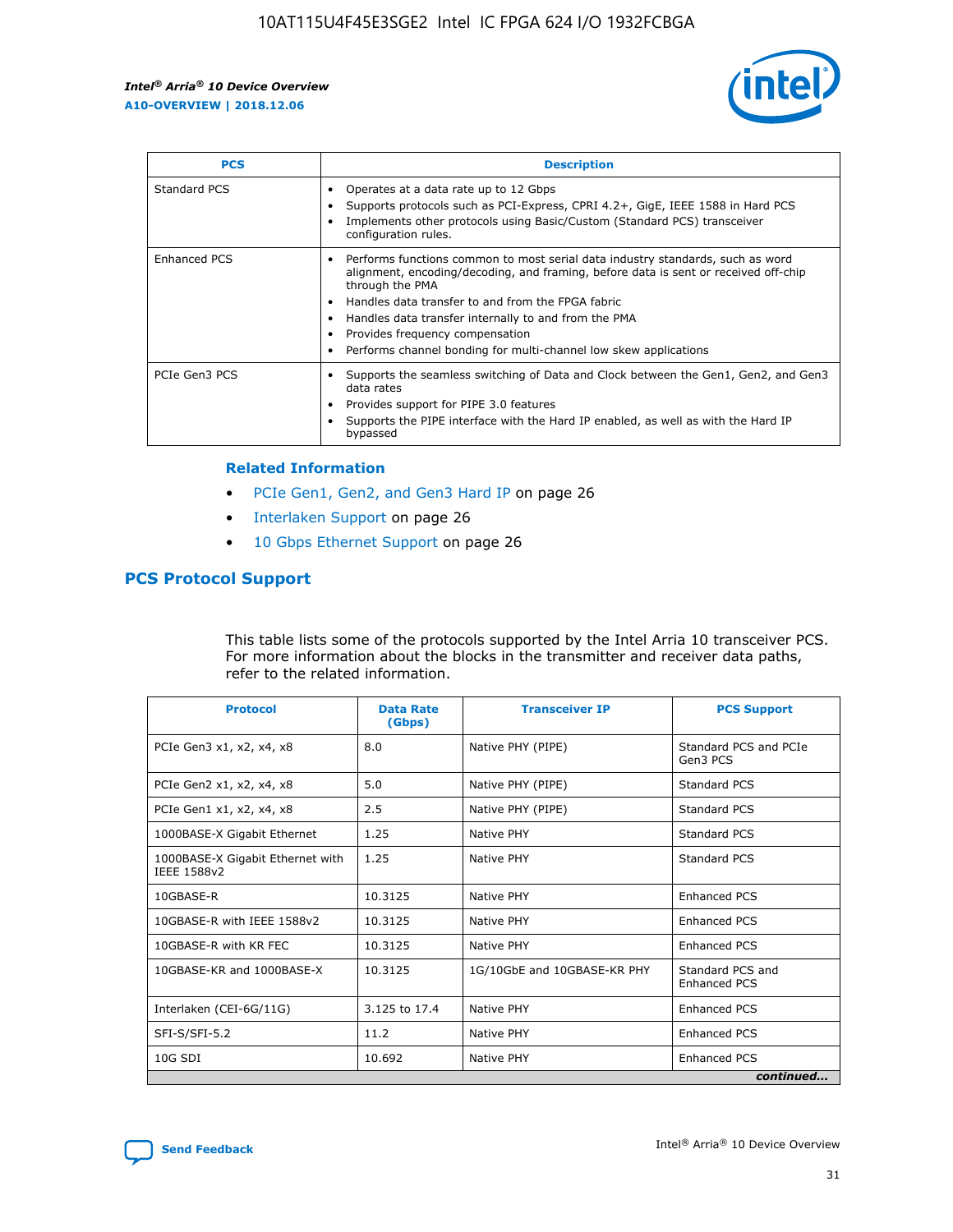

| <b>Protocol</b>      | <b>Data Rate</b><br>(Gbps) | <b>Transceiver IP</b> | <b>PCS Support</b> |
|----------------------|----------------------------|-----------------------|--------------------|
| CPRI 6.0 (64B/66B)   | 0.6144 to<br>10.1376       | Native PHY            | Enhanced PCS       |
| CPRI 4.2 (8B/10B)    | 0.6144 to<br>9.8304        | Native PHY            | Standard PCS       |
| OBSAI RP3 v4.2       | 0.6144 to 6.144            | Native PHY            | Standard PCS       |
| SD-SDI/HD-SDI/3G-SDI | $0.143(12)$ to<br>2.97     | Native PHY            | Standard PCS       |

## **Related Information**

#### [Intel Arria 10 Transceiver PHY User Guide](https://www.intel.com/content/www/us/en/programmable/documentation/nik1398707230472.html#nik1398707091164)

Provides more information about the supported transceiver protocols and PHY IP, the PMA architecture, and the standard, enhanced, and PCIe Gen3 PCS architecture.

## **SoC with Hard Processor System**

Each SoC device combines an FPGA fabric and a hard processor system (HPS) in a single device. This combination delivers the flexibility of programmable logic with the power and cost savings of hard IP in these ways:

- Reduces board space, system power, and bill of materials cost by eliminating a discrete embedded processor
- Allows you to differentiate the end product in both hardware and software, and to support virtually any interface standard
- Extends the product life and revenue through in-field hardware and software updates

 $(12)$  The 0.143 Gbps data rate is supported using oversampling of user logic that you must implement in the FPGA fabric.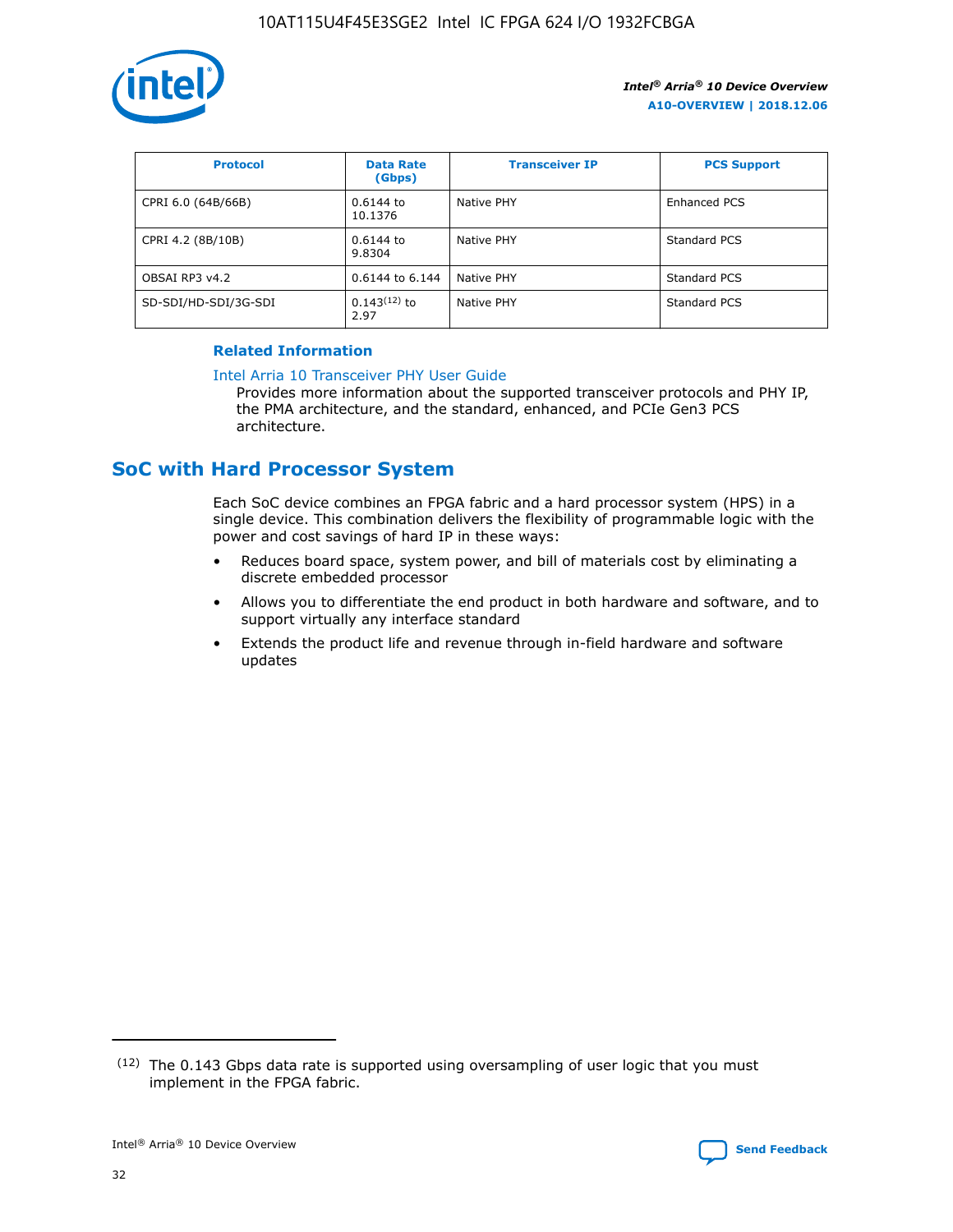

#### **Figure 9. HPS Block Diagram**

This figure shows a block diagram of the HPS with the dual ARM Cortex-A9 MPCore processor.



## **Key Advantages of 20-nm HPS**

The 20-nm HPS strikes a balance between enabling maximum software compatibility with 28-nm SoCs while still improving upon the 28-nm HPS architecture. These improvements address the requirements of the next generation target markets such as wireless and wireline communications, compute and storage equipment, broadcast and military in terms of performance, memory bandwidth, connectivity via backplane and security.

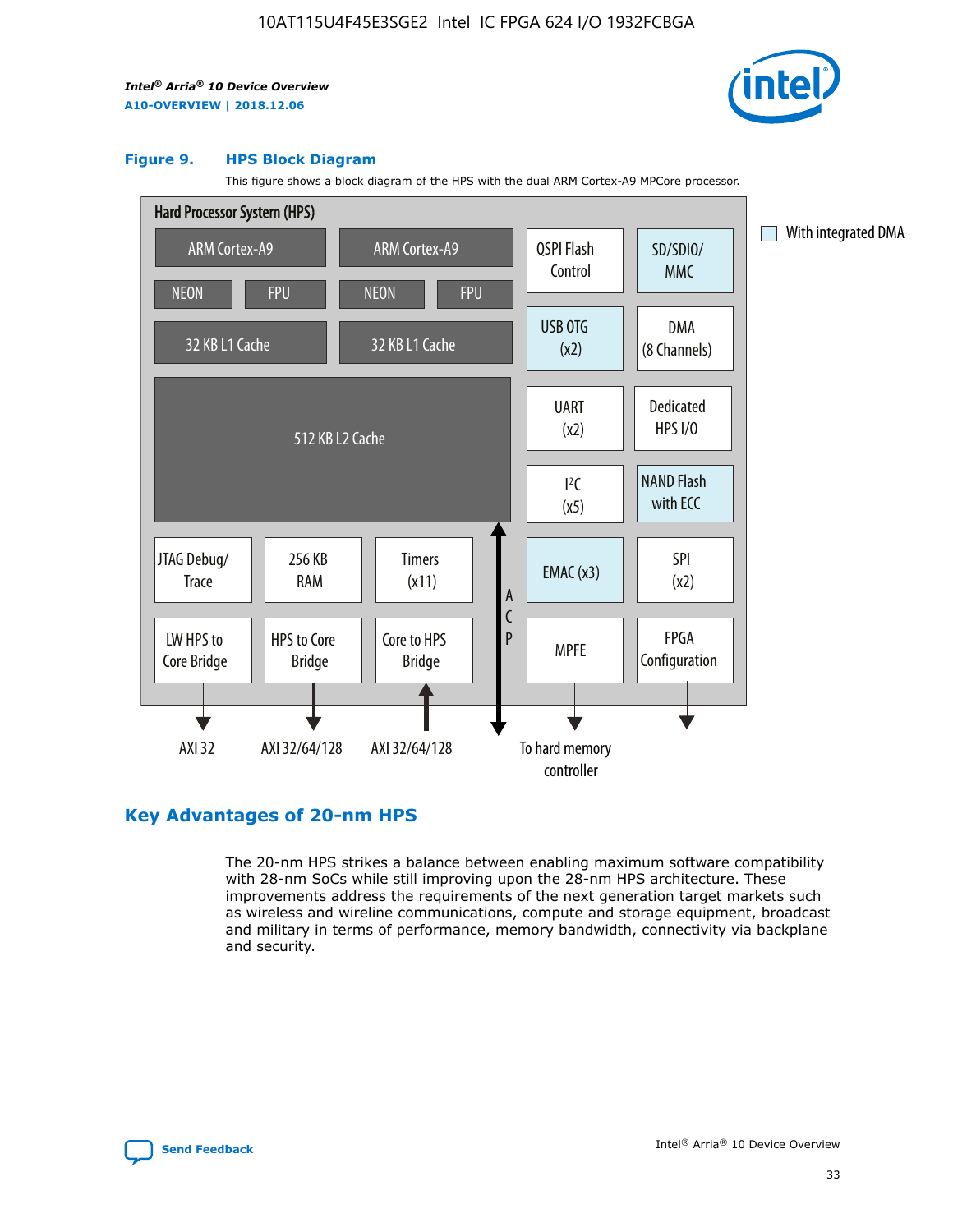

## **Table 24. Improvements in 20 nm HPS**

This table lists the key improvements of the 20 nm HPS compared to the 28 nm HPS.

| Advantages/<br><b>Improvements</b>                          | <b>Description</b>                                                                                                                                                                                                                                                                                                                                                                                                                                                                                                                                                                                                                                                                                                                                                                                                                                                                                                                   |
|-------------------------------------------------------------|--------------------------------------------------------------------------------------------------------------------------------------------------------------------------------------------------------------------------------------------------------------------------------------------------------------------------------------------------------------------------------------------------------------------------------------------------------------------------------------------------------------------------------------------------------------------------------------------------------------------------------------------------------------------------------------------------------------------------------------------------------------------------------------------------------------------------------------------------------------------------------------------------------------------------------------|
| Increased performance and<br>overdrive capability           | While the nominal processor frequency is 1.2 GHz, the 20 nm HPS offers an "overdrive"<br>feature which enables a higher processor operating frequency. This requires a higher supply<br>voltage value that is unique to the HPS and may require a separate regulator.                                                                                                                                                                                                                                                                                                                                                                                                                                                                                                                                                                                                                                                                |
| Increased processor memory<br>bandwidth and DDR4<br>support | Up to 64-bit DDR4 memory at 2,400 Mbps support is available for the processor. The hard<br>memory controller for the HPS comprises a multi-port front end that manages connections<br>to a single port memory controller. The multi-port front end allows logic core and the HPS<br>to share ports and thereby the available bandwidth of the memory controller.                                                                                                                                                                                                                                                                                                                                                                                                                                                                                                                                                                     |
| Flexible I/O sharing                                        | An advanced I/O pin muxing scheme allows improved sharing of I/O between the HPS and<br>the core logic. The following types of I/O are available for SoC:<br>17 dedicated I/Os-physically located inside the HPS block and are not accessible to<br>logic within the core. The 17 dedicated I/Os are used for HPS clock, resets, and<br>interfacing with boot devices, QSPI, and SD/MMC.<br>48 direct shared I/O-located closest to the HPS block and are ideal for high speed HPS<br>$\bullet$<br>peripherals such as EMAC, USB, and others. There is one bank of 48 I/Os that supports<br>direct sharing where the 48 I/Os can be shared 12 I/Os at a time.<br>Standard (shared) I/O-all standard I/Os can be shared by the HPS peripherals and any<br>logic within the core. For designs where more than 48 I/Os are reguired to fully use all<br>the peripherals in the HPS, these I/Os can be connected through the core logic. |
| <b>EMAC</b> core                                            | Three EMAC cores are available in the HPS. The EMAC cores enable an application to<br>support two redundant Ethernet connections; for example, backplane, or two EMAC cores<br>for managing IEEE 1588 time stamp information while allowing a third EMAC core for debug<br>and configuration. All three EMACs can potentially share the same time stamps, simplifying<br>the 1588 time stamping implementation. A new serial time stamp interface allows core<br>logic to access and read the time stamp values. The integrated EMAC controllers can be<br>connected to external Ethernet PHY through the provided MDIO or I <sup>2</sup> C interface.                                                                                                                                                                                                                                                                               |
| On-chip memory                                              | The on-chip memory is updated to 256 KB support and can support larger data sets and<br>real time algorithms.                                                                                                                                                                                                                                                                                                                                                                                                                                                                                                                                                                                                                                                                                                                                                                                                                        |
| <b>ECC</b> enhancements                                     | Improvements in L2 Cache ECC management allow identification of errors down to the<br>address level. ECC enhancements also enable improved error injection and status reporting<br>via the introduction of new memory mapped access to syndrome and data signals.                                                                                                                                                                                                                                                                                                                                                                                                                                                                                                                                                                                                                                                                    |
| HPS to FPGA Interconnect<br>Backbone                        | Although the HPS and the Logic Core can operate independently, they are tightly coupled<br>via a high-bandwidth system interconnect built from high-performance ARM AMBA AXI bus<br>bridges. IP bus masters in the FPGA fabric have access to HPS bus slaves via the FPGA-to-<br>HPS interconnect. Similarly, HPS bus masters have access to bus slaves in the core fabric<br>via the HPS-to-FPGA bridge. Both bridges are AMBA AXI-3 compliant and support<br>simultaneous read and write transactions. Up to three masters within the core fabric can<br>share the HPS SDRAM controller with the processor. Additionally, the processor can be used<br>to configure the core fabric under program control via a dedicated 32-bit configuration port.                                                                                                                                                                               |
| FPGA configuration and HPS<br>booting                       | The FPGA fabric and HPS in the SoCs are powered independently. You can reduce the clock<br>frequencies or gate the clocks to reduce dynamic power.<br>You can configure the FPGA fabric and boot the HPS independently, in any order, providing<br>you with more design flexibility.                                                                                                                                                                                                                                                                                                                                                                                                                                                                                                                                                                                                                                                 |
| Security                                                    | New security features have been introduced for anti-tamper management, secure boot,<br>encryption (AES), and authentication (SHA).                                                                                                                                                                                                                                                                                                                                                                                                                                                                                                                                                                                                                                                                                                                                                                                                   |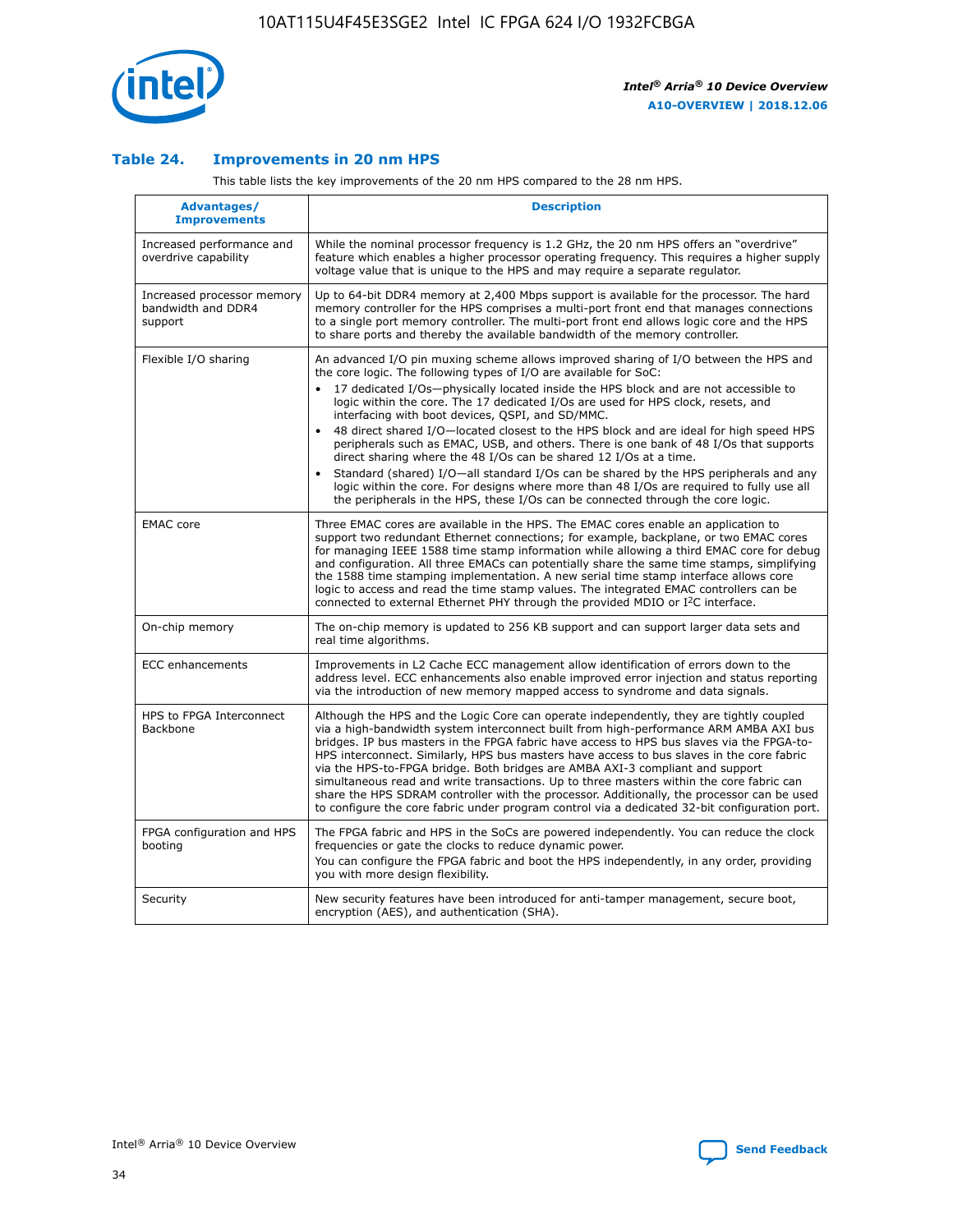

## **Features of the HPS**

The HPS has the following features:

- 1.2-GHz, dual-core ARM Cortex-A9 MPCore processor with up to 1.5-GHz via overdrive
	- ARMv7-A architecture that runs 32-bit ARM instructions, 16-bit and 32-bit Thumb instructions, and 8-bit Java byte codes in Jazelle style
	- Superscalar, variable length, out-of-order pipeline with dynamic branch prediction
	- Instruction Efficiency 2.5 MIPS/MHz, which provides total performance of 7500 MIPS at 1.5 GHz
- Each processor core includes:
	- 32 KB of L1 instruction cache, 32 KB of L1 data cache
	- Single- and double-precision floating-point unit and NEON media engine
	- CoreSight debug and trace technology
	- Snoop Control Unit (SCU) and Acceleration Coherency Port (ACP)
- 512 KB of shared L2 cache
- 256 KB of scratch RAM
- Hard memory controller with support for DDR3, DDR4 and optional error correction code (ECC) support
- Multiport Front End (MPFE) Scheduler interface to the hard memory controller
- 8-channel direct memory access (DMA) controller
- QSPI flash controller with SIO, DIO, QIO SPI Flash support
- NAND flash controller (ONFI 1.0 or later) with DMA and ECC support, updated to support 8 and 16-bit Flash devices and new command DMA to offload CPU for fast power down recovery
- Updated SD/SDIO/MMC controller to eMMC 4.5 with DMA with CE-ATA digital command support
- 3 10/100/1000 Ethernet media access control (MAC) with DMA
- 2 USB On-the-Go (OTG) controllers with DMA
- $\bullet$  5 I<sup>2</sup>C controllers (3 can be used by EMAC for MIO to external PHY)
- 2 UART 16550 Compatible controllers
- 4 serial peripheral interfaces (SPI) (2 Master, 2 Slaves)
- 62 programmable general-purpose I/Os, which includes 48 direct share I/Os that allows the HPS peripherals to connect directly to the FPGA I/Os
- 7 general-purpose timers
- 4 watchdog timers
- Anti-tamper, Secure Boot, Encryption (AES) and Authentication (SHA)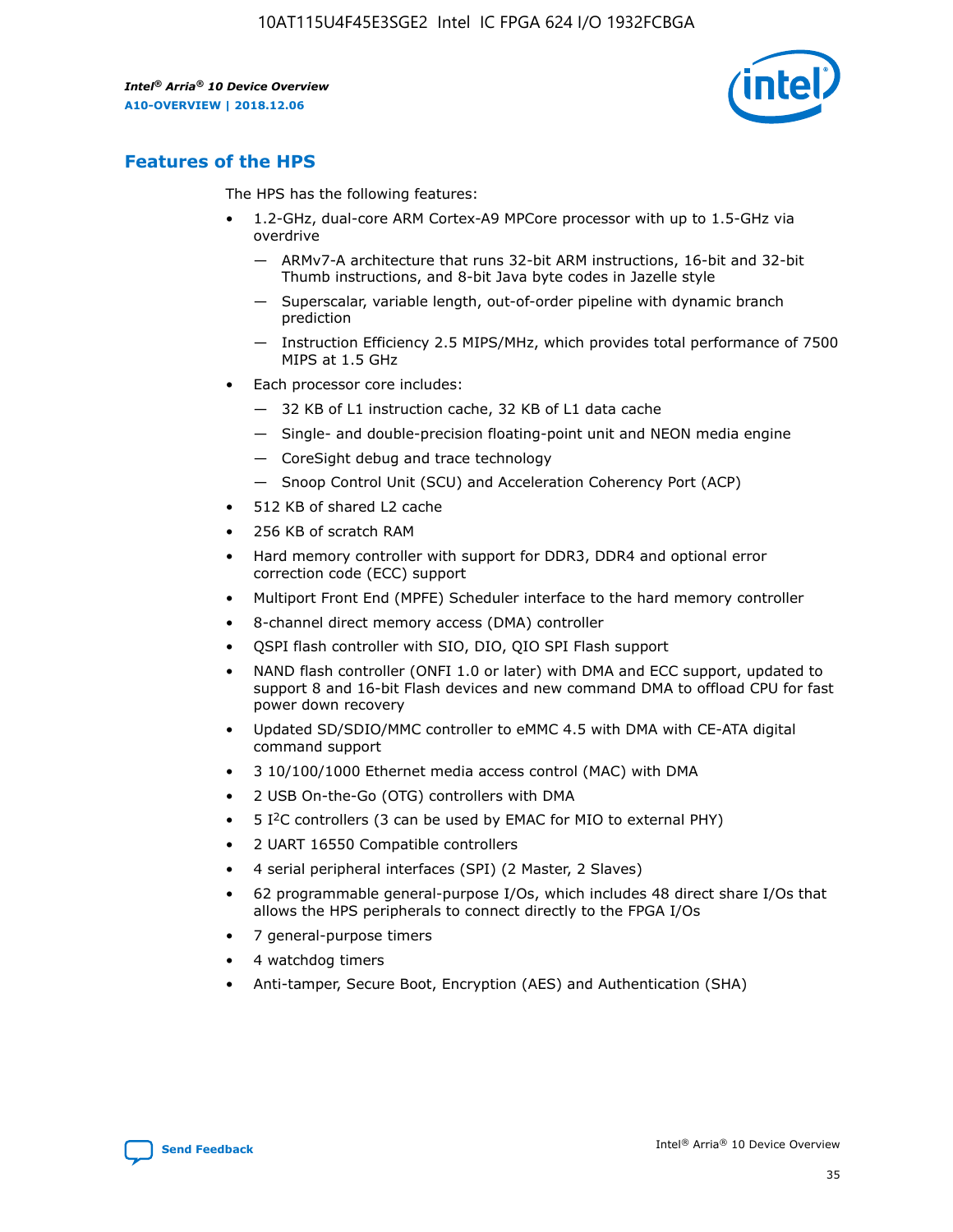

## **System Peripherals and Debug Access Port**

Each Ethernet MAC, USB OTG, NAND flash controller, and SD/MMC controller module has an integrated DMA controller. For modules without an integrated DMA controller, an additional DMA controller module provides up to eight channels of high-bandwidth data transfers. Peripherals that communicate off-chip are multiplexed with other peripherals at the HPS pin level. This allows you to choose which peripherals interface with other devices on your PCB.

The debug access port provides interfaces to industry standard JTAG debug probes and supports ARM CoreSight debug and core traces to facilitate software development.

## **HPS–FPGA AXI Bridges**

The HPS–FPGA bridges, which support the Advanced Microcontroller Bus Architecture (AMBA) Advanced eXtensible Interface (AXI™) specifications, consist of the following bridges:

- FPGA-to-HPS AMBA AXI bridge—a high-performance bus supporting 32, 64, and 128 bit data widths that allows the FPGA fabric to issue transactions to slaves in the HPS.
- HPS-to-FPGA Avalon/AMBA AXI bridge—a high-performance bus supporting 32, 64, and 128 bit data widths that allows the HPS to issue transactions to slaves in the FPGA fabric.
- Lightweight HPS-to-FPGA AXI bridge—a lower latency 32 bit width bus that allows the HPS to issue transactions to soft peripherals in the FPGA fabric. This bridge is primarily used for control and status register (CSR) accesses to peripherals in the FPGA fabric.

The HPS–FPGA AXI bridges allow masters in the FPGA fabric to communicate with slaves in the HPS logic, and vice versa. For example, the HPS-to-FPGA AXI bridge allows you to share memories instantiated in the FPGA fabric with one or both microprocessors in the HPS, while the FPGA-to-HPS AXI bridge allows logic in the FPGA fabric to access the memory and peripherals in the HPS.

Each HPS–FPGA bridge also provides asynchronous clock crossing for data transferred between the FPGA fabric and the HPS.

#### **HPS SDRAM Controller Subsystem**

The HPS SDRAM controller subsystem contains a multiport SDRAM controller and DDR PHY that are shared between the FPGA fabric (through the FPGA-to-HPS SDRAM interface), the level 2 (L2) cache, and the level 3 (L3) system interconnect. The FPGA-to-HPS SDRAM interface supports AMBA AXI and Avalon® Memory-Mapped (Avalon-MM) interface standards, and provides up to six individual ports for access by masters implemented in the FPGA fabric.

The HPS SDRAM controller supports up to 3 masters (command ports), 3x 64-bit read data ports and 3x 64-bit write data ports.

To maximize memory performance, the SDRAM controller subsystem supports command and data reordering, deficit round-robin arbitration with aging, and high-priority bypass features.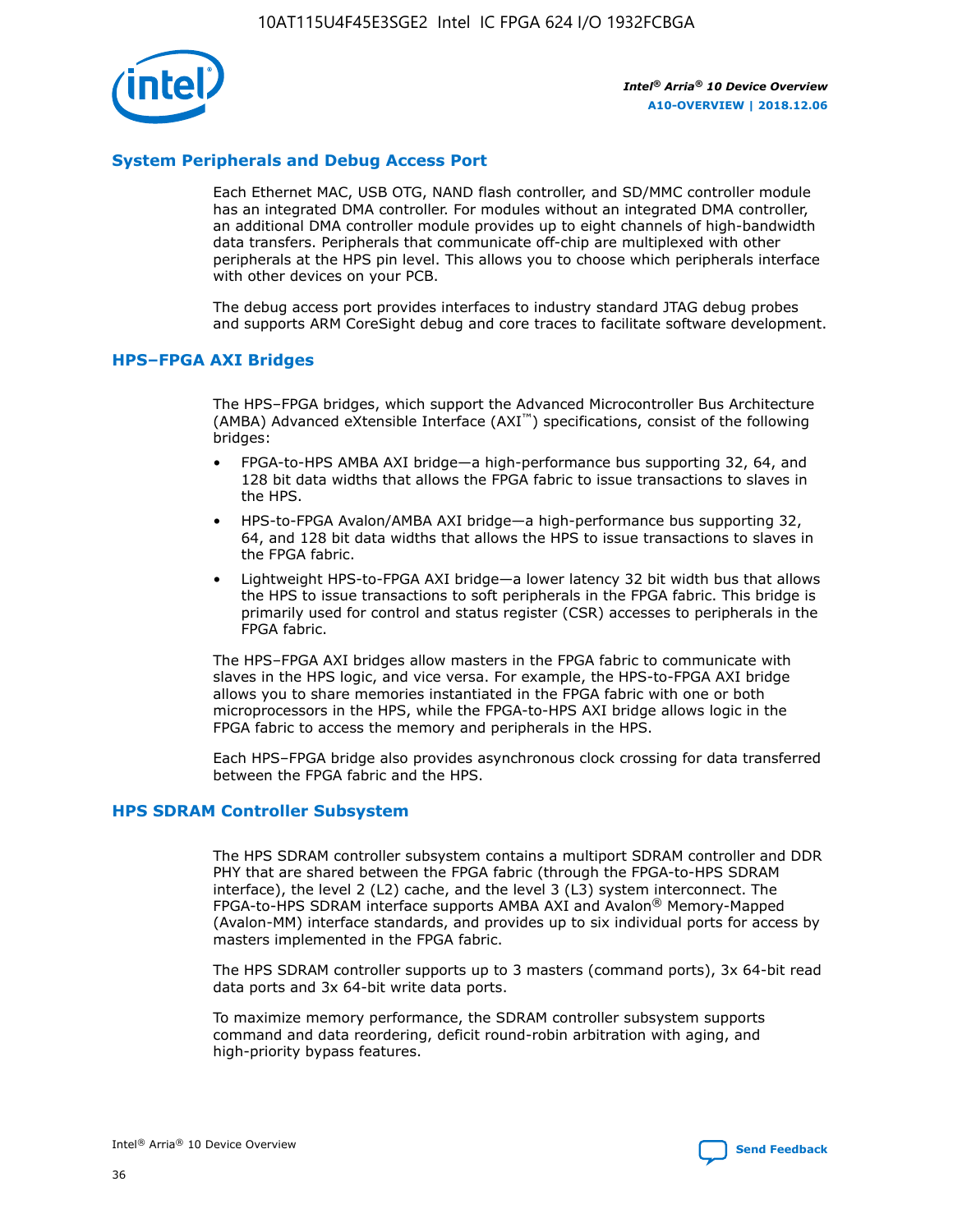

## **FPGA Configuration and HPS Booting**

The FPGA fabric and HPS in the SoC FPGA must be powered at the same time. You can reduce the clock frequencies or gate the clocks to reduce dynamic power.

Once powered, the FPGA fabric and HPS can be configured independently thus providing you with more design flexibility:

- You can boot the HPS independently. After the HPS is running, the HPS can fully or partially reconfigure the FPGA fabric at any time under software control. The HPS can also configure other FPGAs on the board through the FPGA configuration controller.
- Configure the FPGA fabric first, and then boot the HPS from memory accessible to the FPGA fabric.

## **Hardware and Software Development**

For hardware development, you can configure the HPS and connect your soft logic in the FPGA fabric to the HPS interfaces using the Platform Designer system integration tool in the Intel Quartus Prime software.

For software development, the ARM-based SoC FPGA devices inherit the rich software development ecosystem available for the ARM Cortex-A9 MPCore processor. The software development process for Intel SoC FPGAs follows the same steps as those for other SoC devices from other manufacturers. Support for Linux\*, VxWorks\*, and other operating systems are available for the SoC FPGAs. For more information on the operating systems support availability, contact the Intel FPGA sales team.

You can begin device-specific firmware and software development on the Intel SoC FPGA Virtual Target. The Virtual Target is a fast PC-based functional simulation of a target development system—a model of a complete development board. The Virtual Target enables the development of device-specific production software that can run unmodified on actual hardware.

## **Dynamic and Partial Reconfiguration**

The Intel Arria 10 devices support dynamic and partial reconfiguration. You can use dynamic and partial reconfiguration simultaneously to enable seamless reconfiguration of both the device core and transceivers.

## **Dynamic Reconfiguration**

You can reconfigure the PMA and PCS blocks while the device continues to operate. This feature allows you to change the data rates, protocol, and analog settings of a channel in a transceiver bank without affecting on-going data transfer in other transceiver banks. This feature is ideal for applications that require dynamic multiprotocol or multirate support.

## **Partial Reconfiguration**

Using partial reconfiguration, you can reconfigure some parts of the device while keeping the device in operation.

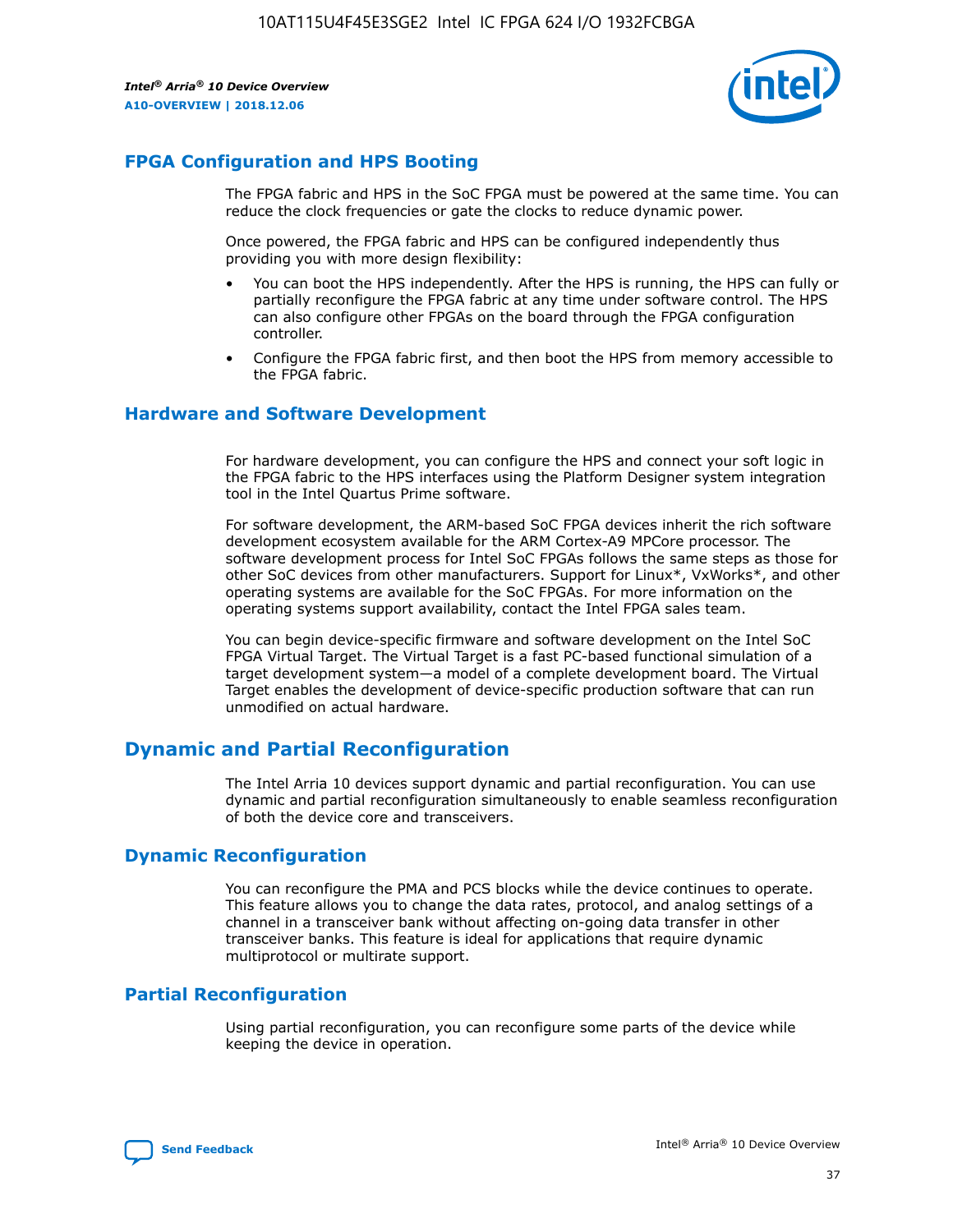

Instead of placing all device functions in the FPGA fabric, you can store some functions that do not run simultaneously in external memory and load them only when required. This capability increases the effective logic density of the device, and lowers cost and power consumption.

In the Intel solution, you do not have to worry about intricate device architecture to perform a partial reconfiguration. The partial reconfiguration capability is built into the Intel Quartus Prime design software, making such time-intensive task simple.

Intel Arria 10 devices support partial reconfiguration in the following configuration options:

- Using an internal host:
	- All supported configuration modes where the FPGA has access to external memory devices such as serial and parallel flash memory.
	- Configuration via Protocol [CvP (PCIe)]
- Using an external host—passive serial (PS), fast passive parallel (FPP) x8, FPP x16, and FPP x32 I/O interface.

# **Enhanced Configuration and Configuration via Protocol**

## **Table 25. Configuration Schemes and Features of Intel Arria 10 Devices**

Intel Arria 10 devices support 1.8 V programming voltage and several configuration schemes.

| <b>Scheme</b>                                                          | <b>Data</b><br><b>Width</b> | <b>Max Clock</b><br>Rate<br>(MHz) | <b>Max Data</b><br>Rate<br>(Mbps)<br>(13) | <b>Decompression</b> | <b>Design</b><br>Security <sup>(1</sup><br>4) | <b>Partial</b><br><b>Reconfiguration</b><br>(15) | <b>Remote</b><br><b>System</b><br><b>Update</b> |
|------------------------------------------------------------------------|-----------------------------|-----------------------------------|-------------------------------------------|----------------------|-----------------------------------------------|--------------------------------------------------|-------------------------------------------------|
| <b>JTAG</b>                                                            | 1 bit                       | 33                                | 33                                        |                      |                                               | Yes(16)                                          |                                                 |
| Active Serial (AS)<br>through the<br>EPCO-L<br>configuration<br>device | 1 bit,<br>4 bits            | 100                               | 400                                       | Yes                  | Yes                                           | $Y_{PS}(16)$                                     | Yes                                             |
| Passive serial (PS)<br>through CPLD or<br>external<br>microcontroller  | 1 bit                       | 100                               | 100                                       | Yes                  | Yes                                           | Yes(16)                                          | Parallel<br>Flash<br>Loader<br>(PFL) IP<br>core |
|                                                                        |                             |                                   |                                           |                      |                                               |                                                  | continued                                       |

<sup>(13)</sup> Enabling either compression or design security features affects the maximum data rate. Refer to the Intel Arria 10 Device Datasheet for more information.

<sup>(14)</sup> Encryption and compression cannot be used simultaneously.

 $(15)$  Partial reconfiguration is an advanced feature of the device family. If you are interested in using partial reconfiguration, contact Intel for support.

 $(16)$  Partial configuration can be performed only when it is configured as internal host.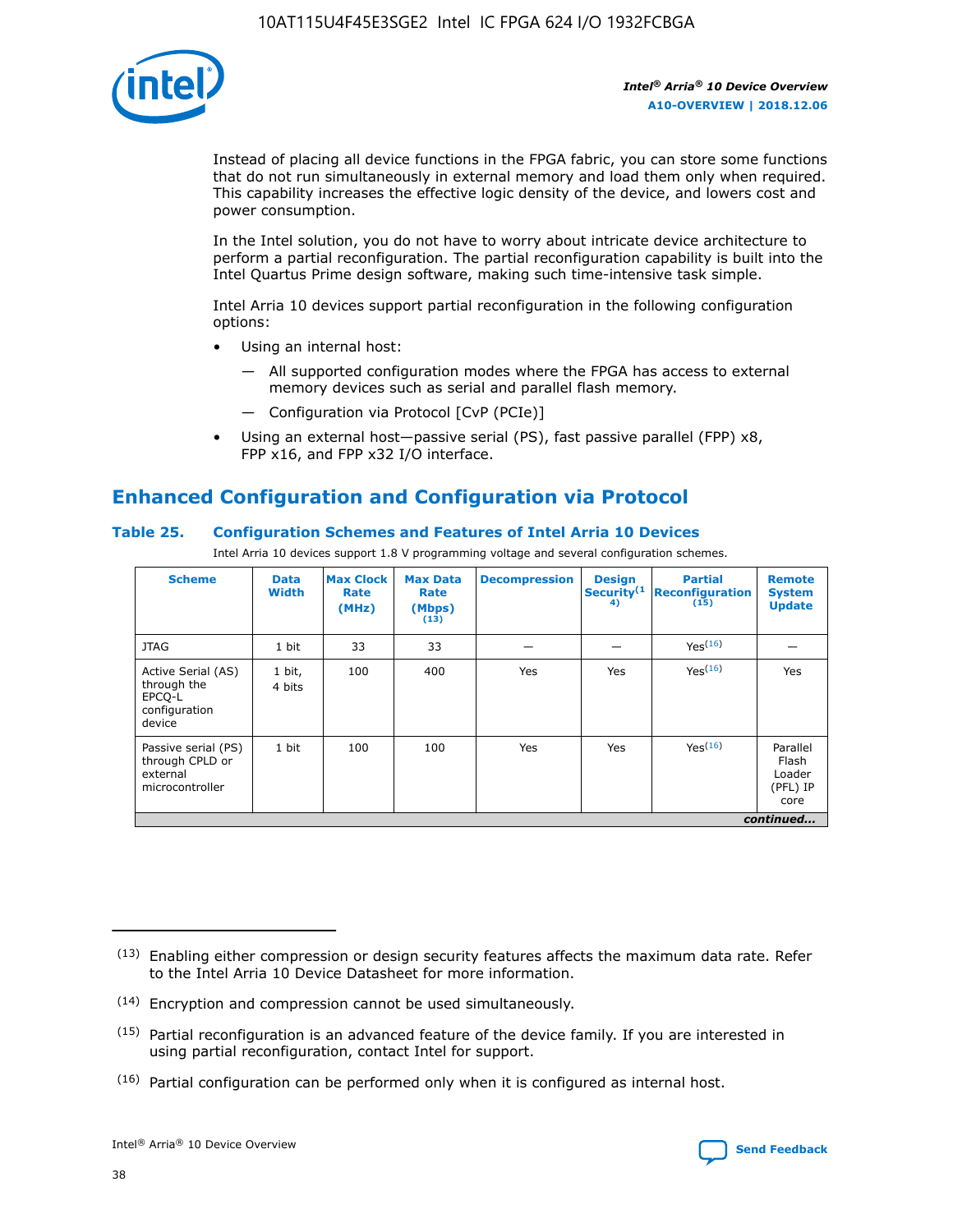

| <b>Scheme</b>                                   | <b>Data</b><br><b>Width</b> | <b>Max Clock</b><br>Rate<br>(MHz) | <b>Max Data</b><br>Rate<br>(Mbps)<br>(13) | <b>Decompression</b> | <b>Design</b><br>Security <sup>(1</sup><br>4) | <b>Partial</b><br><b>Reconfiguration</b><br>(15) | <b>Remote</b><br><b>System</b><br><b>Update</b> |
|-------------------------------------------------|-----------------------------|-----------------------------------|-------------------------------------------|----------------------|-----------------------------------------------|--------------------------------------------------|-------------------------------------------------|
| Fast passive                                    | 8 bits                      | 100                               | 3200                                      | Yes                  | Yes                                           | Yes(17)                                          | PFL IP                                          |
| parallel (FPP)<br>through CPLD or               | 16 bits                     |                                   |                                           | Yes                  | Yes                                           |                                                  | core                                            |
| external<br>microcontroller                     | 32 bits                     |                                   |                                           | Yes                  | Yes                                           |                                                  |                                                 |
| Configuration via                               | 16 bits                     | 100                               | 3200                                      | Yes                  | Yes                                           | Yes <sup>(17)</sup>                              |                                                 |
| <b>HPS</b>                                      | 32 bits                     |                                   |                                           | Yes                  | Yes                                           |                                                  |                                                 |
| Configuration via<br>Protocol [CvP<br>$(PCIe*)$ | x1, x2,<br>x4, x8<br>lanes  |                                   | 8000                                      | Yes                  | Yes                                           | Yes(16)                                          |                                                 |

You can configure Intel Arria 10 devices through PCIe using Configuration via Protocol (CvP). The Intel Arria 10 CvP implementation conforms to the PCIe 100 ms power-up-to-active time requirement.

#### **Related Information**

[Configuration via Protocol \(CvP\) Implementation in Intel FPGAs User Guide](https://www.intel.com/content/www/us/en/programmable/documentation/dsu1441819344145.html#dsu1442269728522) Provides more information about the CvP configuration scheme.

## **SEU Error Detection and Correction**

Intel Arria 10 devices offer robust and easy-to-use single-event upset (SEU) error detection and correction circuitry.

The detection and correction circuitry includes protection for Configuration RAM (CRAM) programming bits and user memories. The CRAM is protected by a continuously running CRC error detection circuit with integrated ECC that automatically corrects one or two errors and detects higher order multi-bit errors. When more than two errors occur, correction is available through reloading of the core programming file, providing a complete design refresh while the FPGA continues to operate.

The physical layout of the Intel Arria 10 CRAM array is optimized to make the majority of multi-bit upsets appear as independent single-bit or double-bit errors which are automatically corrected by the integrated CRAM ECC circuitry. In addition to the CRAM protection, the M20K memory blocks also include integrated ECC circuitry and are layout-optimized for error detection and correction. The MLAB does not have ECC.

(14) Encryption and compression cannot be used simultaneously.

<sup>(17)</sup> Supported at a maximum clock rate of 100 MHz.



 $(13)$  Enabling either compression or design security features affects the maximum data rate. Refer to the Intel Arria 10 Device Datasheet for more information.

 $(15)$  Partial reconfiguration is an advanced feature of the device family. If you are interested in using partial reconfiguration, contact Intel for support.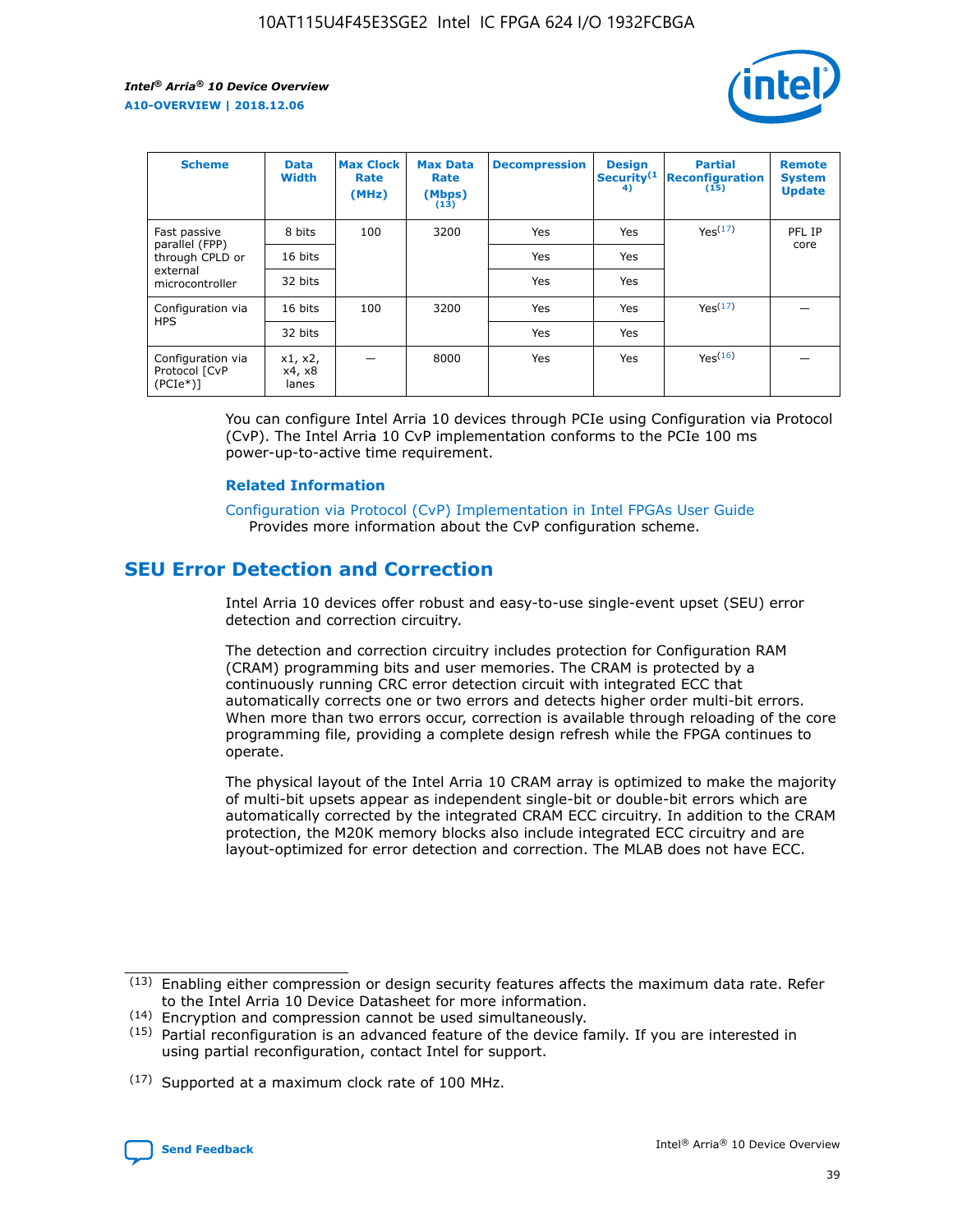

## **Power Management**

Intel Arria 10 devices leverage the advanced 20 nm process technology, a low 0.9 V core power supply, an enhanced core architecture, and several optional power reduction techniques to reduce total power consumption by as much as 40% compared to Arria V devices and as much as 60% compared to Stratix V devices.

The optional power reduction techniques in Intel Arria 10 devices include:

- **SmartVID**—a code is programmed into each device during manufacturing that allows a smart regulator to operate the device at lower core  $V_{CC}$  while maintaining performance
- **Programmable Power Technology**—non-critical timing paths are identified by the Intel Quartus Prime software and the logic in these paths is biased for low power instead of high performance
- **Low Static Power Options**—devices are available with either standard static power or low static power while maintaining performance

Furthermore, Intel Arria 10 devices feature Intel's industry-leading low power transceivers and include a number of hard IP blocks that not only reduce logic resources but also deliver substantial power savings compared to soft implementations. In general, hard IP blocks consume up to 90% less power than the equivalent soft logic implementations.

## **Incremental Compilation**

The Intel Quartus Prime software incremental compilation feature reduces compilation time and helps preserve performance to ease timing closure. The incremental compilation feature enables the partial reconfiguration flow for Intel Arria 10 devices.

Incremental compilation supports top-down, bottom-up, and team-based design flows. This feature facilitates modular, hierarchical, and team-based design flows where different designers compile their respective design sections in parallel. Furthermore, different designers or IP providers can develop and optimize different blocks of the design independently. These blocks can then be imported into the top level project.

# **Document Revision History for Intel Arria 10 Device Overview**

| <b>Document</b><br><b>Version</b> | <b>Changes</b>                                                                                                                                                                                                                                                              |
|-----------------------------------|-----------------------------------------------------------------------------------------------------------------------------------------------------------------------------------------------------------------------------------------------------------------------------|
| 2018.12.06                        | Added links to Intel Arria 10 device errata documents.<br>Removed automotive temperature option from the Intel Arria 10 GX devices.<br>Removed -3 fabric speed grade from the Intel Arria 10 GT devices.<br>Updated power options for the Intel Arria 10 GX and GT devices. |
| 2018.04.09                        | Updated the lowest $V_{CC}$ from 0.83 V to 0.82 V in the topic listing a summary of the device features.                                                                                                                                                                    |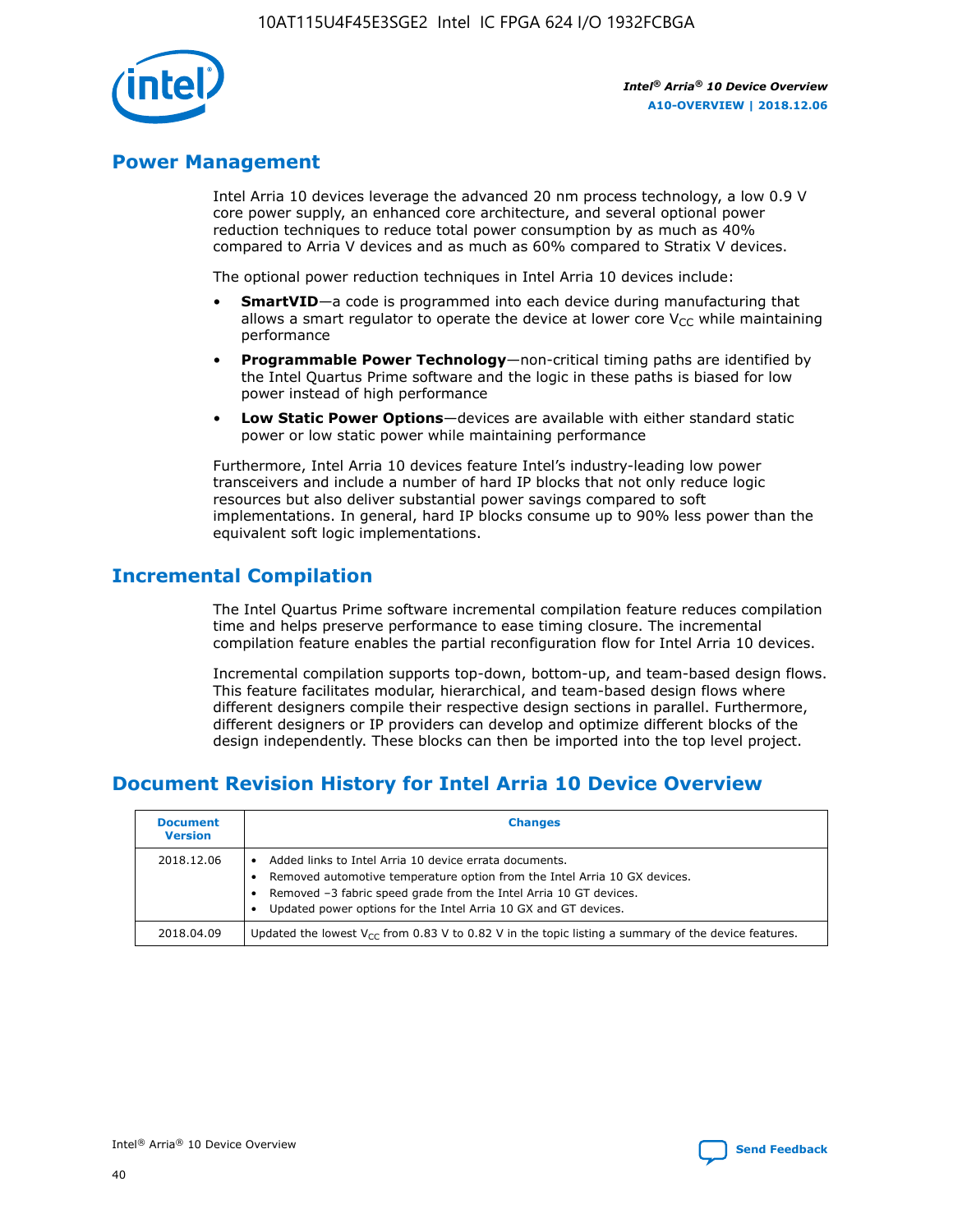*Intel® Arria® 10 Device Overview* **A10-OVERVIEW | 2018.12.06**



| <b>Date</b>    | <b>Version</b> | <b>Changes</b>                                                                                                                                                                                                                                                                                                                                                                                                                                                                                                                                                                                                                                                                                                                                                                                                                                                                                                                                                                         |
|----------------|----------------|----------------------------------------------------------------------------------------------------------------------------------------------------------------------------------------------------------------------------------------------------------------------------------------------------------------------------------------------------------------------------------------------------------------------------------------------------------------------------------------------------------------------------------------------------------------------------------------------------------------------------------------------------------------------------------------------------------------------------------------------------------------------------------------------------------------------------------------------------------------------------------------------------------------------------------------------------------------------------------------|
| January 2018   | 2018.01.17     | Updated the maximum data rate for HPS (Intel Arria 10 SX devices<br>external memory interface DDR3 controller from 2,166 Mbps to 2,133<br>Mbps.<br>Updated maximum frequency supported for half rate QDRII and QDRII<br>+ SRAM to 633 MHz in Memory Standards Supported by the Soft<br>Memory Controller table.<br>Updated transceiver backplane capability to 12.5 Gbps.<br>$\bullet$<br>Removed transceiver speed grade 5 in Sample Ordering Core and<br>$\bullet$<br>Available Options for Intel Arria 10 GX Devices figure.<br>Removed package code 40, low static power, SmartVID, industrial, and<br>military operating temperature support from Sample Ordering Core and<br>Available Options for Intel Arria 10 GT Devices figure.<br>Updated short reach transceiver rate for Intel Arria 10 GT devices to<br>25.8 Gbps.<br>Removed On-Die Instrumentation - EyeQ and Jitter Margin Tool<br>support from PMA Features of the Transceivers in Intel Arria 10 Devices<br>table. |
| September 2017 | 2017.09.20     | Updated the maximum speed of the DDR4 external memory interface from<br>1,333 MHz/2,666 Mbps to 1,200 MHz/2,400 Mbps.                                                                                                                                                                                                                                                                                                                                                                                                                                                                                                                                                                                                                                                                                                                                                                                                                                                                  |
| July 2017      | 2017.07.13     | Corrected the automotive temperature range in the figure showing the<br>available options for the Intel Arria 10 GX devices from "-40°C to 100°C"<br>to "-40°C to 125°C".                                                                                                                                                                                                                                                                                                                                                                                                                                                                                                                                                                                                                                                                                                                                                                                                              |
| July 2017      | 2017.07.06     | Added automotive temperature option to Intel Arria 10 GX device family.                                                                                                                                                                                                                                                                                                                                                                                                                                                                                                                                                                                                                                                                                                                                                                                                                                                                                                                |
| May 2017       | 2017.05.08     | Corrected protocol names with "1588" to "IEEE 1588v2".<br>$\bullet$<br>Updated the vertical migration table to remove vertical migration<br>$\bullet$<br>between Intel Arria 10 GX and Intel Arria 10 SX device variants.<br>Removed all "Preliminary" marks.<br>$\bullet$                                                                                                                                                                                                                                                                                                                                                                                                                                                                                                                                                                                                                                                                                                             |
| March 2017     | 2017.03.15     | Removed the topic about migration from Intel Arria 10 to Intel Stratix<br>$\bullet$<br>10 devices.<br>Rebranded as Intel.<br>$\bullet$                                                                                                                                                                                                                                                                                                                                                                                                                                                                                                                                                                                                                                                                                                                                                                                                                                                 |
| October 2016   | 2016.10.31     | Removed package F36 from Intel Arria 10 GX devices.<br>Updated Intel Arria 10 GT sample ordering code and maximum GX<br>$\bullet$<br>transceiver count. Intel Arria 10 GT devices are available only in the<br>SF45 package option with a maximum of 72 transceivers.                                                                                                                                                                                                                                                                                                                                                                                                                                                                                                                                                                                                                                                                                                                  |
| May 2016       | 2016.05.02     | Updated the FPGA Configuration and HPS Booting topic.<br>$\bullet$<br>Remove V <sub>CC</sub> PowerManager from the Summary of Features, Power<br>Management and Arria 10 Device Variants and packages topics. This<br>feature is no longer supported in Arria 10 devices.<br>Removed LPDDR3 from the Memory Standards Supported by the HPS<br>Hard Memory Controller table in the Memory Standards Supported by<br>Intel Arria 10 Devices topic. This standard is only supported by the<br>FPGA.<br>Removed transceiver speed grade 5 from the Device Variants and<br>Packages topic for Arria 10 GX and SX devices.                                                                                                                                                                                                                                                                                                                                                                   |
| February 2016  | 2016.02.11     | Changed the maximum Arria 10 GT datarate to 25.8 Gbps and the<br>minimum datarate to 1 Gbps globally.<br>Revised the state for Core clock networks in the Summary of Features<br>$\bullet$<br>topic.<br>Changed the transceiver parameters in the "Summary of Features for<br>$\bullet$<br>Arria 10 Devices" table.<br>• Changed the transceiver parameters in the "Maximum Resource Counts<br>for Arria 10 GT Devices" table.<br>Changed the package availability for GT devices in the "Package Plan<br>for Arria 10 GT Devices" table.<br>Changed the package configurations for GT devices in the "Migration"<br>Capability Across Arria 10 Product Lines" figure.<br>continued                                                                                                                                                                                                                                                                                                    |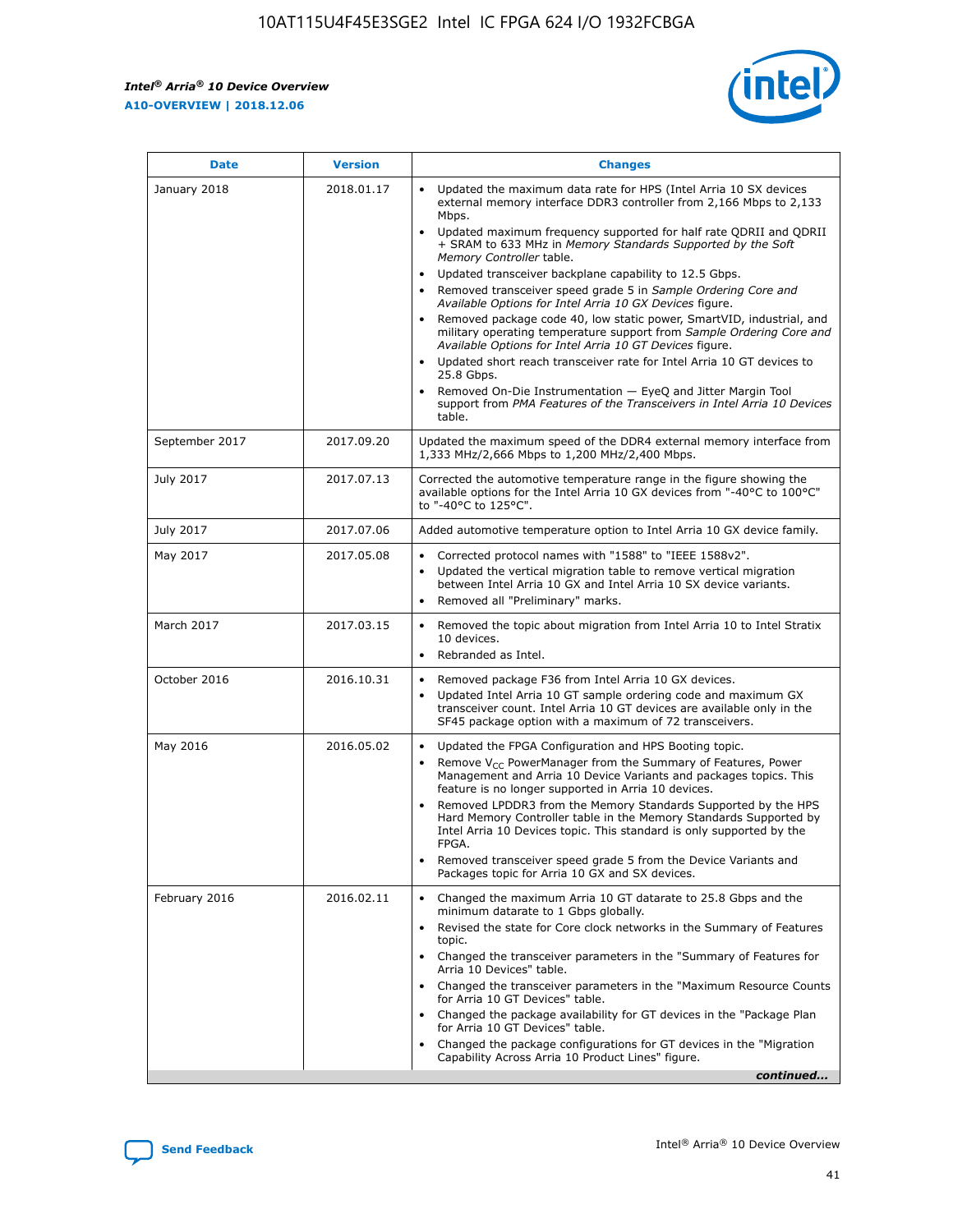

| <b>Date</b>   | <b>Version</b> | <b>Changes</b>                                                                                                                                                               |
|---------------|----------------|------------------------------------------------------------------------------------------------------------------------------------------------------------------------------|
|               |                | • Changed transceiver parameters in the "Low Power Serial Transceivers"<br>section.                                                                                          |
|               |                | • Changed the transceiver descriptions in the "Device Variants for the<br>Arria 10 Device Family" table.                                                                     |
|               |                | Changed the "Sample Ordering Code and Available Options for Arria 10<br>$\bullet$<br>GT Devices" figure.                                                                     |
|               |                | Changed the datarates for GT devices in the "PMA Features" section.                                                                                                          |
|               |                | Changed the datarates for GT devices in the "PCS Features" section.<br>$\bullet$                                                                                             |
| December 2015 | 2015.12.14     | Updated the number of M20K memory blocks for Arria 10 GX 660 from<br>2133 to 2131 and corrected the total RAM bit from 48,448 Kb to<br>48,408 Kb.                            |
|               |                | Corrected the number of DSP blocks for Arria 10 GX 660 from 1688 to<br>1687 in the table listing floating-point arithmetic resources.                                        |
| November 2015 | 2015.11.02     | Updated the maximum resources for Arria 10 GX 220, GX 320, GX 480,<br>$\bullet$<br>GX 660, SX 220, SX 320, SX 480, and SX 660.                                               |
|               |                | • Updated resource count for Arria 10 GX 320, GX 480, GX 660, SX 320,<br>SX 480, a SX 660 devices in Number of Multipliers in Intel Arria 10<br><b>Devices</b> table.        |
|               |                | Updated the available options for Arria 10 GX, GT, and SX.                                                                                                                   |
|               |                | Changed instances of Quartus II to Quartus Prime.<br>$\bullet$                                                                                                               |
| June 2015     | 2015.06.15     | Corrected label for Intel Arria 10 GT product lines in the vertical migration<br>figure.                                                                                     |
| May 2015      | 2015.05.15     | Corrected the DDR3 half rate and quarter rate maximum frequencies in the<br>table that lists the memory standards supported by the Intel Arria 10 hard<br>memory controller. |
| May 2015      | 2015.05.04     | • Added support for 13.5G JESD204b in the Summary of Features table.                                                                                                         |
|               |                | • Added a link to Arria 10 GT Channel Usage in the Arria 10 GT Package<br>Plan topic.                                                                                        |
|               |                | • Added a note to the table, Maximum Resource Counts for Arria 10 GT<br>devices.                                                                                             |
|               |                | • Updated the power requirements of the transceivers in the Low Power<br>Serial Transceivers topic.                                                                          |
| January 2015  | 2015.01.23     | • Added floating point arithmetic features in the Summary of Features<br>table.                                                                                              |
|               |                | • Updated the total embedded memory from 38.38 megabits (Mb) to<br>65.6 Mb.                                                                                                  |
|               |                | • Updated the table that lists the memory standards supported by Intel<br>Arria 10 devices.                                                                                  |
|               |                | Removed support for DDR3U, LPDDR3 SDRAM, RLDRAM 2, and DDR2.                                                                                                                 |
|               |                | Moved RLDRAM 3 support from hard memory controller to soft memory<br>controller. RLDRAM 3 support uses hard PHY with soft memory<br>controller.                              |
|               |                | Added soft memory controller support for QDR IV.<br>٠                                                                                                                        |
|               |                | Updated the maximum resource count table to include the number of<br>hard memory controllers available in each device variant.                                               |
|               |                | Updated the transceiver PCS data rate from 12.5 Gbps to 12 Gbps.<br>$\bullet$                                                                                                |
|               |                | Updated the max clock rate of PS, FPP x8, FPP x16, and Configuration<br>via HPS from 125 MHz to 100 MHz.                                                                     |
|               |                | Added a feature for fractional synthesis PLLs: PLL cascading.                                                                                                                |
|               |                | Updated the HPS programmable general-purpose I/Os from 54 to 62.<br>$\bullet$                                                                                                |
|               |                | continued                                                                                                                                                                    |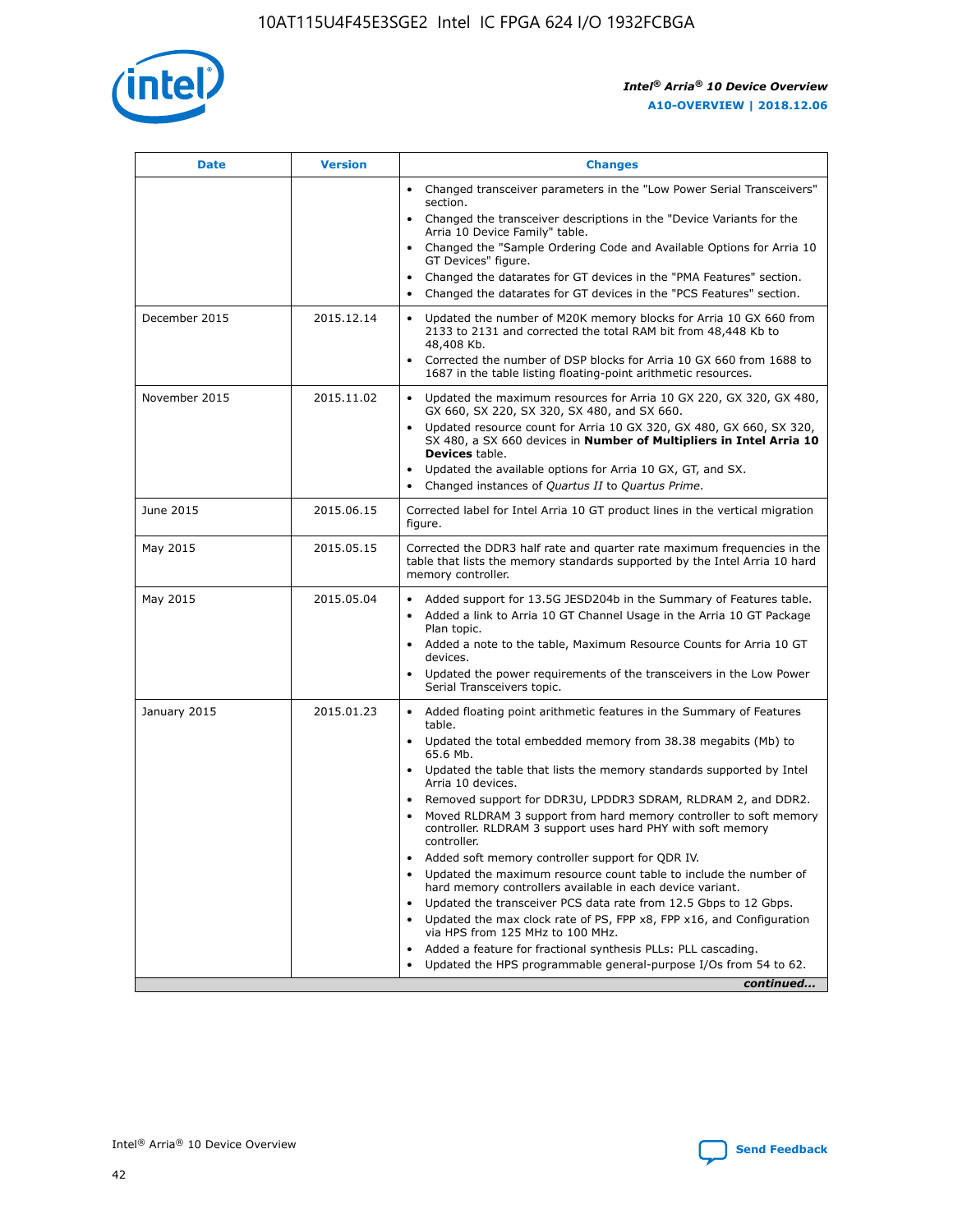

| <b>Date</b>    | <b>Version</b> | <b>Changes</b>                                                                                                                                                                                                                                                                                                                                                                                                                                                                                                                                                   |
|----------------|----------------|------------------------------------------------------------------------------------------------------------------------------------------------------------------------------------------------------------------------------------------------------------------------------------------------------------------------------------------------------------------------------------------------------------------------------------------------------------------------------------------------------------------------------------------------------------------|
| September 2014 | 2014.09.30     | Corrected the 3 V I/O and LVDS I/O counts for F35 and F36 packages<br>$\bullet$<br>of Arria 10 GX.<br>Corrected the 3 V I/O, LVDS I/O, and transceiver counts for the NF40<br>$\bullet$<br>package of the Arria GX 570 and 660.<br>Removed 3 V I/O, LVDS I/O, and transceiver counts for the NF40<br>$\bullet$<br>package of the Arria GX 900 and 1150. The NF40 package is not<br>available for Arria 10 GX 900 and 1150.                                                                                                                                       |
| August 2014    | 2014.08.18     | Updated Memory (Kb) M20K maximum resources for Arria 10 GX 660<br>$\bullet$<br>devices from 42,660 to 42,620.<br>Added GPIO columns consisting of LVDS I/O Bank and 3V I/O Bank in<br>$\bullet$<br>the Package Plan table.<br>Added how to use memory interface clock frequency higher than 533<br>$\bullet$<br>MHz in the I/O vertical migration.<br>Added information to clarify that RLDRAM3 support uses hard PHY with<br>$\bullet$<br>soft memory controller.<br>Added variable precision DSP blocks support for floating-point<br>$\bullet$<br>arithmetic. |
| June 2014      | 2014.06.19     | Updated number of dedicated I/Os in the HPS block to 17.                                                                                                                                                                                                                                                                                                                                                                                                                                                                                                         |
| February 2014  | 2014.02.21     | Updated transceiver speed grade options for GT devices in Figure 2.                                                                                                                                                                                                                                                                                                                                                                                                                                                                                              |
| February 2014  | 2014.02.06     | Updated data rate for Arria 10 GT devices from 28.1 Gbps to 28.3 Gbps.                                                                                                                                                                                                                                                                                                                                                                                                                                                                                           |
| December 2013  | 2013.12.10     | Updated the HPS memory standards support from LPDDR2 to LPDDR3.<br>$\bullet$<br>Updated HPS block diagram to include dedicated HPS I/O and FPGA<br>$\bullet$<br>Configuration blocks as well as repositioned SD/SDIO/MMC, DMA, SPI<br>and NAND Flash with ECC blocks.                                                                                                                                                                                                                                                                                            |
| December 2013  | 2013.12.02     | Initial release.                                                                                                                                                                                                                                                                                                                                                                                                                                                                                                                                                 |